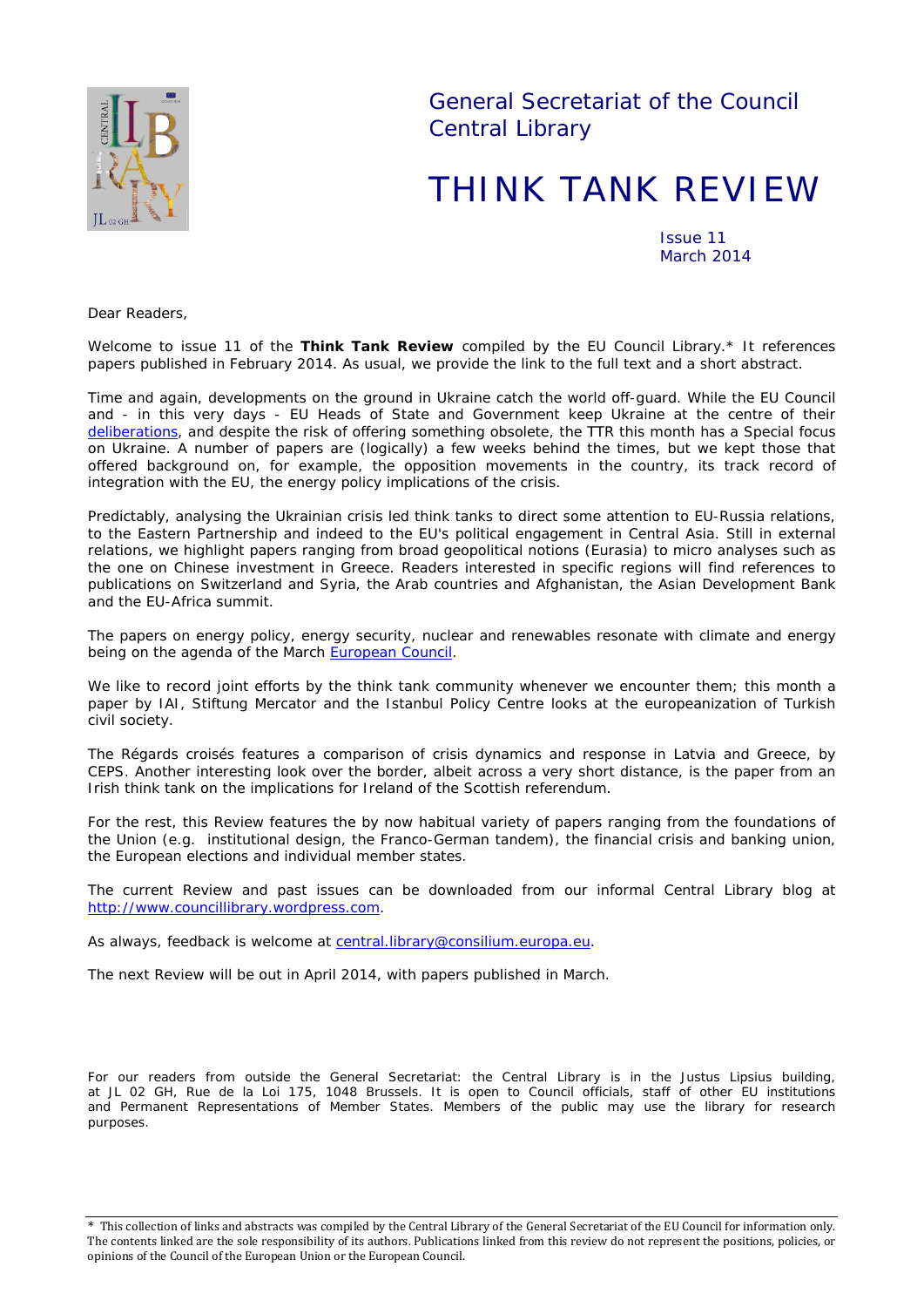## **Table of Contents**

(click on titles to read abstracts)

# **SECTION 1 - [EU INSTITUTIONS, POLITICS, ECONOMICS](#page-6-0)**

## [EU institutions](#page-6-1)

| EGMONT - ROYAL INSTITUTE FOR INTERNATIONAL RELATIONS                                                                                            |
|-------------------------------------------------------------------------------------------------------------------------------------------------|
|                                                                                                                                                 |
| NOTRE EUROPE - JACQUES DELORS INSTITUTE                                                                                                         |
|                                                                                                                                                 |
| LEUVEN CENTRE FOR GLOBAL GOVERNANCE STUDIES                                                                                                     |
|                                                                                                                                                 |
| EUROPEAN UNIVERSITY INSTITUTE - ROBERT SCHUMAN CENTRE FOR ADVANCED STUDIES                                                                      |
| The European Union's external representation after Lisbon : from 'hydra-headed' to 'octopus'? 7                                                 |
|                                                                                                                                                 |
| Member States and European economies                                                                                                            |
|                                                                                                                                                 |
| FOUNDATION FOR EUROPEAN PROGRESSIVE STUDIES                                                                                                     |
|                                                                                                                                                 |
| <b>BRUEGEL</b>                                                                                                                                  |
|                                                                                                                                                 |
| The Troika and financial assistance in the euro area: successes and failures 8                                                                  |
| ELCANO ROYAL INSTITUTE                                                                                                                          |
| An analysis of the agreement on the Multiannual Financial Framework 2014-2020 9                                                                 |
| FINNISH INSTITUTE OF INTERNATIONAL AFFAIRS                                                                                                      |
| Who leads the new EMU? Implications of the economic crisis for the EU's institutions9                                                           |
| ESADEGEO - CENTRE FOR GLOBAL ECONOMY AND GEOPOLITCS                                                                                             |
|                                                                                                                                                 |
| <b>BRUEGEL</b>                                                                                                                                  |
| In sickness and in health: protecting and supporting public investment in Europe 9                                                              |
| ELCANO ROYAL INSTITUTE                                                                                                                          |
|                                                                                                                                                 |
| <b>ISTITUTO BRUNO LEONI</b>                                                                                                                     |
|                                                                                                                                                 |
| FRIEDRICH-EBERT-STIFTUNG                                                                                                                        |
| Minimum wage regimes in Europe: and what Germany can learn from them 10                                                                         |
|                                                                                                                                                 |
| Beveridge not Bismarck! European lessons for men's and women's pensions in Germany  11                                                          |
| POLISH INSTITUTE OF INTERNATIONAL AFFAIRS                                                                                                       |
| Solutions to public debt crises in the EU: seek returns on that investment (views from Slovakia)11                                              |
| RESEARCH INSTITUTE OF THE FINNISH ECONOMY                                                                                                       |
| Consolidation under the Europe's new fiscal rules: analyzing the implied minimum fiscal effort  11                                              |
| RESEARCH INSTITUTE OF THE FINNISH ECONOMY / FINNISH INSTITUTE FOR PENSIONS                                                                      |
| Linking retirement age to life expectancy - what happens to working lives and                                                                   |
|                                                                                                                                                 |
| EUROPEAN UNIVERSITY INSTITUTE - ROBERT SCHUMAN CENTRE FOR ADVANCED STUDIES                                                                      |
| Merger control procedures and institutions: a comparison of the EU and US practice  12                                                          |
| BERLIN SOCIAL SCIENCE CENTER                                                                                                                    |
| Probleme auf dem Ausbildungsmarkt. Warum für Jugendliche mit Hauptschulabschluss                                                                |
|                                                                                                                                                 |
| STIFTERVERBAND FÜR DIE DEUTSCHE WISSENCHAFT                                                                                                     |
|                                                                                                                                                 |
| Deutschland schafft das 3%-Ziel. Deutsche Wirtschaft gibt 53,8 Milliarden für Forschung aus 12<br>SWEDISH INSTITUTE FOR EUROPEAN POLICY STUDIES |
|                                                                                                                                                 |
| Unemployment and exclusion among young people in Europe a macroeconomic study of NEET 13                                                        |
|                                                                                                                                                 |

# [Single market](#page-12-2)

| THE CENTRE FOR EUROPEAN POLICY STUDIES |  |
|----------------------------------------|--|
|                                        |  |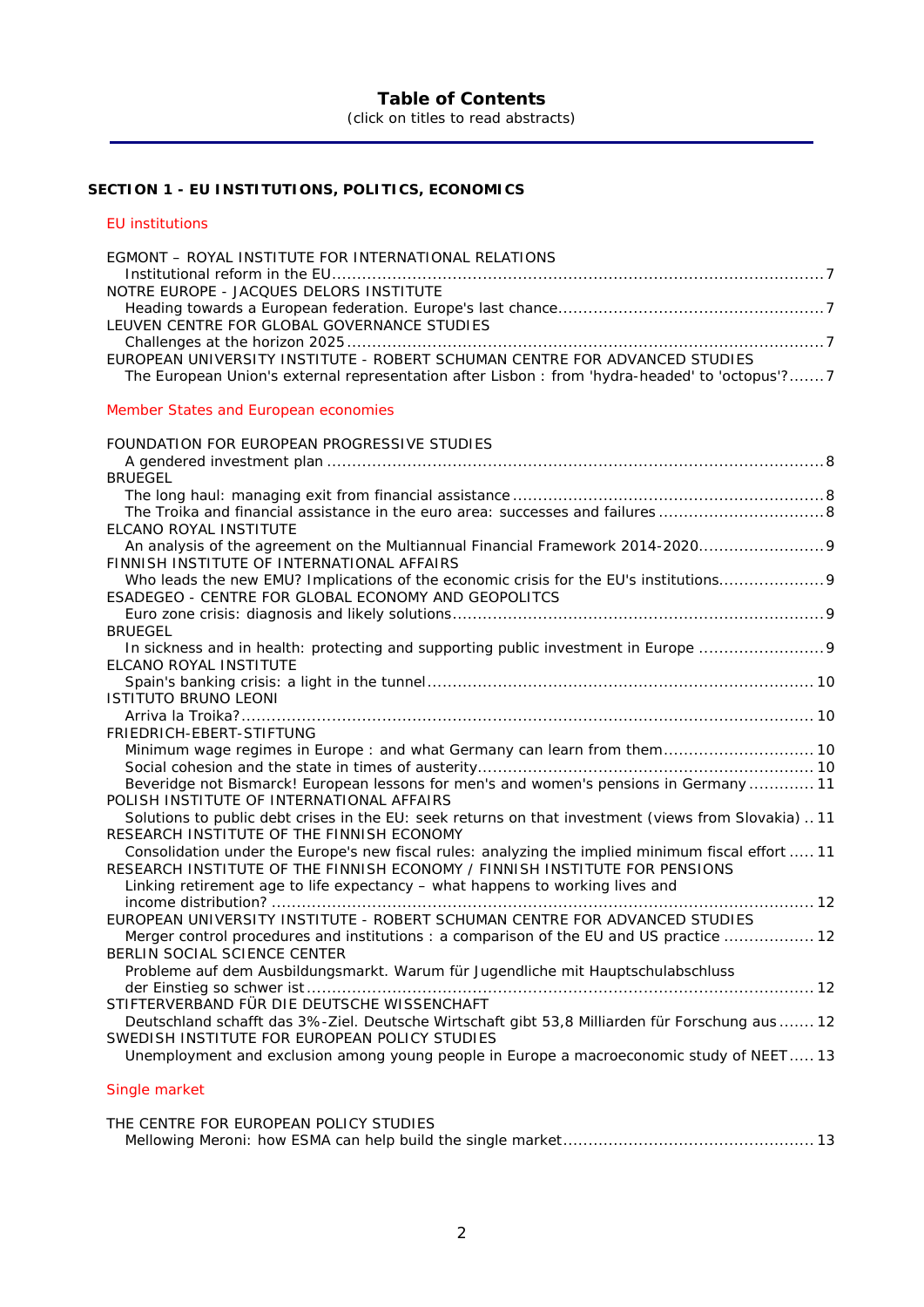## [Banking Union](#page-12-5)

| THE CENTRE FOR EUROPEAN POLICY STUDIES<br>MADARIAGA - COLLEGE OF EUROPE FOUNDATION<br>PETERSON INSTITUTE FOR INTERNATIONAL ECONOMICS                                       |  |
|----------------------------------------------------------------------------------------------------------------------------------------------------------------------------|--|
| Labour market                                                                                                                                                              |  |
| CENTER FOR SOCIAL AND ECONOMIC RESEARCH                                                                                                                                    |  |
| <b>EU Member States</b>                                                                                                                                                    |  |
| THE CENTRE FOR EUROPEAN POLICY STUDIES<br>ELCANO ROYAL INSTITUTE                                                                                                           |  |
| INSTITUTE FOR INTERNATIONAL AND EUROPEAN AFFAIRS                                                                                                                           |  |
| STIFTUNG GENSHAGEN                                                                                                                                                         |  |
| Europe as a future political project: German-French impulses for EU reinvigoration  15<br><b>FOREIGN POLICY CENTRE</b>                                                     |  |
| GERMAN INSTITUTE FOR INTERNATIONAL AND SECURITY AFFAIRS                                                                                                                    |  |
| Großbritannien und die EU-Reform. Empfehlungen für den Umgang mit den britischen                                                                                           |  |
| POLISH INSTITUTE OF INTERNATIONAL AFFAIRS<br>Europe and its institutions: towards a renewed Polish approach to the EU  16                                                  |  |
| Is this the future of Europe? Opportunities and risks for Poland in a Union of insiders                                                                                    |  |
|                                                                                                                                                                            |  |
| KONRAD-ADENAUER-STIFTUNG                                                                                                                                                   |  |
| EUROPEAN UNIVERSITY INSTITUTE - ROBERT SCHUMAN CENTRE FOR ADVANCED STUDIES<br>The evolving regulation of the media in Europe as an instrument for freedom and pluralism 17 |  |
| <b>EP</b> elections                                                                                                                                                        |  |
| FRIEDRICH-EBERT-STIFTUNG                                                                                                                                                   |  |
| Partizipation und Parteiwahl bei der Europawahl 2009 in Deutschland: Nebenwahl oder                                                                                        |  |
| GERMAN INSTITUTE FOR INTERNATIONAL AND SECURITY AFFAIRS                                                                                                                    |  |
| Eurosceptics in the European Parliament. Isolated and divided in Brussels but driving                                                                                      |  |
| <b>EU</b> policies                                                                                                                                                         |  |
|                                                                                                                                                                            |  |
| THE CENTRE FOR EUROPEAN POLICY STUDIES                                                                                                                                     |  |
| FINNISH INSTITUTE OF INTERNATIONAL AFFAIRS<br>The conflict over aviation emissions: a case of retreating EU leadership? 18                                                 |  |
| CENTER FOR SOCIAL AND ECONOMIC RESEARCH                                                                                                                                    |  |
| INSTITUTE FOR EUROPEAN ENVIRONMENTAL POLICY                                                                                                                                |  |
| <b>Migration</b>                                                                                                                                                           |  |
| ROBERT SCHUMAN FOUNDATION                                                                                                                                                  |  |
| A review of post-Lampedusa: what type of EU migratory cooperation with third countries? 19<br>FRIEDRICH-EBERT-STIFTUNG                                                     |  |
| Zuwanderung aus Südosteuropa : die aktuelle Entwicklung und Diskussion als                                                                                                 |  |
|                                                                                                                                                                            |  |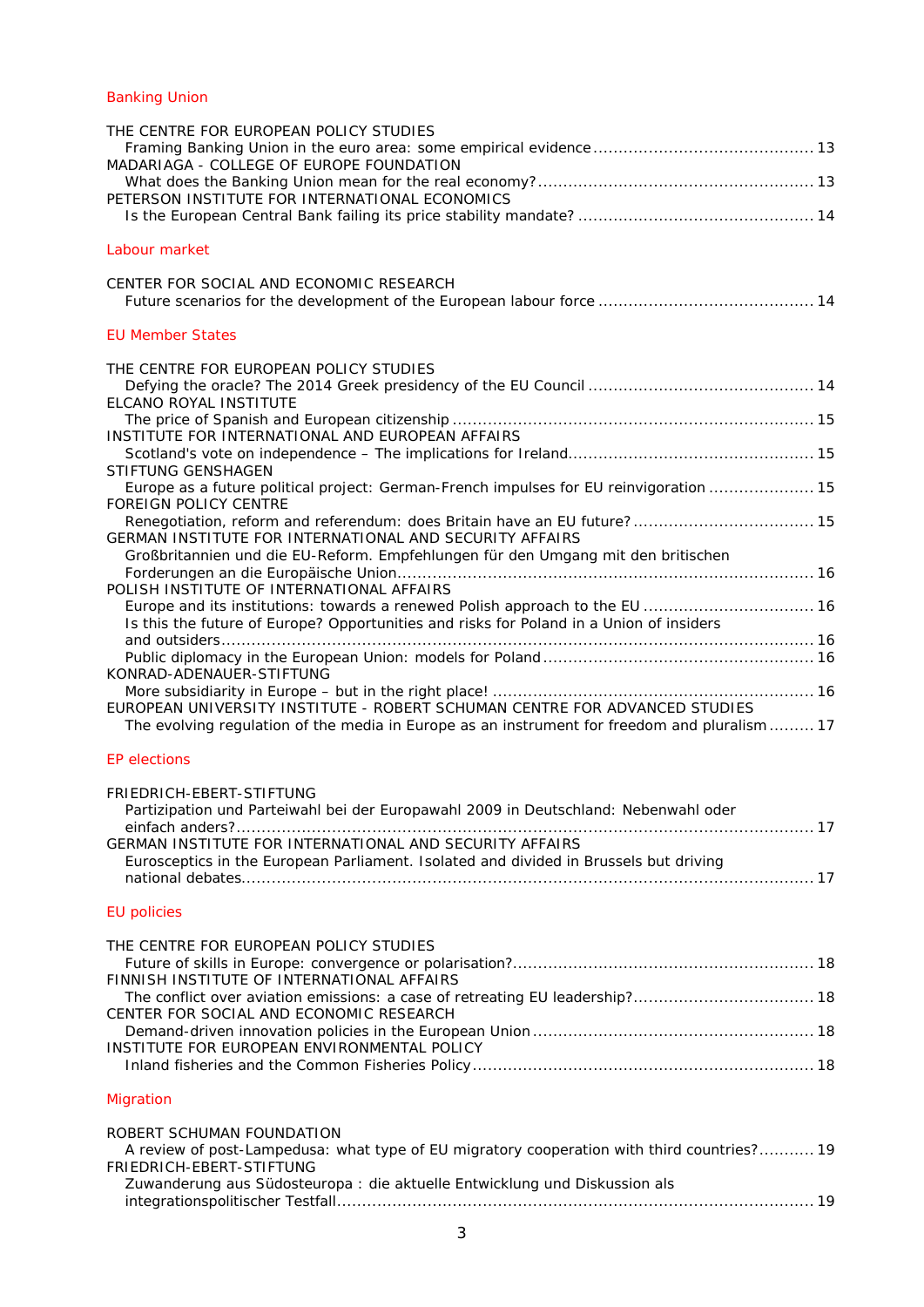# [Energy and environment](#page-18-5)

| THE CENTRE FOR EUROPEAN POLICY STUDIES                                                                                                                                                                                        |  |
|-------------------------------------------------------------------------------------------------------------------------------------------------------------------------------------------------------------------------------|--|
| Impact of the decarbonisation of the energy system on employment in Europe  19<br><b>BRUEGEL</b>                                                                                                                              |  |
| HEINRICH BÖLL FOUNDATION                                                                                                                                                                                                      |  |
| Reexamining the United States' shale gas success: is Europe letting the fox in the henhouse?  20<br>EUROPEAN UNION INSTITUTE FOR SECURITY STUDIES                                                                             |  |
| Energy moves and power shifts: EU foreign policy and global energy security 20<br>ROBERT SCHUMAN FOUNDATION                                                                                                                   |  |
| POLISH INSTITUTE OF INTERNATIONAL AFFAIRS / KONRAD ADENAUER STIFTUNG                                                                                                                                                          |  |
| New EU energy and climate framework: challenges for Poland and Germany  21<br>INSTITUTE FOR EUROPEAN STUDIES AT THE VRIJE UNIVERSITEIT BRUSSEL<br>European energy and industrial policy realigned: risk or opportunity for EU |  |
| EUROPEAN UNIVERSITY INSTITUTE - ROBERT SCHUMAN CENTRE FOR ADVANCED STUDIES<br>Offshore grids for renewables: do we need a particular regulatory framework? 21                                                                 |  |
| <b>Defence</b>                                                                                                                                                                                                                |  |
| EGMONT - ROYAL INSTITUTE FOR INTERNATIONAL RELATIONS                                                                                                                                                                          |  |
|                                                                                                                                                                                                                               |  |
| INTERNATIONAL CENTRE FOR DEFENCE STUDIES<br>Comprehensive security and integrated defence: challenges of implementing                                                                                                         |  |
|                                                                                                                                                                                                                               |  |
| INSTITUT FRANÇAIS DES RELATIONS INTERNATIONALES                                                                                                                                                                               |  |
| Security                                                                                                                                                                                                                      |  |
| POLISH INSTITUTE OF INTERNATIONAL AFFAIRS<br>GERMAN MARSHALL FUND OF THE UNITED STATES / ISTITUTO AFFARI INTERNAZIONALI<br>Africa and the Mediterranean: evolving security dynamics after the Arab uprisings 23               |  |
| <b>Nuclear security</b>                                                                                                                                                                                                       |  |
| RUSSIAN INTERNATIONAL AFFAIRS COUNCIL                                                                                                                                                                                         |  |
|                                                                                                                                                                                                                               |  |
| THE HERITAGE FOUNDATION                                                                                                                                                                                                       |  |
| <b>SECTION 2 - EXTERNAL RELATIONS</b>                                                                                                                                                                                         |  |
| EU foreign policy                                                                                                                                                                                                             |  |
| <b>FRIDE</b><br><b>CARNEGIE EUROPE</b>                                                                                                                                                                                        |  |
| <b>EU</b> trade                                                                                                                                                                                                               |  |
|                                                                                                                                                                                                                               |  |
| <b>BRUEGEL</b><br>Changing trade patterns, unchanging European and global governance 24<br>GERMAN MARSHALL FUND OF THE UNITED STATES / OCP POLICY CENTER                                                                      |  |
| CLINGENDAEL - NETHERLANDS INSTITUTE OF INTERNATIONAL RELATIONS                                                                                                                                                                |  |
| Chinese investment in the port of Piraeus, Greece: the relevance for the EU and the                                                                                                                                           |  |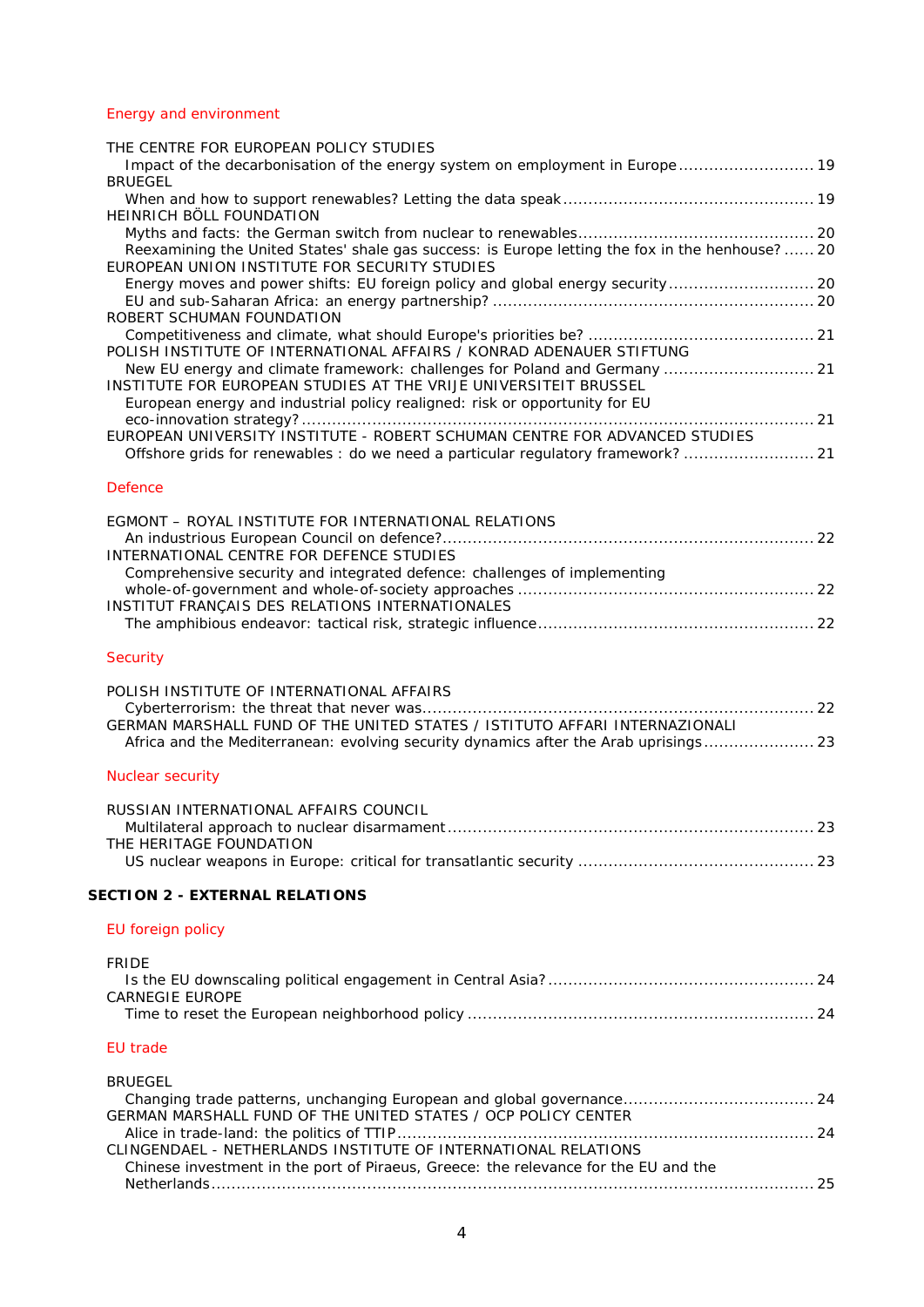| KIEL INSTITUTE FOR THE WORLD ECONOMY<br>The effects of globalization on wage inequality. New insights from a dynamic trade                                                                                                                                                                                                                                                                                                                                                                                                                       |
|--------------------------------------------------------------------------------------------------------------------------------------------------------------------------------------------------------------------------------------------------------------------------------------------------------------------------------------------------------------------------------------------------------------------------------------------------------------------------------------------------------------------------------------------------|
| <b>Eastern Partnership</b>                                                                                                                                                                                                                                                                                                                                                                                                                                                                                                                       |
| GERMAN INSTITUTE FOR INTERNATIONAL AND SECURITY AFFAIRS<br>The EU, Russia and a less common neighborhood. Lessons reinforced by the Vilnius summit  25<br>CENTRE FOR EASTERN STUDIES<br>INSTITUT FRANÇAIS DES RELATIONS INTERNATIONALES<br>The EU, Russia and the Eastern Partnership: what dynamics under the new German                                                                                                                                                                                                                        |
| POLISH INSTITUTE OF INTERNATIONAL AFFAIRS<br>Georgia's local government reform: how to escape from the Soviet past (and how Poland                                                                                                                                                                                                                                                                                                                                                                                                               |
| Russia                                                                                                                                                                                                                                                                                                                                                                                                                                                                                                                                           |
| ISTITUTO PER GLI STUDI DI POLITICA INTERNAZIONALE<br>HELLENIC FOUNDATION FOR EUROPEAN AND FOREIGN POLICY                                                                                                                                                                                                                                                                                                                                                                                                                                         |
| Turkey                                                                                                                                                                                                                                                                                                                                                                                                                                                                                                                                           |
| THE CENTRE FOR EUROPEAN POLICY STUDIES<br>Will the readmission agreement bring the EU and Turkey together or pull them apart?  27<br>GERMAN MARSHALL FUND OF THE UNITED STATES<br>HELLENIC FOUNDATION FOR EUROPEAN AND FOREIGN POLICY / CENTER FOR EUROPEAN AND                                                                                                                                                                                                                                                                                  |
| <b>INTERNATIONAL AFFAIRS</b><br>Shifting sands or burning bridges? The evolution of Turkish-Israeli relations after the<br>Mavi Marmara incident and the strategic energy calculations of Greece & Cyprus  28<br>ISTITUTO AFFARI INTERNAZIONALI<br>ISTITUTO AFFARI INTERNAZIONALI / STIFTUNG MERCATOR / ISTANBUL POLICY CENTER<br>Europeanization, framing competition and civil society in the EU and Turkey  28<br><b>GERMAN DEVELOPMENT INSTITUTE</b><br>Die Türkei als neues Geberland und potenzieller Partner in Dreieckskooperationen  29 |
| Kosovo                                                                                                                                                                                                                                                                                                                                                                                                                                                                                                                                           |
| CENTRAL EUROPEAN POLICY INSTITIUTE<br>HUNGARIAN INSTITUTE OF INTERNATIONAL AFFAIRS<br>Increasing human security as an instrument of conflict resolution: the case of the Serbian                                                                                                                                                                                                                                                                                                                                                                 |
| Switzerland                                                                                                                                                                                                                                                                                                                                                                                                                                                                                                                                      |
| THE CENTRE FOR EUROPEAN POLICY STUDIES<br>The end of chocolate box-style integration? EU-Swiss relations after the referendum 29                                                                                                                                                                                                                                                                                                                                                                                                                 |
| Syria                                                                                                                                                                                                                                                                                                                                                                                                                                                                                                                                            |
| THE CENTRE FOR EUROPEAN POLICY STUDIES<br>GERMAN MARSHALL FUND OF THE UNITED STATES / ISTITUTO AFFARI INTERNAZIONALI                                                                                                                                                                                                                                                                                                                                                                                                                             |
|                                                                                                                                                                                                                                                                                                                                                                                                                                                                                                                                                  |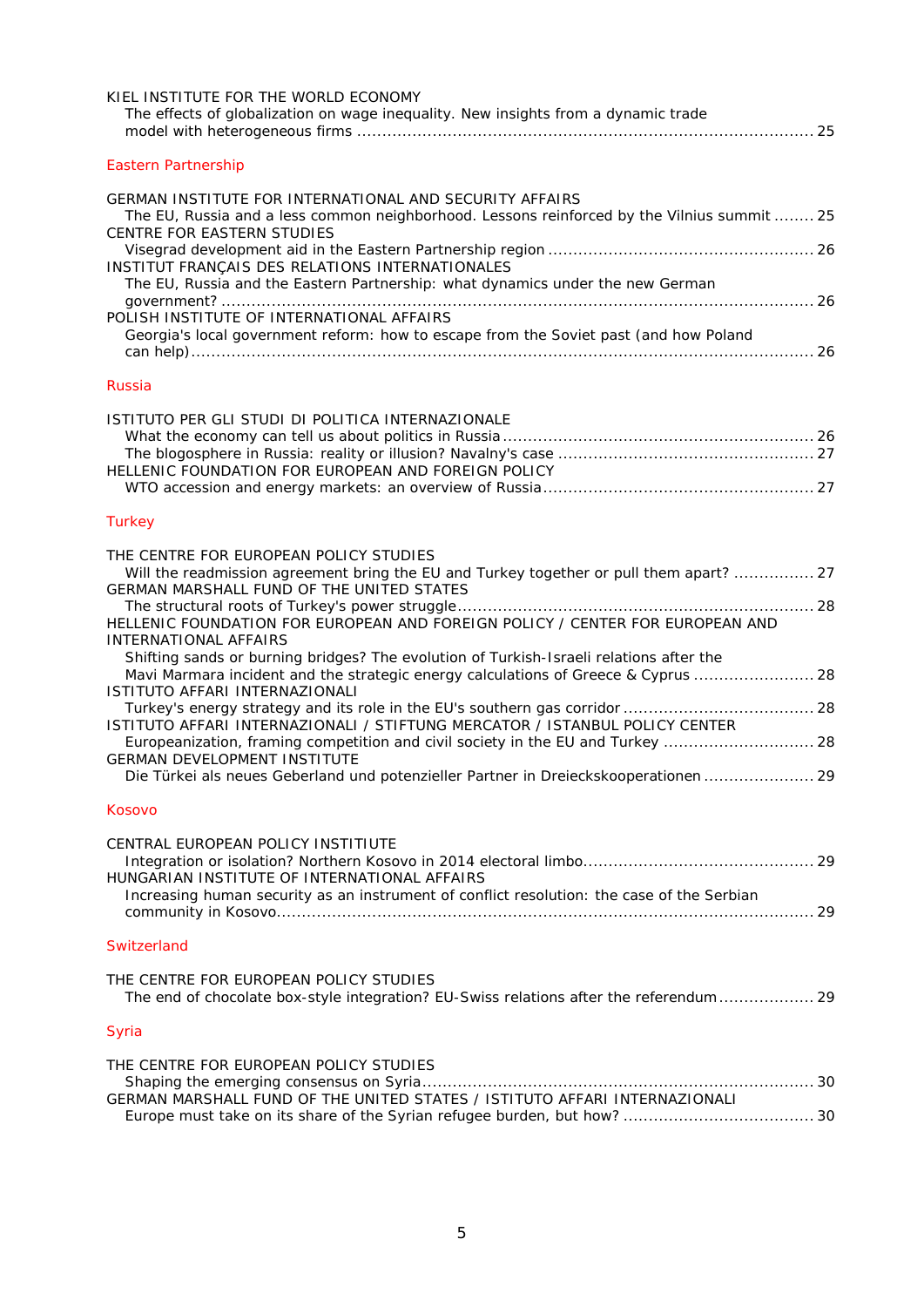## [Arab countries](#page-29-5)

| SHARAKA / ISTITUTO AFFARI INTERNAZIONALI<br>EU-GCC cultural relations and representations of the other in the Gulf cultural press:<br>THE CENTRE FOR EUROPEAN POLICY STUDIES<br><b>FRIDE</b>                                               |  |
|--------------------------------------------------------------------------------------------------------------------------------------------------------------------------------------------------------------------------------------------|--|
|                                                                                                                                                                                                                                            |  |
| Asia                                                                                                                                                                                                                                       |  |
| NAZARBAYEB UNIVERSITY / NATIONAL ALALYTICAL CENTER<br>CLINGENDAEL - NETHERLANDS INSTITUTE OF INTERNATIONAL RELATIONS<br>The Asian Development Bank. What's in it for Europe? Economic diplomacy and geostrategic                           |  |
| 4th EU-Africa summit                                                                                                                                                                                                                       |  |
| EUROPEAN CENTRE FOR DEVELOPMENT POLICY MANAGEMENT                                                                                                                                                                                          |  |
| International women's day                                                                                                                                                                                                                  |  |
| NORWEGIAN INSTITUTE OF INTERNATIONAL AFFAIRS<br>Female bodies and masculine norms. Challenging gender discourses and the<br>OVERSEAS DEVELOPMENT INSTITUTE<br>Preventing and responding to gender-based violence in humanitarian crises 33 |  |
| <b>SPECIAL FOCUS - UKRAINE</b>                                                                                                                                                                                                             |  |
| CENTRE FOR EU-RUSSIA STUDIES<br>EUROPEAN COUNCIL ON FOREIGN RELATIONS<br><b>FUNDACIÓN FAES</b><br><b>RAZUMKOV CENTRE</b><br>ISTITUTO AFFARI INTERNAZIONALI                                                                                 |  |
| <b>REGARDS CROISÉS</b>                                                                                                                                                                                                                     |  |
| THE CENTRE FOR EUROPEAN POLICY STUDIES                                                                                                                                                                                                     |  |

| THE VENTRE TOR EUROFEAN FOLIOT 3TODIEJ. |  |  |  |
|-----------------------------------------|--|--|--|
|                                         |  |  |  |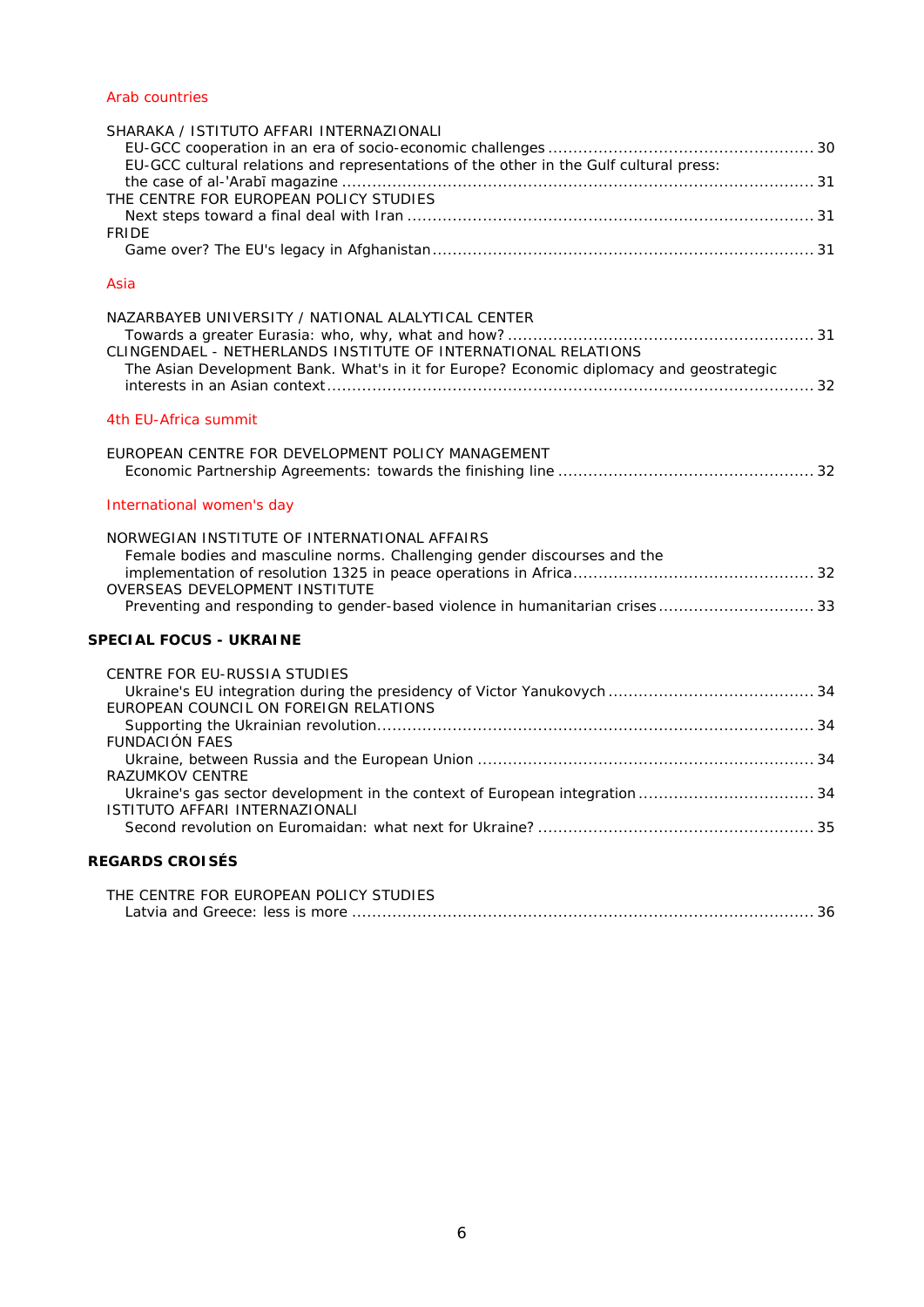## <span id="page-6-0"></span>**SECTION 1 - EU INSTITUTIONS, POLITICS, ECONOMICS**

## <span id="page-6-1"></span>*EU institutions*

## <span id="page-6-2"></span>EGMONT – ROYAL INSTITUTE FOR INTERNATIONAL RELATIONS

## <span id="page-6-3"></span>**Institutional reform in the EU**

by Philippe de Schoutheete February 2014 Link to the article in [English](http://www.egmontinstitute.be/wp-content/uploads/2014/03/EPB19.pdf)

This paper discusses the potential reforms of the EU institutions that can take place during the 2014-2019 legislative term. It argues that negotiations on Treaty change are a possibility, but they should only start in the second part of the legislature. In the meantime, several institutional reforms that can improve the functioning of the EU – and hence increase its legitimacy – should already be considered.

<span id="page-6-4"></span>NOTRE EUROPE - JACQUES DELORS INSTITUTE

#### <span id="page-6-5"></span>**Heading towards a European federation. Europe's last chance**

by Roger Godino and Fabien Verdier 11 February 2014 Link to the article in [English](http://www.notre-europe.eu/media/towardseuropeanfederation-godinoverdier-ne-jdi-feb14.pdf?pdf=ok) and in [French](http://www.notre-europe.eu/media/versfederationeuropeennegodinoverdierne-ijd-fev14.pdf)

Authors Roger Godino and Fabien Verdier think that the only way to impart a dynamic new thrust to Europe is to make a federal leap, that is to create a European Federation. It would be established by a treaty signed initially by 6 or 7 countries (Germany, France, Belgium, The Netherlands, Italy, Spain and possibly also Poland). The European Federation would enjoy both effective governance and real democratic oversight. According to the authors, it is the only way to launch a major initiative for growth capable of fostering a new industrial dynamic in Europe, and to give the euro the political consolidation that so sorely lacks.

#### <span id="page-6-6"></span>LEUVEN CENTRE FOR GLOBAL GOVERNANCE STUDIES

## <span id="page-6-7"></span>**Challenges at the horizon 2025**

by Wim Van Aken, Axel Marx, Pierre Schmitt and Kolja Raube February 2014 Link to the article in [English](http://bookshop.europa.eu/en/challenges-at-the-horizon-2025-pbQG0114203/downloads/QG-01-14-203-EN-N/QG0114203ENN_002.pdf;pgid=y8dIS7GUWMdSR0EAlMEUUsWb0000m-OVDeMl;sid=gxtr-SROynFr7ndW8m_1XkZrznh1i2ktnWk=?FileName=QG0114203ENN_002.pdf&SKU=QG0114203ENN_PDF&CatalogueNumber=QG-01-14-203-EN-N)

The aim of this report is to identify the future challenges that confront the CoR and the European local and regional authorities (LRAs) at the horizon in 2025. It draws up three possible scenarios. The future evolution of European integration necessarily involves an identification of a number of trends, challenges and opportunities over the coming decades. Subsequently, the report formulates key questions for debate and provides practical options and suggestions on how LRAs can make progress.

<span id="page-6-8"></span>EUROPEAN UNIVERSITY INSTITUTE - ROBERT SCHUMAN CENTRE FOR ADVANCED STUDIES

## <span id="page-6-9"></span>**The European Union's external representation after Lisbon : from 'hydra-headed' to 'octopus'?**

by Elisabeth Johansson-Nogués February 2014 Link to the article in [English](http://cadmus.eui.eu/bitstream/handle/1814/29921/RSCAS_2014_15.pdf?sequence=1)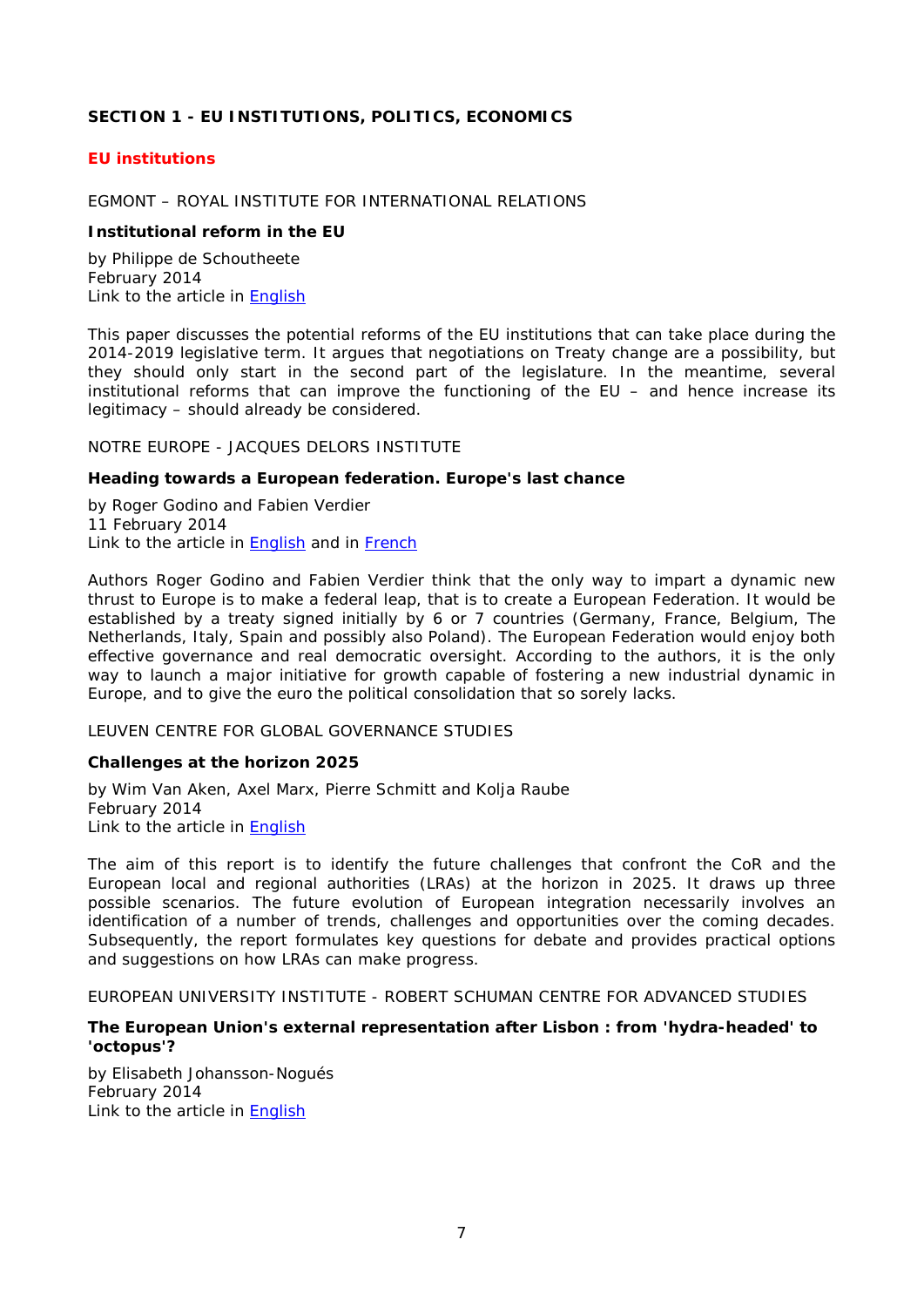The question explored in this working paper is whether the 2009 Lisbon Treaty reform has given rise to the cohesion and clarity of expression towards which the EU and its member states allegedly strive. The author surveys this topic by ways of the EU´s external representation in the United Nations system and related conferences. The main findings are that while it can be said that the 'new' troika has gained in formal representative 'authority', it has not been accompanied by greater independence of action or 'autonomy' from member states or by significant gains in terms of overall simplification of the Union's external representation so far.

## <span id="page-7-0"></span>*Member States and European economies*

<span id="page-7-1"></span>FOUNDATION FOR EUROPEAN PROGRESSIVE STUDIES

#### <span id="page-7-2"></span>**A gendered investment plan**

by Signe Hansen and Lars Andersen 18 February 2014 Link to the article in [English](http://www.feps-europe.eu/assets/73f79ad5-23f2-4a69-aae5-41b5745e9d02/2014-18-2-pb-no-2-a-gendered-investment-plan-eclm-fepspdf.pdf)

This policy brief explores an alternative economic framework to spearhead a genderedeconomic recovery in Europe. It presents a plan that will draw Europe in the right direction, create jobs, increase the female participation rate, and ensure that Europe will have a quicker return to growth, as well as dealing with the demographic changes in the EU. The authors investigate the impact of enhanced childcare and increases in government investment on job creation and growth in Europe.

#### <span id="page-7-3"></span>**BRUEGEL**

#### <span id="page-7-4"></span>**The long haul: managing exit from financial assistance**

by Zsolt Darvas, Andre Sapir and Guntram B. Wolff 20 February 2014 Link to the article in [English](http://www.bruegel.org/download/parent/816-the-long-haul-managing-exit-from-financial-assistance/file/1712-the-long-haul-managing-exit-from-financial-assistance/)

The authors argue that countries can make a clean exit from financial assistance, or enter a new programme or a precautionary programme, depending on the sustainability of their public debt and their vulnerability to shocks. The paper examines the case studies of Ireland, Portugal and Greece. Even assuming all goes well, the three countries will be subject to enhanced post-programme surveillance for decades. Managing such long-term relationships will be a key challenge.

## <span id="page-7-5"></span>**The Troika and financial assistance in the euro area: successes and failures**

by André Sapir, Guntram B. Wolff, Carlos de Sousa and Alessio Terzi 19 February 2014 Link to the article in [English](http://www.bruegel.org/download/parent/815-the-troika-and-financial-assistance-in-the-euro-area-successes-and-failures/file/1711-the-troika-and-financial-assistance-in-the-euro-area-successes-and-failures/)

This study, which was commissioned by the EP's Economic and Monetary Affairs Committee, provides a systematic evaluation of financial assistance for Greece, Ireland, Portugal and Cyprus. The Greek programme is the least successful one. Ireland successfully ended the programme in December 2013, but problems remain in the banking system. Exit from the Portuguese programme in May 2014 appears feasible but it should be accompanied by a precautionary credit line. It is too early to make pronouncements on the Cypriot programme, which only started in May 2013, but it can be safely said that there have been major collective failures of both national and EU institutions in the run-up of the programme.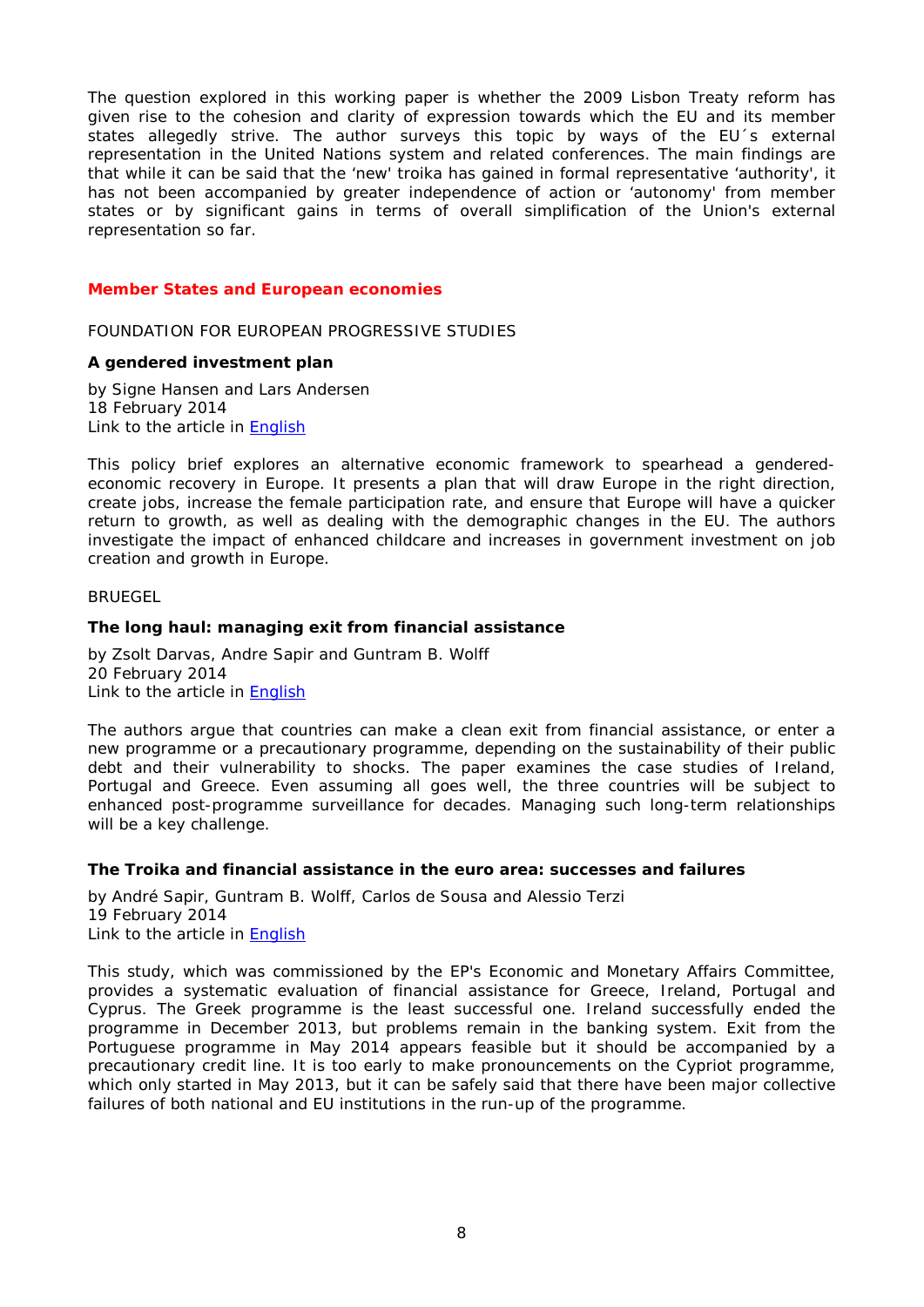## <span id="page-8-0"></span>ELCANO ROYAL INSTITUTE

## <span id="page-8-1"></span>**An analysis of the agreement on the Multiannual Financial Framework 2014-2020**

by Mario Kölling and Cristina Serrano Leal 12 February 2014 Link to the article in **English** 

The new EU budget for the period 2014-20 will, for the first time in history, be reduced in size, following the trend in national finances. The agreement on the MFF 2014-2020 can only be considered as a development and an improvement, but not really a revolution. This follows a long-term trend of moving away from the more traditional spending areas towards a focus on horizontal issues linked to competitiveness and innovation The EP has been an important actor during the entire negotiation process. During the years to come we will see an in-depth debate on the EU's future own resources as well as a revision of the MFF in 2016; in both debates, the EP will have a stronger say than in the past.

## <span id="page-8-2"></span>FINNISH INSTITUTE OF INTERNATIONAL AFFAIRS

## <span id="page-8-3"></span>**Who leads the new EMU? Implications of the economic crisis for the EU's institutions**

by Teija Tiilikainen 11 February 2014 Link to the article in [English](http://www.fiia.fi/assets/publications/bp149.pdf)

Reforms made to the EU's economic and fiscal policies have served to reinforce the fragmentation of the division of competences between the EU and its member states in this field. Resulting from a differentiation of responsibilities between the eurozone countries and the rest of the EU, fragmentation is increasingly taking place even inside the EU institutions. The biggest challenge is to accommodate the differentiated responsibilities of the Eurozone countries and the rest of the EU within the framework of existing institutions in a way that would ensure the unity of this framework, but also the proper democratic anchoring of the EU's economic and fiscal powers.

## <span id="page-8-4"></span>ESADEGEO - CENTRE FOR GLOBAL ECONOMY AND GEOPOLITCS

## <span id="page-8-5"></span>**Euro zone crisis: diagnosis and likely solutions**

by Fernando Ballabriga February 2014 Link to the article in [English](http://www.esadegeo.com/download/PR_PositionPapers/45/ficPDF_ENG/201402Eurozone%20Diagnosis_FernandoBallabriga_EN.pdf)

Southern euro countries are in a situation of vulnerability due to three factors: their high debt levels, their eroded competitiveness and their difficulties to restart growth. Together, these factors generate a vicious circle which is difficult to exit and which can even degenerate into a self-fulfilling economic downward spiral. This policy brief provides a short guiding tour to the euro zone crisis by looking at the current situation, the full context conditioning the solutions to the situation, how we got here, and the possible way out. The latter section outlines a set of minimum steps required to make the euro sustainable.

#### <span id="page-8-6"></span>BRUEGEL

## <span id="page-8-7"></span>**In sickness and in health: protecting and supporting public investment in Europe**

by Francesca Barbiero and Zsolt Darvas February 2014 Link to the article in [English](http://www.bruegel.org/download/parent/812-in-sickness-and-in-health-protecting-and-supporting-public-investment-in-europe/file/1704-in-sickness-and-in-health-protecting-and-supporting-public-investment-in-europe/)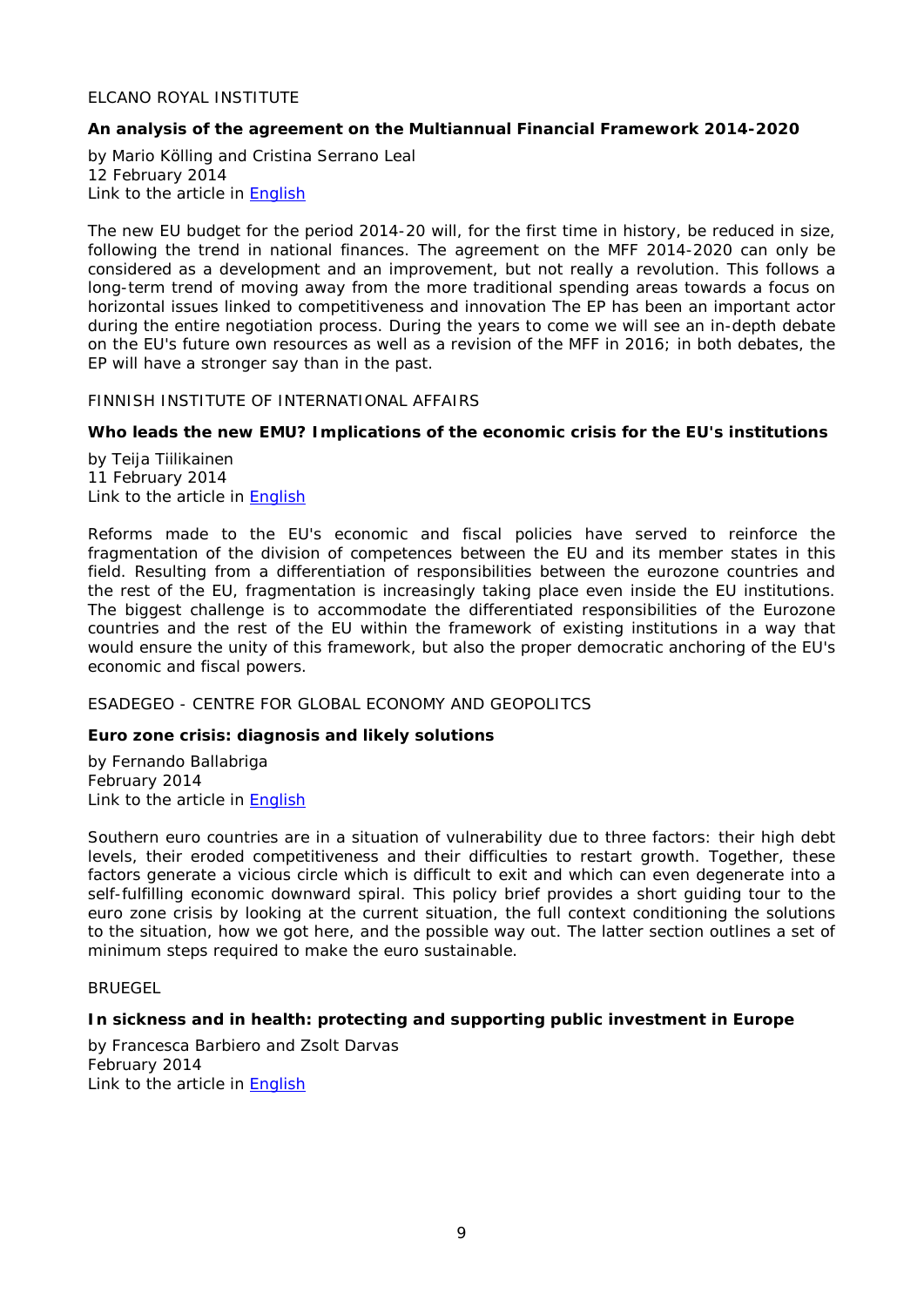The authors analyse a decline in gross public investment in the EU and argue that the provisions to support public investment in the EU fiscal framework are very weak. For the short term, they propose excluding national co-funding of EU-supported investments from the fiscal indicators considered in the Stability and Growth Pact. For the medium term, the EU fiscal framework should be extended with an asymmetric 'golden rule' to further protect public investment in bad times, while limiting adverse incentives in good times. During a downturn, a European investment programme is needed and the European Semester should encourage greater investment by member states with healthy public finances and low public investment rates.

## <span id="page-9-0"></span>ELCANO ROYAL INSTITUTE

#### <span id="page-9-1"></span>**Spain's banking crisis: a light in the tunnel**

by William Chislett 21 February 2014 Link to the article in **English** 

This paper explores the banking crisis in Spain. Hardest-hit during the crisis were the regionally-based saving banks. Their number has fallen from 45 to seven. The ESM came to their rescue with €41 billion in funds for recapitalisation in return for reforms that are being gradually put into place. Income statements are beginning to look better and balance sheets stronger. Spain exited the bail-out programme successfully in January, but as noted by the author, the banks are not yet out of the woods.

## <span id="page-9-2"></span>ISTITUTO BRUNO LEONI

#### <span id="page-9-3"></span>**Arriva la Troika?**

by Nicolò Bragazza 20 February 2014 Link to the article in [Italian](http://www.brunoleonimedia.it/public/BP/IBL_BP_133-Troika.pdf)

Italy's public finances remain critical, particularly because of the public debt, and until now the Italian political class has failed to implement the reforms required by the ECB. A possible intervention of the Troika in Italy becomes increasingly likely. According to the author, such intervention could encourage the necessary reforms, but it might also run into some difficulties: never before has a state of the economic importance of Italy needed outside intervention to overcome its structural problems.

## <span id="page-9-4"></span>FRIEDRICH-EBERT-STIFTUNG

## <span id="page-9-5"></span>**Minimum wage regimes in Europe : and what Germany can learn from them**

by Thorsten Schulten February 2014 Link to the article in [English](http://library.fes.de/pdf-files/id-moe/10558.pdf) and in [German](http://library.fes.de/pdf-files/id-moe/10529.pdf)

From 1 January 2015, Germany is to have a general statutory minimum wage. However, what the new German minimum wage regime will look like, must first be established in the legislative process. The article discusses different minimum wage regimes in Europe and examines the impact of a minimum wage in Germany. It concludes with recommendations referring to the level and the adjustment mechanisms of the minimum wage.

## <span id="page-9-6"></span>**Social cohesion and the state in times of austerity**

by Giancarlo Dente February 2014 Link to the article in [German](http://library.fes.de/pdf-files/id/10564.pdf)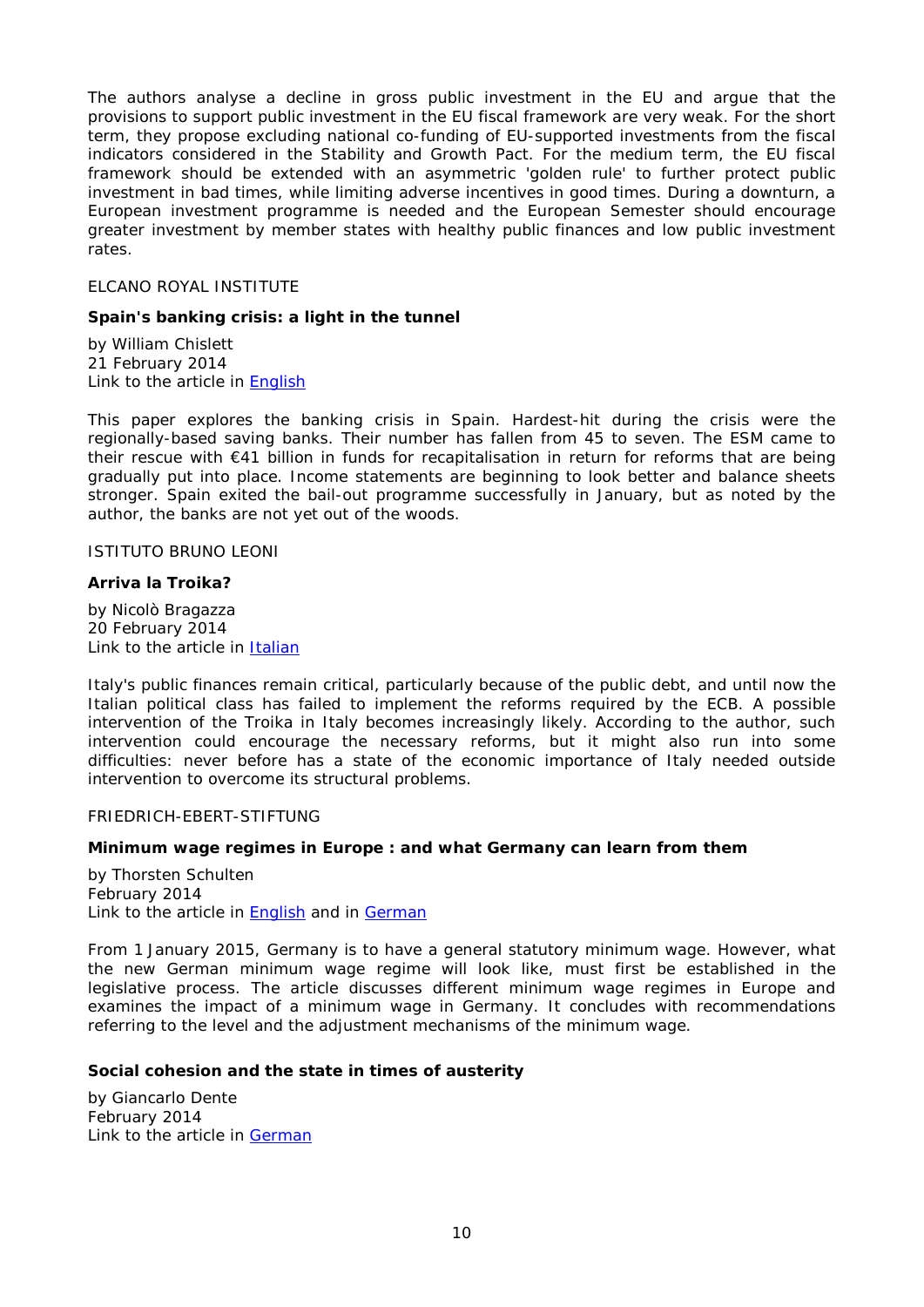This article discusses the structural reforms in Italy, which aim at the recovery of the public deficit. The author praises the reorganisation of the public administration. The reform of the labour market has introduced several important regulatory changes to tackle labour market segmentation, improve work-family life reconciliation and increase social protection. Overcoming the consequences of the crisis and of the austerity measures requires that these measures be completed. However, achieving this ambitious goal requires that public spending cuts be carried out in other areas and that the fight against tax evasion be pursued more effectively. More needs to be done to simplify the tax system and to tackle undeclared and irregular work.

## <span id="page-10-0"></span>**Beveridge not Bismarck! European lessons for men's and women's pensions in Germany**

by Traute Meyer February 2014 Link to the article in [English](http://library.fes.de/pdf-files/id/ipa/10540.pdf)

This analysis compares the Bismarck with the Beverdige welfare state model. By discussing the different performances in the integration of women into the labour market and the future perspectives of the pension systems the author comes to the conclusion that reforms of the social security towards the Beveridge system is a promising option in order to cope with the future challenges of German social and labour policy.

## <span id="page-10-1"></span>POLISH INSTITUTE OF INTERNATIONAL AFFAIRS

## <span id="page-10-2"></span>**Solutions to public debt crises in the EU: seek returns on that investment (views from Slovakia)**

by Peter Goliaš and Eugen Jurzyca February 2014 Link to the article in [English](http://www.pism.pl/files/?id_plik=16403)

The purpose of providing financial assistance to indebted Eurozone countries is to avoid uncontrolled bankruptcies that could lead to a breakdown of the euro area with severe negative consequences for all EU MS. There is a high probability that the loans provided via the stability mechanisms will not be fully recovered. Nevertheless, the long-term benefits of those loans are expected to exceed the costs. Therefore, this form of financial assistance should be regarded as an investment that has its own rate of return, one that can be controlled for by insistence on adherence to certain rules of behaviour and diligent oversight.

#### <span id="page-10-3"></span>RESEARCH INSTITUTE OF THE FINNISH ECONOMY

## <span id="page-10-4"></span>**Consolidation under the Europe's new fiscal rules: analyzing the implied minimum fiscal effort**

by Tero Kuusi 28 February 2014 Link to the article in [English](http://www.etla.fi/wp-content/uploads/ETLA-Working-Papers-23.pdf)

The new EU fiscal framework builds on several overlapping target measures and convergence rules. Thus, it is not clear how strict goals the framework sets for public finances. In this paper the authors build a simulation framework that solves the minimum fiscal effort under different assumptions on the initial state of the economy and the expected economic conditions during the consolidation. They then use the model to analyse several fiscal consolidations. As a historical reference they revisit the Finnish Great Depression of the early 1990s, and address the looming sustainability gap in FI public finances that reflects the cost of aging population.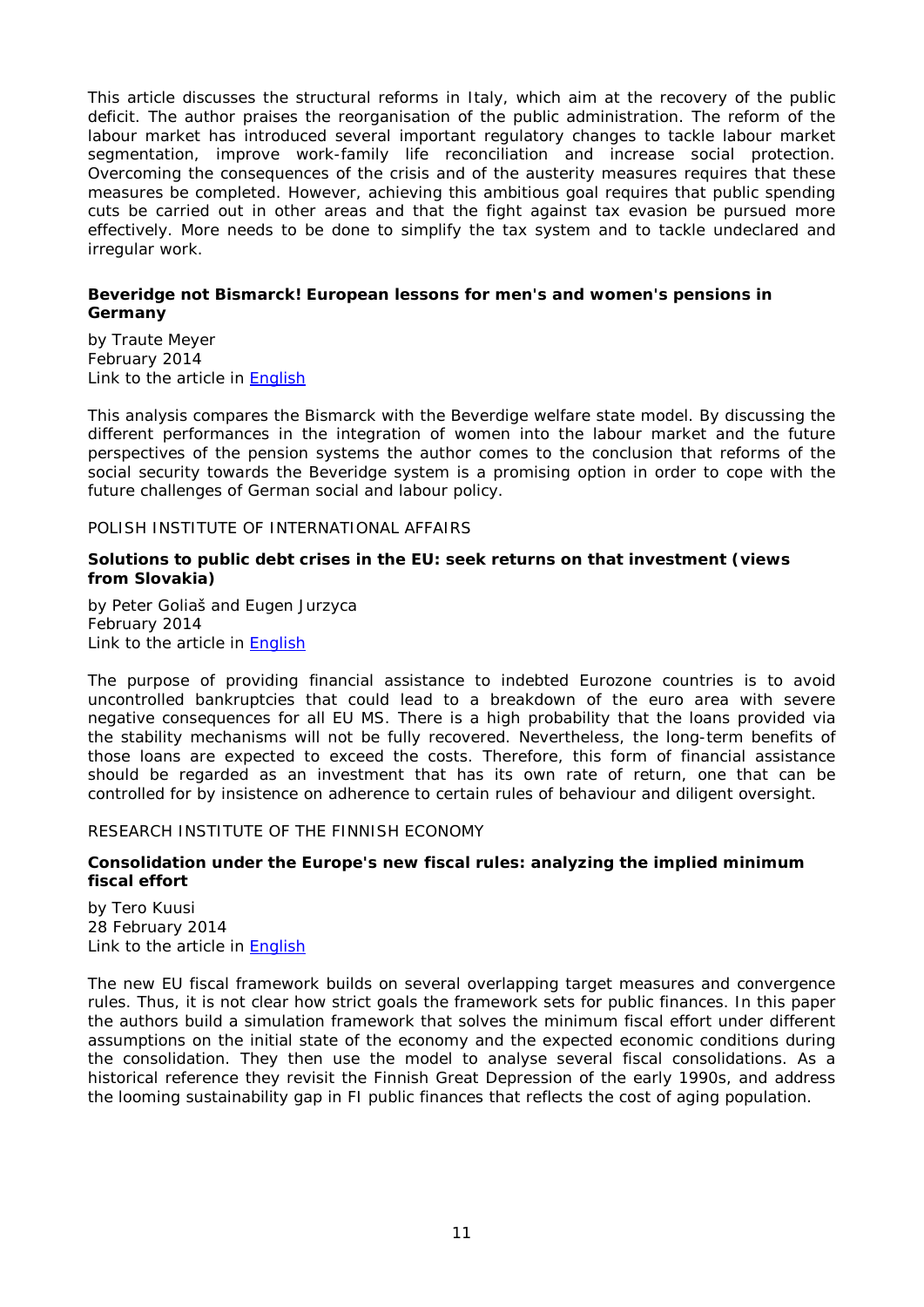<span id="page-11-0"></span>RESEARCH INSTITUTE OF THE FINNISH ECONOMY / FINNISH INSTITUTE FOR PENSIONS

## <span id="page-11-1"></span>**Linking retirement age to life expectancy – what happens to working lives and income distribution?**

by Jukka Lassila, Niku Määttänen and Tarmo Valkonen February 2014 Link to the article in [English](http://www.etla.fi/wp-content/uploads/B_260_eng.pdf)

This study investigates the impact of pension policy measures aiming to extend working lives. The report is divided into four articles. The first focuses on the impact of pension reforms on working lives and income distribution. The second ponders ways in which to link the earliest pensionable age to life expectancy, while the third looks at how this linking affects the size and financing of pensions and the fiscal sustainability of overall public finances. In the last article, the described reform is compared to reforms in the other Nordic countries and the reform proposals featured there.

<span id="page-11-2"></span>EUROPEAN UNIVERSITY INSTITUTE - ROBERT SCHUMAN CENTRE FOR ADVANCED STUDIES

## <span id="page-11-3"></span>**Merger control procedures and institutions : a comparison of the EU and US practice**

by William E. Kovacic, Petros C. Mavroidis and Damien J. Neven February 2014 Link to the article in [English](http://cadmus.eui.eu/bitstream/handle/1814/29938/RSCAS_2014_20.pdf?sequence=1)

The objective of this paper is to discuss and compare the role that different constituencies play in US and EU procedures for merger control. At each stage, the authors consider how the procedure unfolds, which parties are involved, and how they can affect the procedure. The discussion reveals a very different ecology. EU and US procedures differ in terms of their basic design and in terms of the procedures that are naturally associated with these alternative designs.

## <span id="page-11-4"></span>BERLIN SOCIAL SCIENCE CENTER

## <span id="page-11-5"></span>**Probleme auf dem Ausbildungsmarkt. Warum für Jugendliche mit Hauptschulabschluss der Einstieg so schwer ist**

by Paula Protsch 28 February 2014 Link to the article in [German](http://www.wzb.eu/sites/default/files/publikationen/wzbrief/wzbriefbildung282014_protsch_0.pdf)

The paper analyses the difficulties of low-educated people in entering the German labour market. The author stresses the employers' selection processes as the main problem, especially for those, whose potentials remained unrevealed during their education.

## <span id="page-11-6"></span>STIFTERVERBAND FÜR DIE DEUTSCHE WISSENCHAFT

## <span id="page-11-7"></span>**Deutschland schafft das 3%-Ziel. Deutsche Wirtschaft gibt 53,8 Milliarden für Forschung aus**

by Andreas Kladrobaµ February 2014 Link to the article in [German](http://www.stifterverband.info/statistik_und_analysen/wissenschaftsstatistik/publikationen/fue_facts/fue_facts_2014-01.pdf)

Albeit two years late, Germany has achieved the EU target of increasing its R&D expenditure to 3% of its GDP. The paper discusses this achievement. "With €53.79 billion, the German economy has spent more on R&D than ever before," it states. Foreign investments added nearly €13 billion more. EU28-wide, R&D expenditure reached only 2.06% in 2012, well below the 2010 target.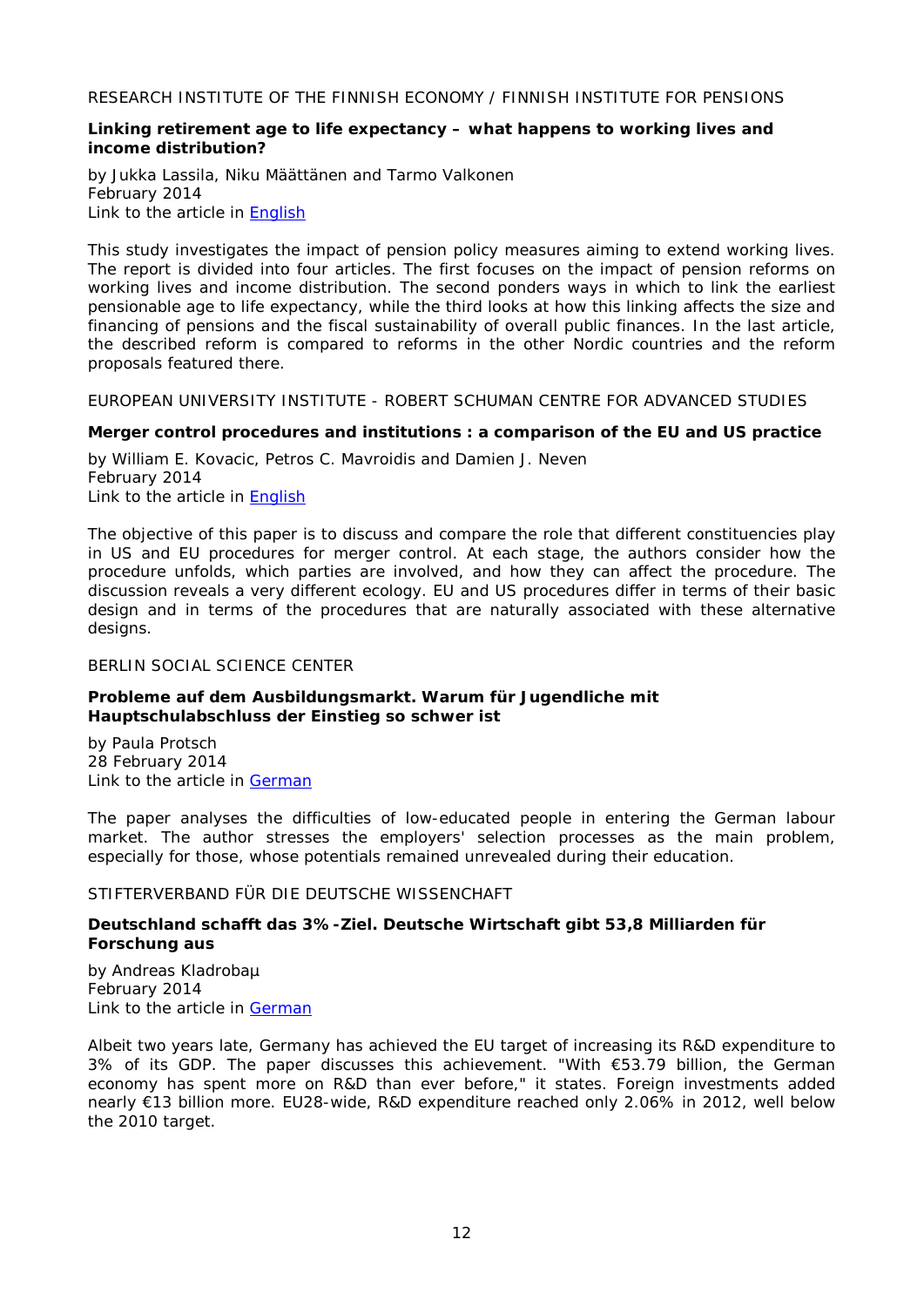<span id="page-12-0"></span>SWEDISH INSTITUTE FOR EUROPEAN POLICY STUDIES

## <span id="page-12-1"></span>**[Unemployment and exclusion among young people in Europe a macroeconomic study](http://www.sieps.se/en/publikationer/unemployment-and-exclusion-among-young-people-in-europe-a-macroeconomic-study-of-neet-20141)  [of](http://www.sieps.se/en/publikationer/unemployment-and-exclusion-among-young-people-in-europe-a-macroeconomic-study-of-neet-20141) NEET**

by Jonas [Eriksson and](http://www.sieps.se/en/category/f%C3%B6rfattare-redakt%C3%B6rer/jonas-eriksson) Monika [Hjeds Löfmark](http://www.sieps.se/en/category/f%C3%B6rfattare-redakt%C3%B6rer/hjeds-l%C3%B6fmark-monika) February 2014 Link to the article in **Swedish** 

The global financial crisis has led to a substantial rise in youth unemployment in Europe. Furthermore, young people are today increasingly excluded not only from the labour market, but the education system as well. This has given rise to the concept of NEET – not in employment, education or training. In this report, the authors Monika Hjeds Löfmark and Jonas Eriksson analyse the relationship between NEET and a number of macroeconomic variables.

## <span id="page-12-2"></span>*Single market*

## <span id="page-12-3"></span>THE CENTRE FOR EUROPEAN POLICY STUDIES

## <span id="page-12-4"></span>**Mellowing Meroni: how ESMA can help build the single market**

by Jacques Pelkmans and Marta Simoncini 18 February 2014 Link to the article in [English](http://www.ceps.be/ceps/dld/8944/pdf)

In examining the long-awaited opinion of the CJEU in the case concerning the ESMA, this commentary argues that the ruling is important for the insights it yields into the modern understanding of the Meroni non-delegation doctrine. The authors aim to extract the potential implications of the ESMA case for the place and significance of the Meroni doctrine in building up the single market. They demonstrate that the ESMA case is yet another manifestation of a slow process of "mellowing Meroni", which is a critical condition for a new single market strategy aiming to end the remaining fragmentation of the single market – not only in financial markets but also in network industries – and to ensure its 'proper functioning'.

## <span id="page-12-5"></span>*Banking Union*

<span id="page-12-6"></span>THE CENTRE FOR EUROPEAN POLICY STUDIES

## <span id="page-12-7"></span>**Framing Banking Union in the euro area: some empirical evidence**

by Diego Valiante 3 February 2014 Link to the article in [English](http://www.ceps.be/ceps/dld/8882/pdf)

This paper discusses the theoretical foundations of a banking union in a common currency area and the legal and economic aspects of EU responses. Two remedies are proposed to deal with moral hazard in a common currency area: a common (unlimited) financial backstop to a privately funded recapitalisation/resolution fund and a blanket prohibition on state aids.

<span id="page-12-8"></span>MADARIAGA - COLLEGE OF EUROPE FOUNDATION

## <span id="page-12-9"></span>**What does the Banking Union mean for the real economy?**

by Marco Giuli February 2014 Link to the document in [English](http://www.madariaga.org/images/madariagapapers/1-feb-2014%20giuli%20-%20what%20does%20the%20banking%20union%20mean%20for%20the%20real%20economy.pdf)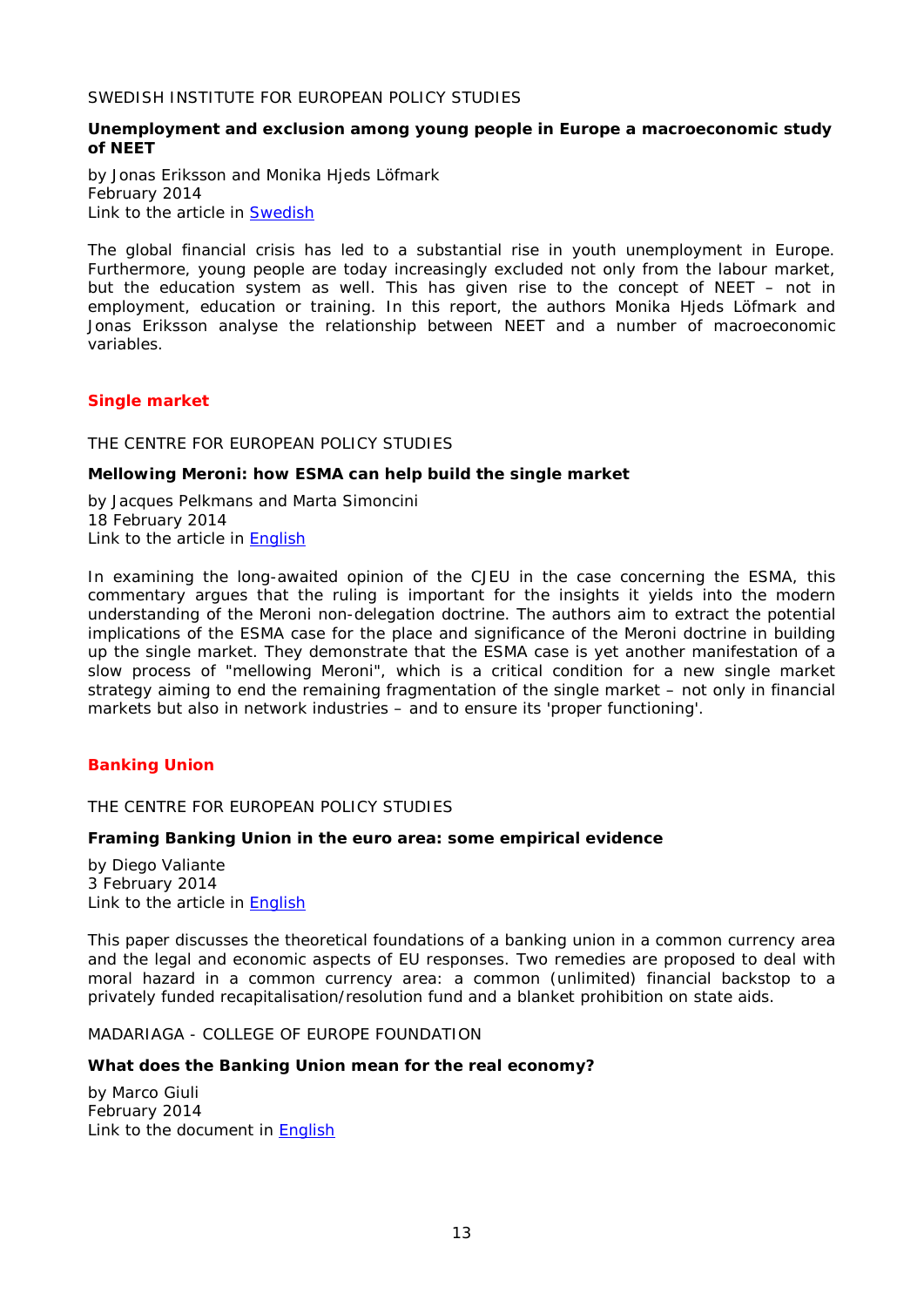This contribution intends to evaluate the extent to which a Banking Union might be beneficial to the real economy, in particular SMEs, considering how the banking/sovereign distress has contributed to the divergence of lending rates along the core-periphery divide. The SSM and the SRM can do a lot to repair balance sheets and ensure macroeconomic stabilisation. However, it might not be enough to reduce the banks' preference for sovereign debt. Crossborder lending for SMEs could be further revived by adopting additional measures which aim at integrating capital markets.

## <span id="page-13-0"></span>PETERSON INSTITUTE FOR INTERNATIONAL ECONOMICS

## <span id="page-13-1"></span>**Is the European Central Bank failing its price stability mandate?**

by Angel Ubide February 2014 Link to the article in [English](http://www.iie.com/publications/pb/pb14-5.pdf)

Inflation in the euro area is too low, and the ECB is at risk of missing its price stability mandate. With the market forecasting average inflation in the euro area over the next five years between 1.25% and 1.5%, the ECB must prepare to act forcefully to push inflation higher. The ECB should update the definition of price stability as inflation at 2% over 2 to 3 years to eliminate the ambiguity over the inflation objective; reduce risk premia in the yield curve via a program of quantitative easing; and ease the quantitative credit shortages to SMEs via a well-designed lending program.

## <span id="page-13-2"></span>*Labour market*

#### <span id="page-13-3"></span>CENTER FOR SOCIAL AND ECONOMIC RESEARCH

#### <span id="page-13-4"></span>**Future scenarios for the development of the European labour force**

by Anna Ruzik-Sierdzinska February 2014 Link to the article in [English](http://www.case-research.eu/sites/default/files/publications/1_2014%20Anna%20Ruzik.pdf)

The future size and quality of the European labour force are important production factors for future growth in the region. As demographic ageing is expected to continue, it is important to know more about these factors in order to recommend policies. The aim of this paper is to assess the impact of ageing on the labour market, especially on the structure of the labour force and labour productivity by looking at various angles: determinants of the transition from work to retirement, individual productivity, lifelong learning and labour productivity and the demand for labour in the perspective of ageing societies.

## <span id="page-13-6"></span><span id="page-13-5"></span>*EU Member States*

## THE CENTRE FOR EUROPEAN POLICY STUDIES

## <span id="page-13-7"></span>**Defying the oracle? The 2014 Greek presidency of the EU Council**

by Filippa Chatzistavrou 14 February 2014 Link to the article in [English](http://www.ceps.be/ceps/dld/8928/pdf)

The author argues that the Greek presidency is characterised by poor leadership and a lack of vision. It is being called upon to coordinate a presidential agenda without being substantially involved in its drafting; it simply mediates between European institutions. This trend has a negative impact on the behaviour and trust of public administrators, whose personal investment is vital for the smooth functioning of the presidency. The paper concludes that Greece's presidency of the Council of the EU cannot be the standard-bearer for a pro-European message.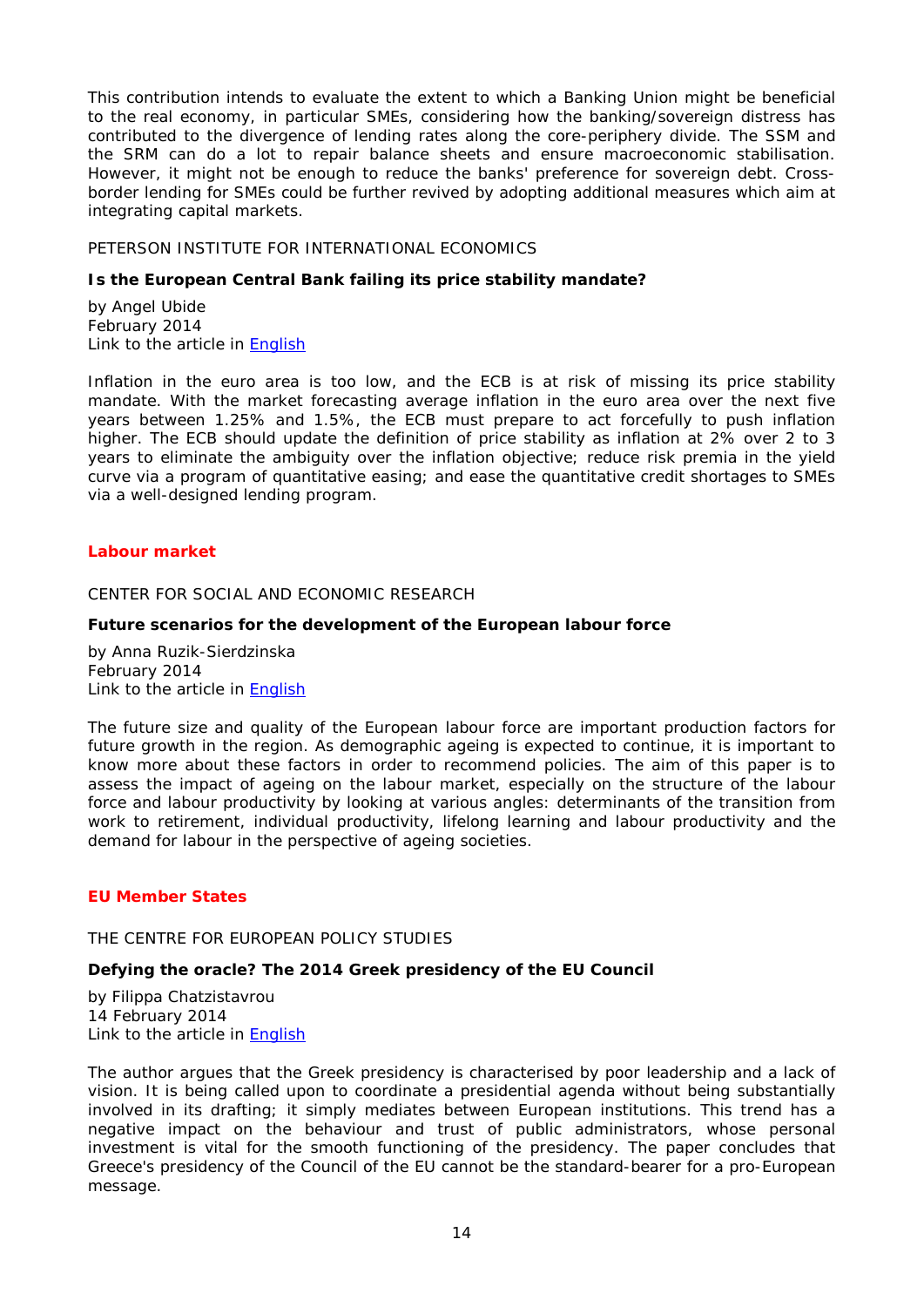## <span id="page-14-0"></span>ELCANO ROYAL INSTITUTE

## <span id="page-14-1"></span>**The price of Spanish and European citizenship**

by Carmen González Enríquez 3 February 2014 Link to the article in **English** and in **Spanish** 

In the last 12 years, Spain has granted the Spanish nationality to more than a million people. Although the Spanish Civil Code sets a 10-year residency requirement before citizenship can be requested, most of the immigrants in Spain from outside the EU–Latin Americans – are exempted from this rule. As a result, Spain in practice grants citizenship with a much lower residency requirement than the European average of over six years. The authors argue that the rules on accessing nationality should be modified.

## <span id="page-14-2"></span>INSTITUTE FOR INTERNATIONAL AND EUROPEAN AFFAIRS

## <span id="page-14-3"></span>**Scotland's vote on independence – The implications for Ireland**

by Paul Gillespie 5 February 2014 Link to the article in [English](http://www.iiea.com/ftp/Publications/2014/Scotland)

If Scotland becomes independent, the remaining union between England, Wales and Northern Ireland would be radically disrupted. Should the UK leave the EU, possible following the Conservative Party's commitment to an in/out referendum, the internal turmoil over Scotland would be accompanied by a crisis over the UK's role in Europe. In this paper, Paul Gillespie presents four possible scenarios for how the Scottish independence issue relates to the potential referendum on EU membership and argues that these scenarios raise profoundly important questions for Ireland.

## <span id="page-14-4"></span>STIFTUNG GENSHAGEN

## <span id="page-14-5"></span>**Europe as a future political project: German-French impulses for EU reinvigoration**

February 2014 Link to the article in [German and French](http://www.stiftung-genshagen.de/uploads/media/Genshagener_Papier_2014_13.pdf)

This reports stems from a meeting organised with experts from think tanks and universities from France and Germany, in order to find a new German-French agenda for Europe. The contributions analyse domestic factors shaping French European policy, perspectives on an increasingly differentiated EU in the wake of the euro crisis, and options on the necessary reform of the governance structure of the euro zone. Further contributions focus on how to revamp European energy policy and on foreign policy challenges.

#### <span id="page-14-6"></span>FOREIGN POLICY CENTRE

## <span id="page-14-7"></span>**Renegotiation, reform and referendum: does Britain have an EU future?**

by Adam Hug (ed.) February 2014 Link to the article in [English](http://fpc.org.uk/fsblob/1616.pdf)

This essay collection examines some of the key issues in the current UK debate over the future of its membership of the EU. It looks at the UK government's attempts to renegotiate its relationship with the EU, the current debate about ideas for possible reform, the implications of the proposed 2017 membership referendum, and at how the UK's renegotiation proposals and the wider British debate are regarded in other member states.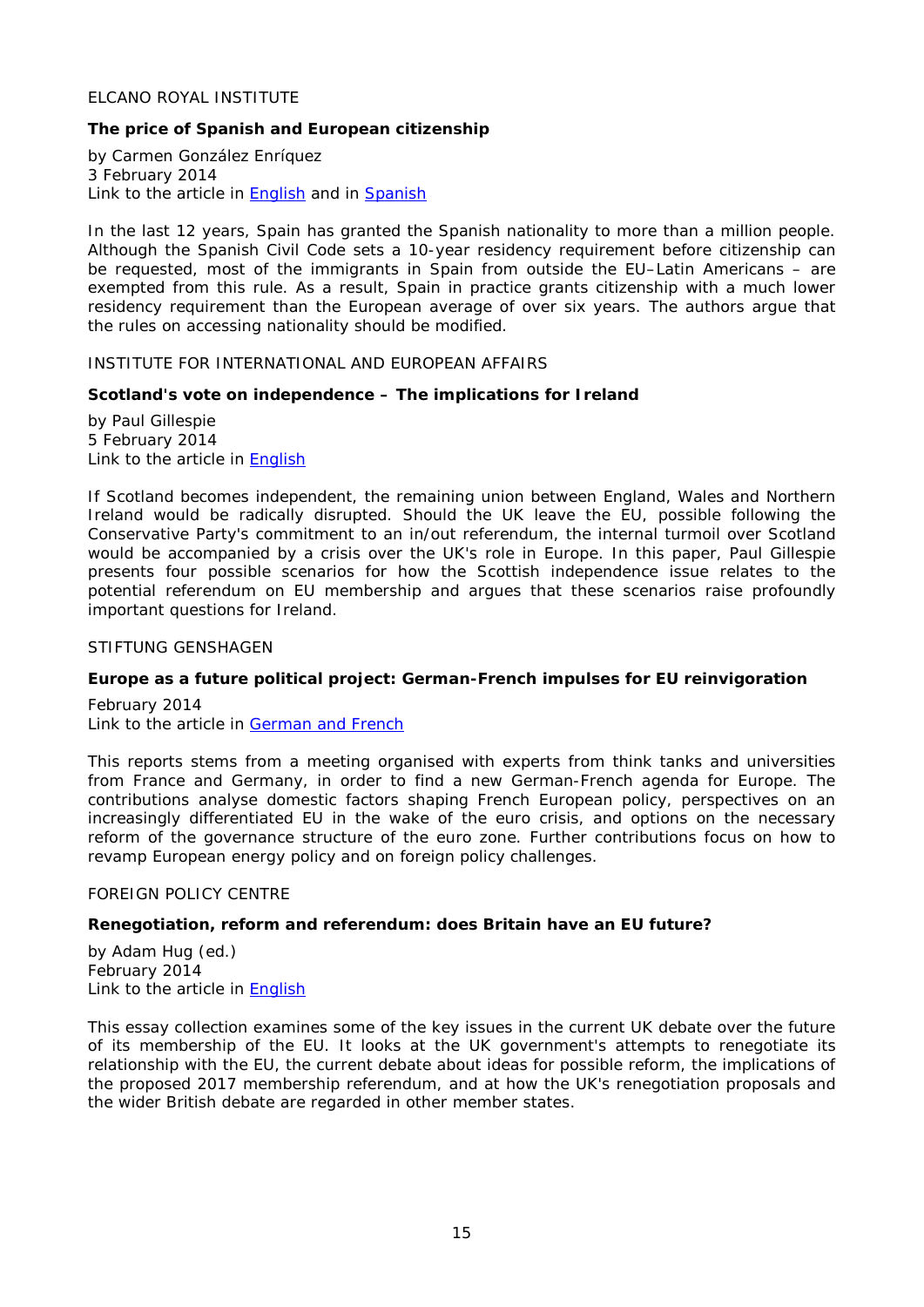## <span id="page-15-0"></span>GERMAN INSTITUTE FOR INTERNATIONAL AND SECURITY AFFAIRS

## <span id="page-15-1"></span>**Großbritannien und die EU-Reform. Empfehlungen für den Umgang mit den britischen Forderungen an die Europäische Union**

by Nicolai von Ondarza February 2014 Link to the article in [German](http://www.swp-berlin.org/fileadmin/contents/products/studien/2014_S04_orz.pdf)

After an analysis of the motives for Cameron's in/out referendum and renegotiation strategy, this paper presents five policy domains, in which Britain could be integrated into a reform of the EU/Eurozone. This could be achieved if these developments convince the moderate eurosceptics, and marginalise the hard eurosceptics who demand the Brexit.

<span id="page-15-2"></span>POLISH INSTITUTE OF INTERNATIONAL AFFAIRS

## <span id="page-15-3"></span>**Europe and its institutions: towards a renewed Polish approach to the EU**

by Agata Gostyńska and Roderick Parkes February 2014 Link to the article in [English](http://www.pism.pl/files/?id_plik=16342)

Poland seems on the cusp of winning for itself the status of a leading EU Member State. Over the course of the sovereign-debt crisis, it has successfully held its own in an increasingly intergovernmental EU. That now creates a temptation to ditch its traditional "hedging" approach to the European Commission and Parliament and strike out more on its own. Yet, Poland's real success in this intergovernmental EU has been in securing the continued openness of EU rules and the integrity of its institutions.

## <span id="page-15-4"></span>**Is this the future of Europe? Opportunities and risks for Poland in a Union of insiders and outsiders**

by Roderick Parkes February 2014 Link to the article in [English](http://www.pism.pl/files/?id_plik=16343)

Poland risks falling into the political equivalent of the middle-income trap: having charted a remarkable rise within the EU, it may stagnate just before achieving lead status. The problem is clear: divisions within the Union that once favoured Poland, may now turn against it. This collection of essays asks: can Warsaw exploit Europe's new divisions and complete its own 'arrested accession'?

## <span id="page-15-5"></span>**Public diplomacy in the European Union: models for Poland**

by Beata Ociepka February 2014 Link to the article in [English](http://www.pism.pl/files/?id_plik=16515)

Classic diplomacy has shifted from the domain of politics to the public sphere, where public opinion is formed. Formerly latent diplomacy has become public diplomacy with the effect of a more symmetric conduct of international political communication. Poland's public diplomacy is conditioned by the country's size and its status as a "new" EU Member State, but there are lessons to be learned from strategies adopted by other countries in the European Union, particularly in the fields of culture, development aid, and education.

<span id="page-15-6"></span>KONRAD-ADENAUER-STIFTUNG

## <span id="page-15-7"></span>**More subsidiarity in Europe – but in the right place!**

by Céline-Agathe Caro 4 February 2014 Link to the article in [English](http://www.kas.de/wf/doc/kas_36756-544-2-30.pdf?140219134458)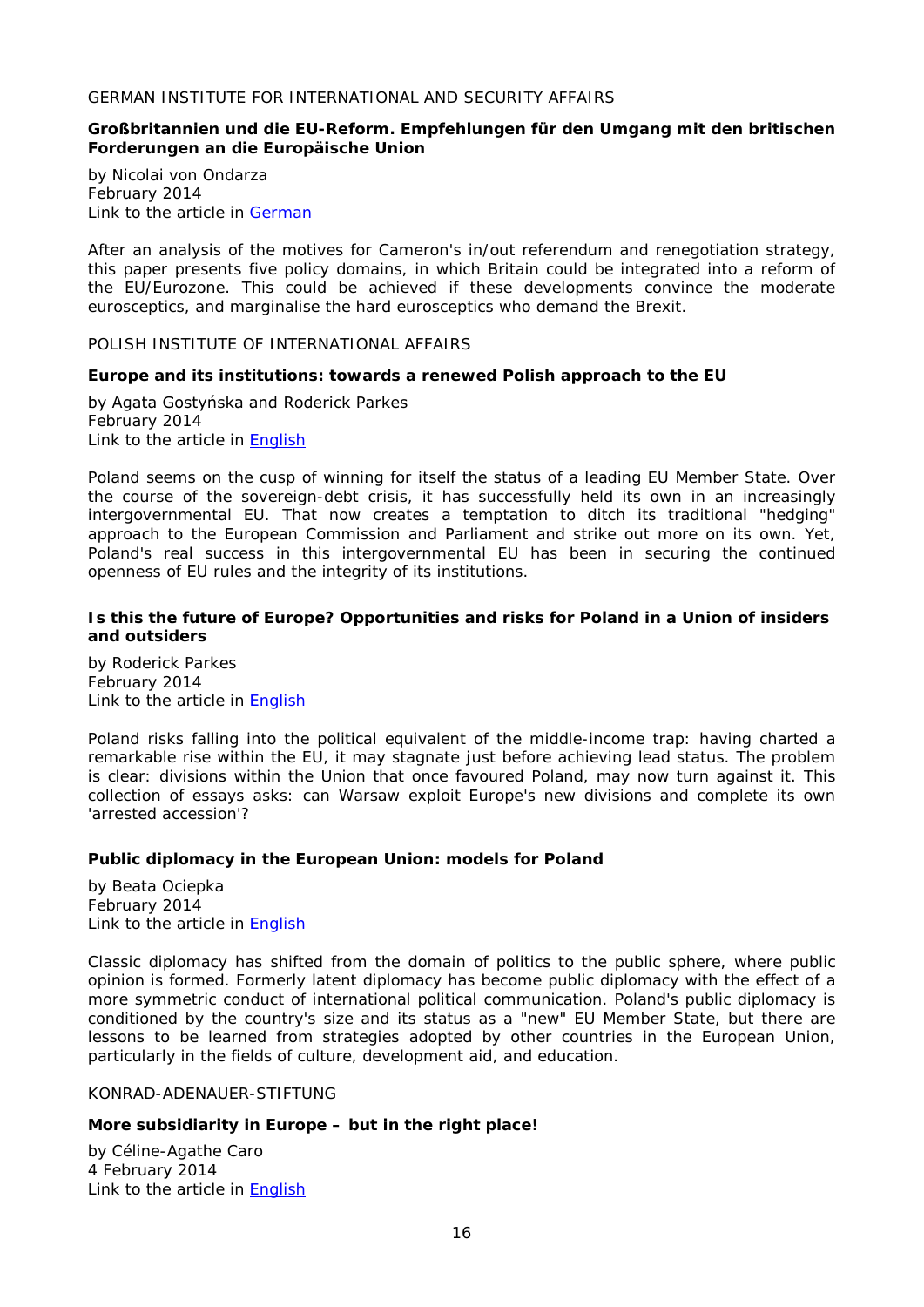The principle of subsidiarity is a key building block in the architecture of the EU because it regulates the distribution of responsibilities between the EU and its Member States, thus contributing to the democratic process. However, the crisis in the Eurozone and the related measures taken at national and European levels to improve the financial and economic situation have called subsidiarity as regulated in the EU since the Treaty of Lisbon into question.

<span id="page-16-0"></span>EUROPEAN UNIVERSITY INSTITUTE - ROBERT SCHUMAN CENTRE FOR ADVANCED STUDIES

## <span id="page-16-1"></span>**The evolving regulation of the media in Europe as an instrument for freedom and pluralism**

by Elda Brogi and Pier Luigi Parcu February 2014 Link to the article in [English](http://cadmus.eui.eu/bitstream/handle/1814/29923/RSCAS_2014_09.pdf?sequence=1)

European media regulation has one peculiar differentiating characteristic: it cannot concentrate only on market competition, as the rest of modern economic regulation does, but has to pursue other fundamental values. In particular, media pluralism and media freedom emerge as policy goals that are essential for democracy and human rights in Europe. This paper discusses the EU's search for a point of equilibrium in MS' resistance to the relinquishing of their power in the sector. It describes the current debate, and suggests some possible directions for development.

## <span id="page-16-2"></span>*EP elections*

<span id="page-16-3"></span>FRIEDRICH-EBERT-STIFTUNG

## <span id="page-16-4"></span>*Partizipation und Parteiwahl* **bei der Europawahl 2009 in Deutschland: Nebenwahl oder einfach anders?**

by Heiko Giebler February 2014 Link to the article in [German](http://library.fes.de/pdf-files/dialog/10569.pdf)

The author analyses the EP election of 2009 in Germany. By examining the participation of citizens and by comparing the election with the German federal elections, he concludes that the EP election 2009 has been a typical second order election. They were mainly influenced by national factors and suffered from low turnout. The analysis stresses the possibility that the EP election 2014 could be of a different nature, given the high salience of European issues in the German media and the abolition of the five% barrier.

<span id="page-16-5"></span>GERMAN INSTITUTE FOR INTERNATIONAL AND SECURITY AFFAIRS

## <span id="page-16-6"></span>**Eurosceptics in the European Parliament. Isolated and divided in Brussels but driving national debates**

by [Daniela Kietz](http://www.swp-berlin.org/de/wissenschaftler-detail/profile/daniela_kietz.html) and Nicolai von Ondarza February 2014 Link to the article in **English** and in [German](http://www.swp-berlin.org/fileadmin/contents/products/aktuell/2014A07_ktz_orz.pdf)

There is growing concern that Eurosceptic parties could fare very well in the May 2014 European elections. Fears abound that the formation of a strong extreme right and rightpopulist camp could endanger the functioning of the EP and plunge the EU system into its next political crisis. This paper suggests a different direction. The Parliament will continue to function, but at the price of a further weakening of party-political polarisation. What the EP offers these parties, however, is a forum to influence national politics, which is their actual objective. Ultimately, it is national governing parties that take on board Eurosceptic ideas in fear of electoral defeat and transport them into the Union.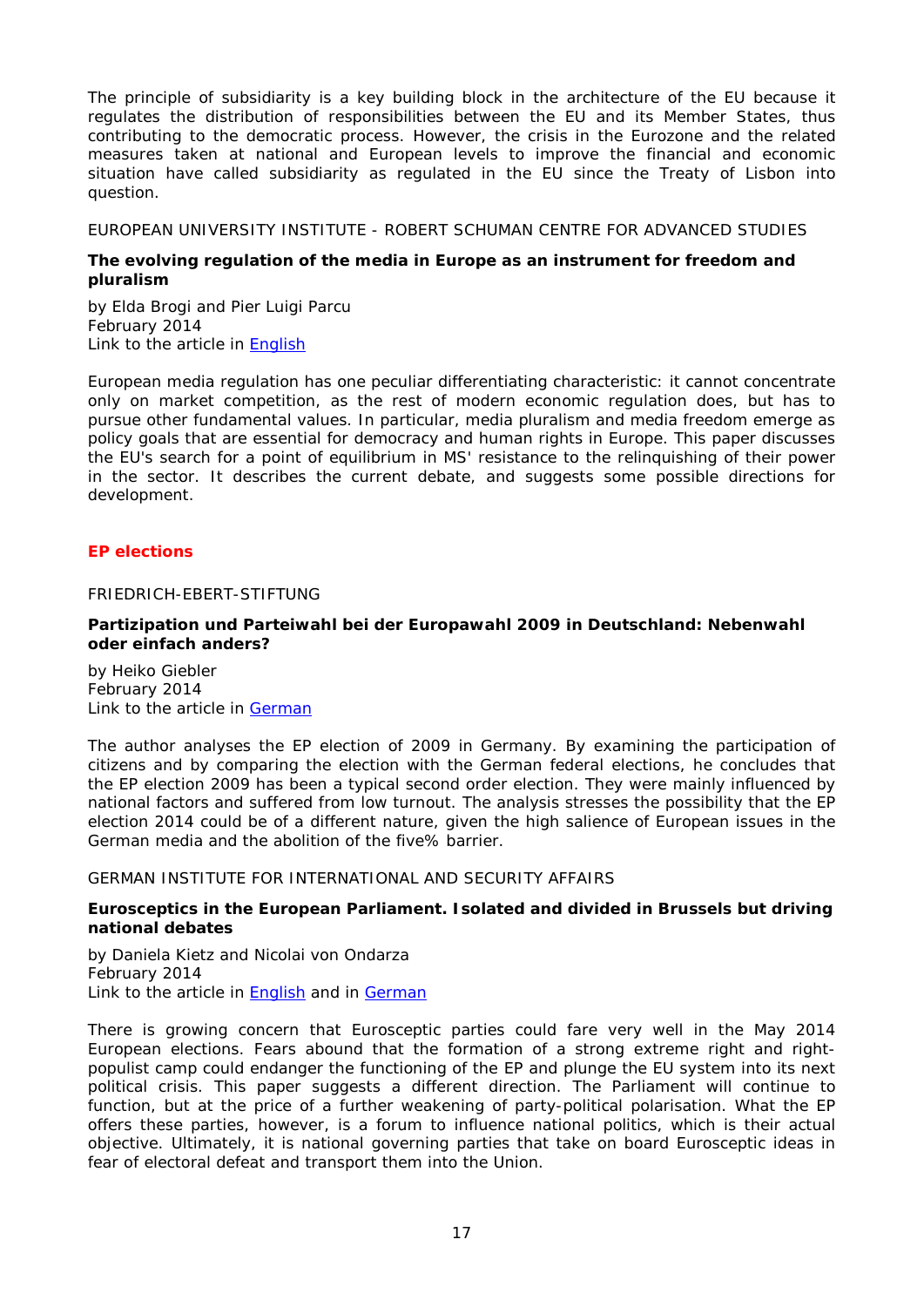## <span id="page-17-0"></span>*EU policies*

## <span id="page-17-1"></span>THE CENTRE FOR EUROPEAN POLICY STUDIES

## <span id="page-17-2"></span>**Future of skills in Europe: convergence or polarisation?**

by Miroslav Beblavý and Marcela Veselková 27 February 2014 Link to the article in [English](http://www.ceps.be/ceps/dld/8965/pdf)

This paper examines whether the current trends in the areas of education and skills are pushing the EU towards convergence or polarisation. Research confirms that early childhood education plays an important role. However, the other frequently emphasised remedy to inequality – less selection in secondary education, particularly later division of children into separate tracks – is more problematic. Its effectiveness depends on the country in question and the target group, while education systems are extremely difficult to shift even on a longterm basis.

#### <span id="page-17-3"></span>FINNISH INSTITUTE OF INTERNATIONAL AFFAIRS

## <span id="page-17-4"></span>**The conflict over aviation emissions: a case of retreating EU leadership?**

by Antto Vihma and Harro van Asselt 27 February 2014 Link to the article in [English](http://www.fiia.fi/assets/publications/bp150.pdf)

The EU must decide on its Aviation Directive without the guarantee of a global market-based mechanism being agreed in 2016. Europe should insist on its own sovereign rights and consider ways of manifesting more assertiveness in the future, in order not to create a precedent with a retreat in the Aviation Directive case. Otherwise, the EU may become vulnerable to pressure in other areas of regulation with extraterritorial implications, and its credibility might be undermined.

#### <span id="page-17-5"></span>CENTER FOR SOCIAL AND ECONOMIC RESEARCH

## <span id="page-17-6"></span>**Demand-driven innovation policies in the European Union**

by Camilla Jensen and Itzhak Goldberg February 2014 Link to the article in [English](http://www.case-research.eu/sites/default/files/publications/S%26A%20468_updated.pdf)

This paper seeks to provide perspectives on innovation which give a greater role to the demand-side aspect of innovation. The authors argue that the central or most salient aspect of a demand-side, innovation-driven economy is the small and entrepreneurial yet fast-growing and innovative firm which are referred to as "Gazelle". The main concern of policy-makers should therefore be how to support Gazelle type of firms through various policies: venture capitalism, education policies and R&D incentives.

#### <span id="page-17-7"></span>INSTITUTE FOR EUROPEAN ENVIRONMENTAL POLICY

## <span id="page-17-8"></span>**Inland fisheries and the Common Fisheries Policy**

by [Stephanie Newman](http://www.ieep.eu/about-us/our-people/stephanie-newman-676) 27 February 2014 Link to the article in [English](http://www.ieep.eu/assets/1346/Inland_Fisheries_and_the_Common_Fisheries_Policy.pdf)

This study, requested by the EP's Committee on Fisheries, assesses the impact of the Common Fisheries Policy and the proposed European Maritime and Fisheries Fund, on commercial inland fisheries. It also provides an overview of the state of the commercial inland sector, including species targeted, distribution across MS, employment, fishing methods and markets.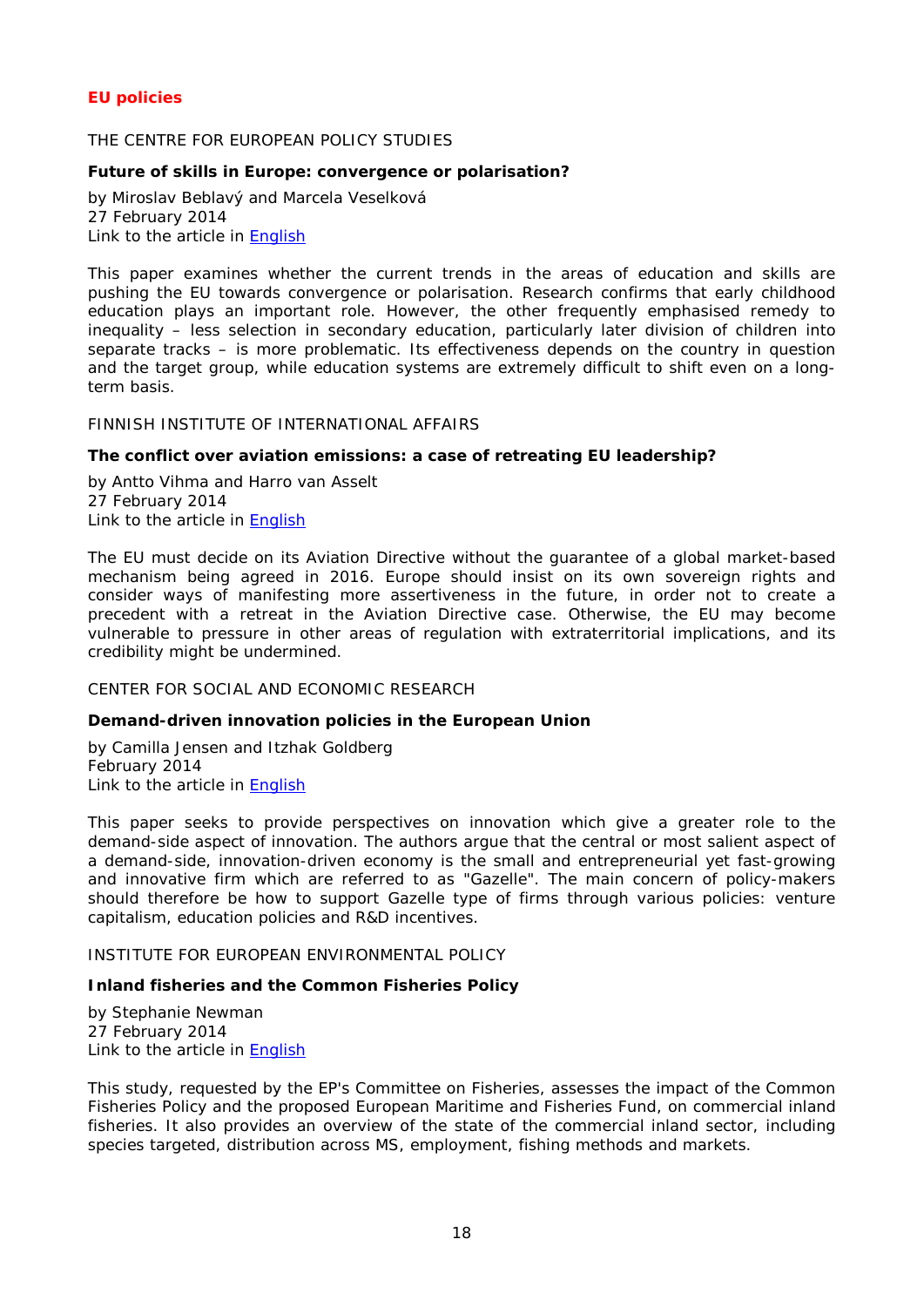## <span id="page-18-0"></span>*Migration*

## <span id="page-18-1"></span>ROBERT SCHUMAN FOUNDATION

## <span id="page-18-2"></span>**A review of post-Lampedusa: what type of EU migratory cooperation with third countries?**

by Corinne Balleix 3 February 2014 Link to the article in **English** and in **French** 

Long term, the global approach to migration faces the challenge of having to satisfy the needs of the European labour market, those of the migrants who are seeking a more stable status and the development ambitions in the countries of origin. Financing all of this work appears to be difficult and since the paths of political conditionality seem uncertain, the EU will undoubtedly have to find a better way to regulate flows of people and the migrant remittances.

#### <span id="page-18-3"></span>FRIEDRICH-EBERT-STIFTUNG

## <span id="page-18-4"></span>**Zuwanderung aus Südosteuropa : die aktuelle Entwicklung und Diskussion als integrationspolitischer Testfall**

by Alexander Götz February 2014 Link to the article in [German](http://library.fes.de/pdf-files/wiso/10554.pdf)

The author contests the widespread prejudice about immigrants from Romania and Bulgaria, the so-called "social tourism". He states that most of the immigrants from Southeast Europe are well integrated in the German labour market. Only some cities are confronted with problems of integration of the new inhabitants. These suffer from an urgent need of financial support.

#### <span id="page-18-5"></span>*Energy and environment*

## <span id="page-18-6"></span>THE CENTRE FOR EUROPEAN POLICY STUDIES

#### <span id="page-18-7"></span>**Impact of the decarbonisation of the energy system on employment in Europe**

by Arno Behrens, Caroline Coulie, Fabio Genoese, Monica Alessi, Julian Wieczorkiewicz and Christian Egenhofer 7 February 2014 Link to the article in [English](http://www.ceps.be/ceps/dld/8913/pdf)

This paper presents a methodology for calculating the potential impact on employment of a transition away from fossil fuels. Based on "employment factors" of different energy technologies, which are then applied to energy mixes as projected by the decarbonisation scenarios of the *Energy Roadmap 2050,* the authors suggest that the energy sector will provide not only more jobs, but also jobs requiring higher-level qualifications when compared with the current energy sector.

#### <span id="page-18-8"></span>BRUEGEL

#### <span id="page-18-9"></span>**When and how to support renewables? Letting the data speak**

by Georg Zchmann, Amma Serwaah and Michele Peruzzi 5 February 2014 Link to the article in [English](http://www.bruegel.org/download/parent/811-when-and-how-to-support-renewables-letting-the-data-speak/file/1703-when-and-how-to-support-renewables-letting-the-data-speak/)

The authors of this paper argue that both deployment and RD&D support are needed to create innovation in renewable energy technologies. However, the current support is unbalanced and thus basing the policy mix more on empirical evidence could increase the efficiency of innovation policy targeted towards renewable energy technologies.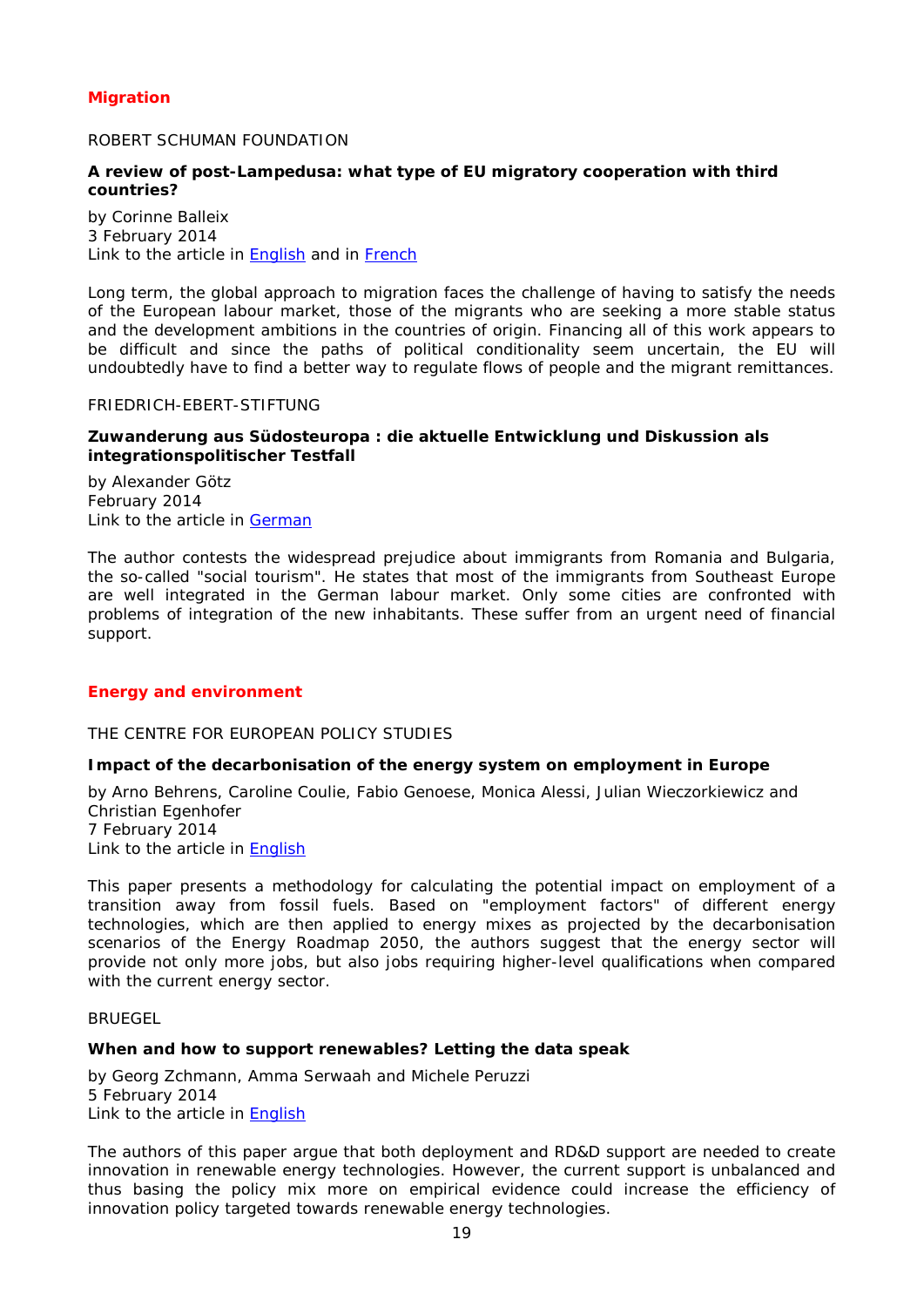## <span id="page-19-0"></span>HEINRICH BÖLL FOUNDATION

## <span id="page-19-1"></span>**Myths and facts: the German switch from nuclear to renewables**

by Craig Morris 11 February 2014 Link to the article in [English](http://www.boell.org/downloads/Morris_Myths_about_German_energy_2nd_Edition.pdf)

Nearly three years after Chancellor Angela Merkel's governing coalition shut down roughly 40% of the German nuclear power generating capacity, author Craig Morris analyses what the temporary effects have been and what the long-term effects are likely to be.

#### <span id="page-19-2"></span>**Reexamining the United States' shale gas success: is Europe letting the fox in the henhouse?**

by Olga Buto February 2014 Link to the article in **English** 

By the end of 2013, shale gas in the US rapidly grew to account for 40% of total natural gas production. It generated great enthusiasm among politicians and industry leaders alike, who lauded the shale gas boom as a part of a domestic energy renaissance that promises to raise the US to prominence among the world's foremost fossil fuel producers. While increasing supply currently keeps the price of natural gas in the US far lower than in other regions across the globe, the domestic price might increase once the exports of LNG are launched. Electricity prices in Europe are about twice as high as in the US, while the gas prices are around three times as high. This energy price-gap puts greater pressure on European industry.

<span id="page-19-3"></span>EUROPEAN UNION INSTITUTE FOR SECURITY STUDIES

## <span id="page-19-4"></span>**Energy moves and power shifts: EU foreign policy and global energy security**

by Iana Dreyer and Gerald Stang, with contributions by Claude Mandil and James Henderson 14 February 2014 Link to the document in [English](http://www.iss.europa.eu/uploads/media/Report_18.pdf)

This report undertakes an appraisal of global energy trends and draws conclusions for the EU's external energy security policy priorities, taking into account that energy mix choices, supply strategies and foreign policy remain national prerogatives. The centre of gravity for global energy markets is shifting to emerging markets, particularly in Asia. The EU is undergoing relative economic and demographic decline: retaining a major role in the global energy scene will be more and more challenging. Its ever-increasing reliance on oil and gas imports makes it more sensitive to political and commercial changes beyond its borders.

## <span id="page-19-5"></span>**EU and sub-Saharan Africa: an energy partnership?**

by Gerald Stang and Stefan Bössner 28 February 2014 Link to the document in [English](http://www.iss.europa.eu/uploads/media/Brief_5_energy_in_SSA.pdf)

Three features dominate energy relations between Europe and sub-Saharan Africa (SSA). The first theme is Europe's interest in African supplies to help meet its oil and gas needs. The second theme is energy poverty in Africa. The third theme, climate change, has gained relevance as a result of the EU pushing for carbon cuts and renewables development abroad, and African governments becoming increasingly worried about the impacts of a changing climate. Building coherence between the EU's energy, development, and climate policies can help facilitate progress in all three areas.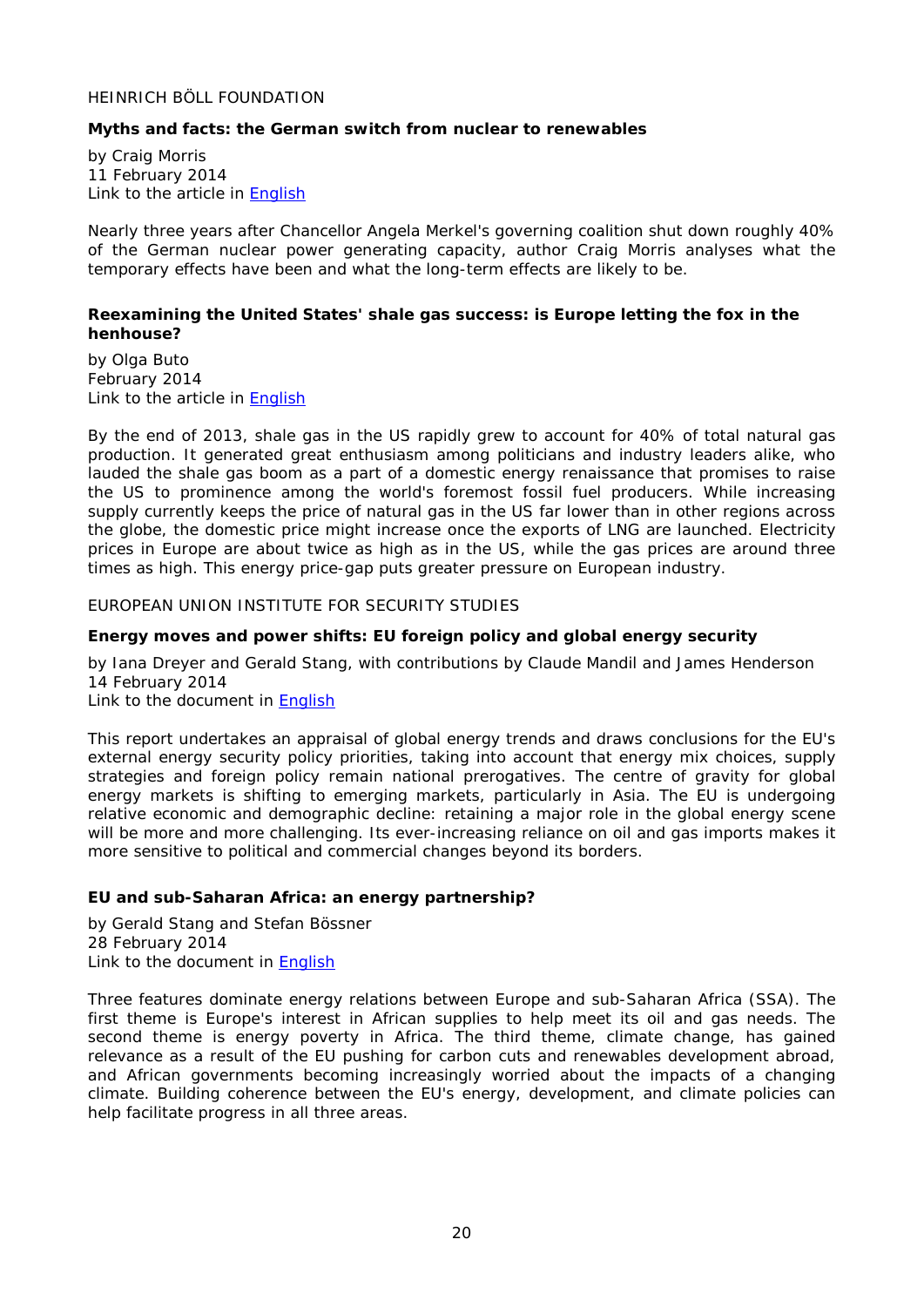## <span id="page-20-0"></span>ROBERT SCHUMAN FOUNDATION

## <span id="page-20-1"></span>**Competitiveness and climate, what should Europe's priorities be?**

by Grégoire Postel-Vinay 24 February 2014 Link to the article in **English** and in **French** 

The European Council of 20th and 21st March devoted to energy and the Union's industrial competitiveness, as well as the Paris Conference on climate in 2015, offers us an opportunity to assess the challenges facing the Union if it is to ensure growth and employment and yet respond to climate issues and its increased energy dependency. The author discusses some issues, such as governance, international negotiations, energy autonomy, and the impact of the revision of competition rules.

<span id="page-20-2"></span>POLISH INSTITUTE OF INTERNATIONAL AFFAIRS / KONRAD ADENAUER STIFTUNG

#### <span id="page-20-3"></span>**New EU energy and climate framework: challenges for Poland and Germany**

by [Ryszarda Formuszewicz](http://www.pism.pl/experts/Ryszarda-Formuszewicz) and [Aleksandra Gawlikowska-Fyk](http://www.pism.pl/experts/Aleksandra-Gawlikowska-Fyk) February 2014 Link to the article in [English](http://www.pism.pl/files/?id_plik=16533)

The EU's new energy and climate framework for 2030 is an exercise in reconciling Europe's green agenda with its need for renewed competitiveness—as well as the domestic concerns of Member States. As the energy policies of Poland and Germany are shaped by EU policy, the 2030 policy proposal might serve as an opportunity for a shift towards bolstered bilateral cooperation. The conditions for this are twofold: mutual understanding and thinking outside the box.

<span id="page-20-4"></span>INSTITUTE FOR EUROPEAN STUDIES AT THE VRIJE UNIVERSITEIT BRUSSEL

#### <span id="page-20-5"></span>**European energy and industrial policy realigned: risk or opportunity for EU ecoinnovation strategy?**

by [Thomas Sattich](http://www.ies.be/users/thomas-sattich) February 2014 Link to the article in [English](http://www.ies.be/files/2014_3_PB-print-1.pdf)

Europe's eco-innovation strategy fuses industrial, energy and environmental policy together in a concept for sustainable economic growth in the 21st century. The latest debate about high energy prices and their impact on energy-intensive industry shows, however, that the emphasis among the three policies has shifted over the years. Some adjustments are therefore necessary in order to reduce evolving inconsistencies.

<span id="page-20-6"></span>EUROPEAN UNIVERSITY INSTITUTE - ROBERT SCHUMAN CENTRE FOR ADVANCED STUDIES

## <span id="page-20-7"></span>**Offshore grids for renewables : do we need a particular regulatory framework?**

by Leonardo Meeus February 2014 Link to the article in [English](http://cadmus.eui.eu/bitstream/handle/1814/30078/RSCAS_2014_24.pdf?sequence=1)

Onshore, generators are connected to the transmission grid by transmission system operators. This regulatory model could simply be extended to offshore, but the connection of offshore wind farms to shore is also an opportunity to test alternatives, i.e. the third party model or the generator model. In this paper it is argued that the third party and generator models are indeed better suited to support the evolution towards larger scale offshore wind farms that are increasingly developed farther out to sea, while the TSO model is better suited to support the evolution towards cross-border offshore grid projects.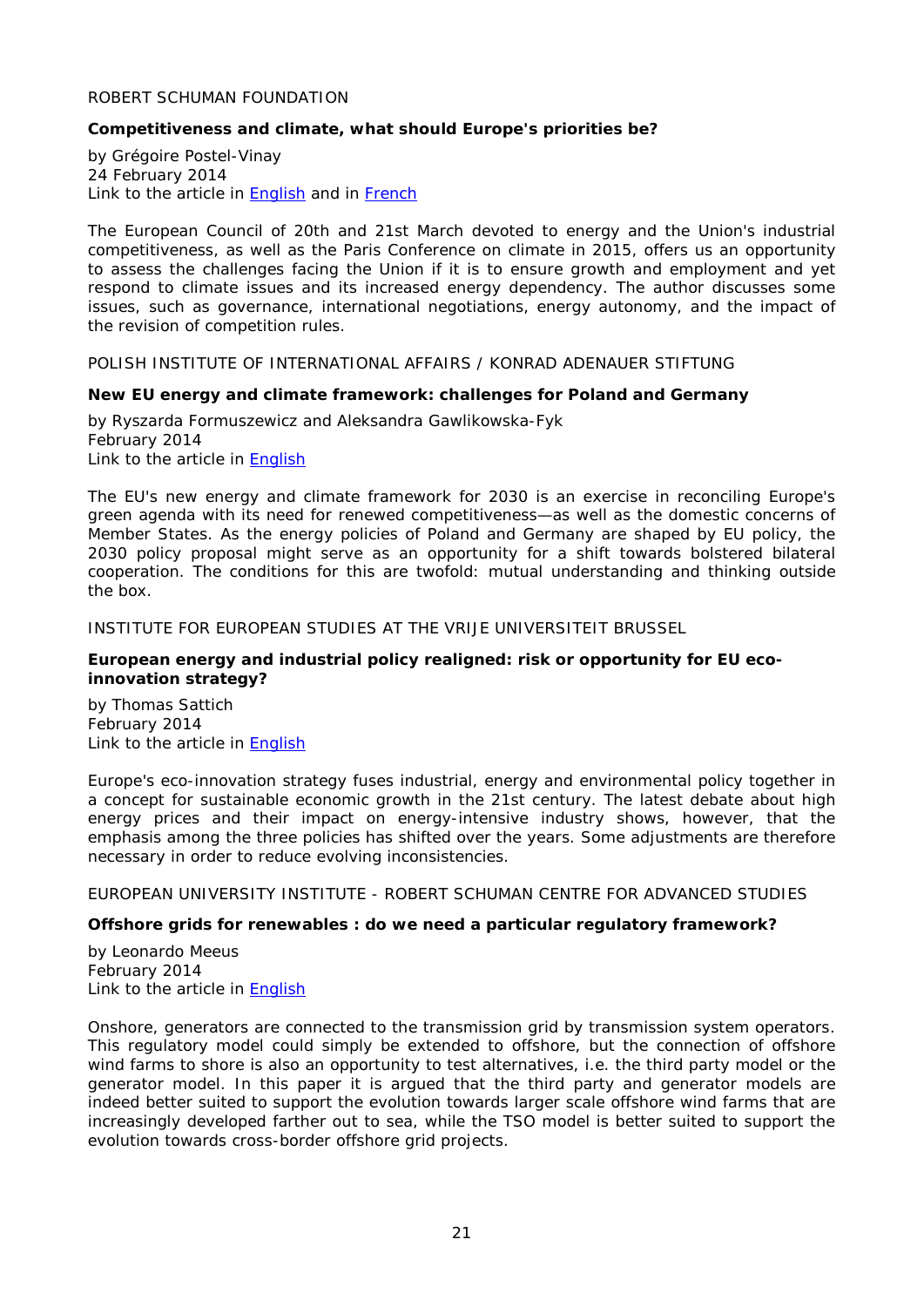## <span id="page-21-0"></span>*Defence*

## <span id="page-21-1"></span>EGMONT – ROYAL INSTITUTE FOR INTERNATIONAL RELATIONS

## <span id="page-21-2"></span>**An industrious European Council on defence?**

by Daniel Fiott February 2014 Link to the article in [English](http://www.egmontinstitute.be/wp-content/uploads/2014/03/SPB53.pdf)

The December 2013 Council meeting set in motion a number of important "roadmaps" for defence-industrial policy in Europe. Now the MS, the EDA and Commission need to be aware of the potential roadblocks ahead. The first hurdle will be to define "security of supply" as it relates to the defence sector as MS will certainly not attempt to rely on Europe's own stocks of raw materials and productive factors to supply the defence sector.

## <span id="page-21-3"></span>INTERNATIONAL CENTRE FOR DEFENCE STUDIES

## <span id="page-21-4"></span>**Comprehensive security and integrated defence: challenges of implementing wholeof-government and whole-of-society approaches**

by Tomas Jermalavičius, Piret Pernik and Martin Hurt, with Henrik Breitenbauch and Pauli Järvenpää

11 February 2014 Link to the article in [English](http://icds.ee/fileadmin/failid/ICDS_Report-Comprehensive_Security_and_Integrated_Defence-10_February_2014.pdf)

The Estonian Government began employing an integrated approach to national defence in 2010, and this report was commissioned in order to document its current state of implementation. Among other things, it considers experiences of several countries – Denmark, Finland, The Netherlands, and Sweden – in building integrated security and defence systems. Finally, the paper investigates the 'state of play' in Estonia when it comes to implementing the concept of integrated defence. It closes with the recommendations to Estonia's policymakers.

#### <span id="page-21-5"></span>INSTITUT FRANÇAIS DES RELATIONS INTERNATIONALES

#### <span id="page-21-6"></span>**The amphibious endeavor: tactical risk, strategic influence**

by Guillaume Garnier February 2014 Link to the article in [English](http://www.ifri.org/downloads/fs46bisgarnier.pdf)

Nowadays, amphibious operations have adapted to new conditions by strengthening joint forces integration, and by taking advantage of the most modern naval and military technologies. Although amphibious operations remain a high-end perspective in a total war concept, they still represent a key capability for "forcible entry" in a world where 50% of the population lives by the sea. Stretching over the entire operational spectrum, amphibious operations will more and more prove their importance in low-to-medium intensity crisis scenarios, rather than in the hypothetical use of all-out force and wide-scale operations.

## <span id="page-21-7"></span>*Security*

## <span id="page-21-8"></span>POLISH INSTITUTE OF INTERNATIONAL AFFAIRS

#### <span id="page-21-9"></span>**Cyberterrorism: the threat that never was**

by Andrzej Kozłowski, Kacper Rękawek and Marcin Terlikowski February 2014 Link to the document in [English](http://www.pism.pl/files/?id_plik=16470)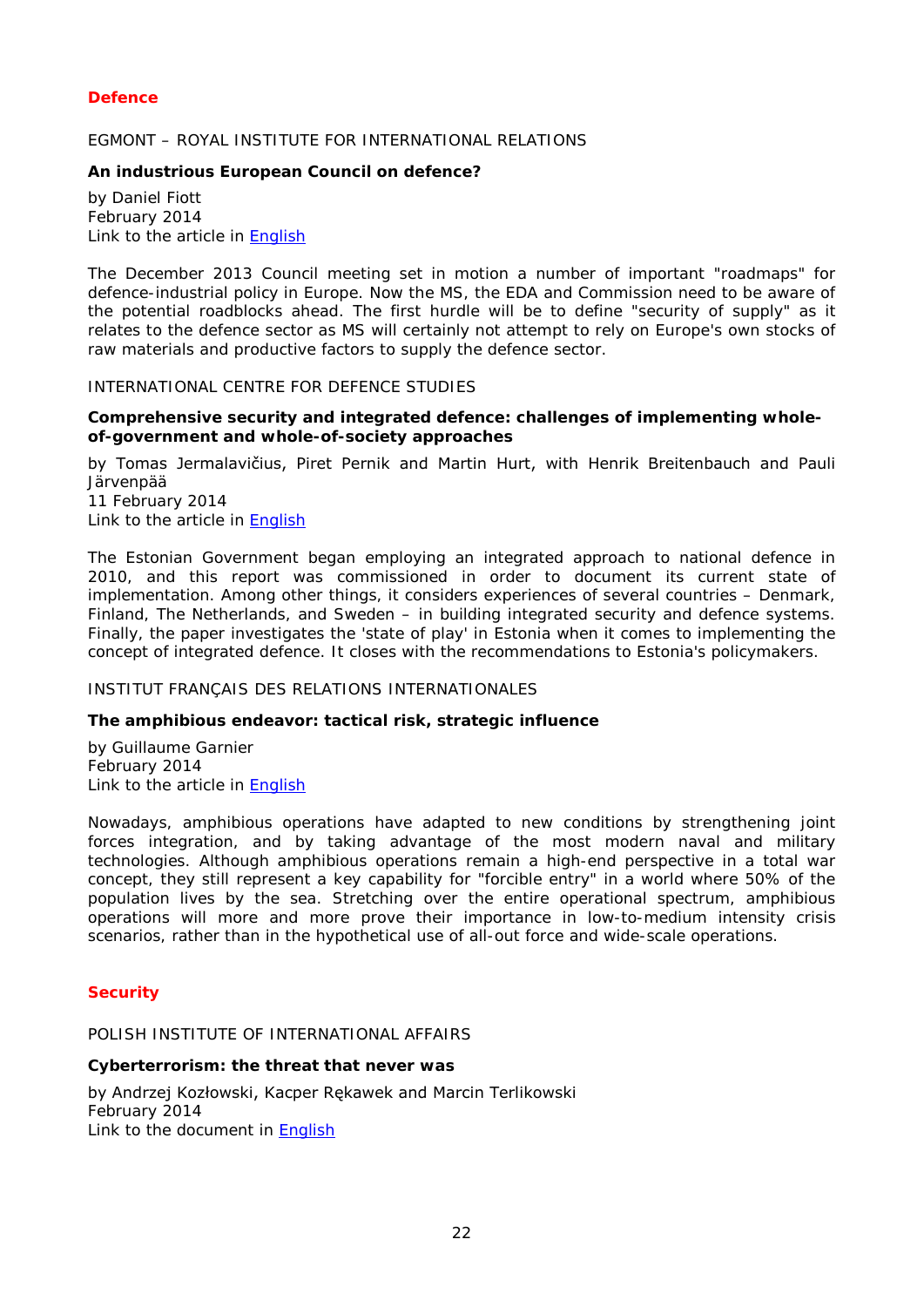While all issues "cyber" attract a high level of policymaker attention, one threat seems to have been forgotten and marginalised: cyber terrorism. To an extent, the evolution of cyber terrorism mirrors that of "regular" terrorism, which erupted as the "weapon of the weak", and after a state-sponsored phase seems to be returning to its sub-state or even "lone wolf" roots.

<span id="page-22-0"></span>GERMAN MARSHALL FUND OF THE UNITED STATES / ISTITUTO AFFARI INTERNAZIONALI

## <span id="page-22-1"></span>**Africa and the Mediterranean: evolving security dynamics after the Arab uprisings**

by Andrea Dessì, Dario Cristiani, Wolfgang Mühlberger and Giorgio Musso 28 February 2014 Link to the article in [English](http://www.gmfus.org/wp-content/blogs.dir/1/files_mf/1393622139DessiEtAl_AfricaMed_Jan14_web.pdf)

This study takes stock of the current security dynamics across the Southern Mediterranean and African Sahel since the advent of the Arab uprisings. In so doing, it widens the scope of analysis from a purely North African focus to a more in-depth understanding of the profound links connecting the Mediterranean, Africa, and the wider Arab world. By focusing on three specific components — the African Sahel region, post-Gaddafi Libya, and Egypt's African policy under the Muslim Brotherhood — the study sheds light on the deeply intertwined nature of the security threats that have arisen across this area and the impossibility of decoupling events occurring in the Maghreb from those taking place further south in the African Sahel region.

## <span id="page-22-3"></span><span id="page-22-2"></span>*Nuclear security*

RUSSIAN INTERNATIONAL AFFAIRS COUNCIL

## <span id="page-22-4"></span>**Multilateral approach to nuclear disarmament**

by A.G. Savelyev, V.Z. Dvorkin, V.I. Yesin, N.N. Detinov and A.V. Zagorsky 11 February 2014 Link to the document in [English](http://russiancouncil.ru/common/upload/WP_NUC_DIS_9_eng.pdf) and in [Russian](http://russiancouncil.ru/common/upload/WP_NUC_DIS_9_rus.pdf)

This study examines the possible options to continue disarmament process involving all member states of the Big Five. It presents a vision of potential actions by Russia to engage third countries in the nuclear disarmament process at its subsequent stages. The authors analyse the current state in nuclear sphere and develop the key ideas which could serve as a basis for multilateral negotiations.

<span id="page-22-5"></span>THE HERITAGE FOUNDATION

## <span id="page-22-6"></span>**US nuclear weapons in Europe: critical for transatlantic security**

by Michaela Dodge 18 February 2014 Link to the article in **English** 

In 2013, the Obama Administration initiated the Life Extension Program (LEP) for the B61 tactical nuclear weapon, which is the last nuclear weapon the US keeps in Europe, and the only remaining tactical nuclear weapon in the US arsenal. The LEP will extend the life of the B61 by 20 to 30 years, and could cost over \$8 billion. The US and NATO have a continued interest in maintaining the US nuclear presence in Europe since they contribute to the cohesion of the alliance. The US must maintain a strong position in order to protect its national security interests, assure allies, and deter adversaries.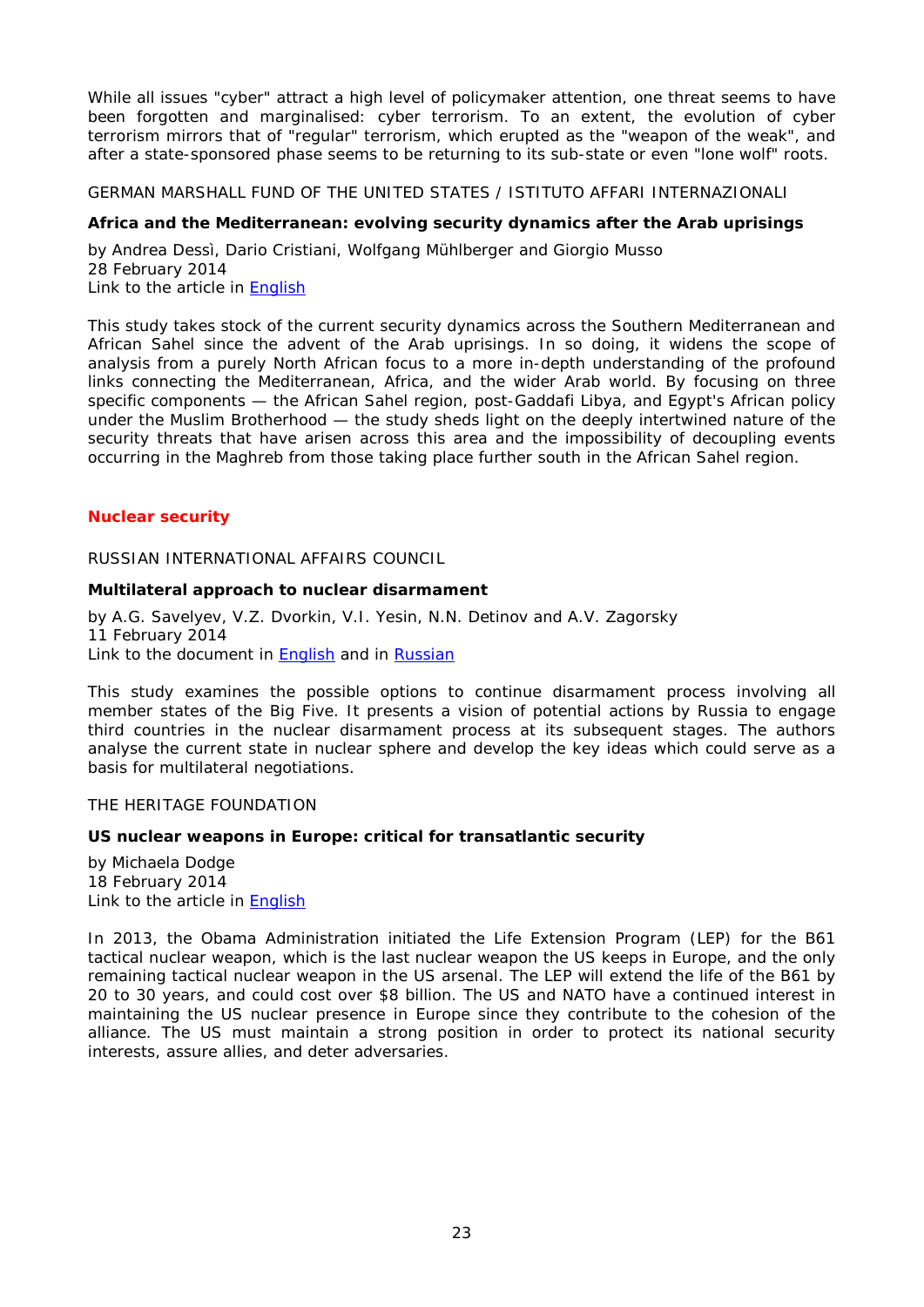## <span id="page-23-0"></span>**SECTION 2 - EXTERNAL RELATIONS**

## <span id="page-23-1"></span>*EU foreign policy*

## <span id="page-23-2"></span>FRIDE

## <span id="page-23-3"></span>**Is the EU downscaling political engagement in Central Asia?**

27 February 2014 by Jos Boonstra Link to the article in **English** 

As of 1 March 2014, the EU will no longer have a EUSR to Central Asia. Ambassador Patricia Flor, who has fulfilled the role since June 2012, has been recalled to Berlin and she will not be replaced. Instead, the EEAS is likely to appoint a special envoy to the region. As an EEAS staff member, an envoy will have less political clout with Central Asian leaders and in broader political processes than a representative appointed by the Council.

#### <span id="page-23-4"></span>CARNEGIE EUROPE

#### <span id="page-23-5"></span>**Time to reset the European neighborhood policy**

by Stefan Lehne 4 February 2014 Link to the article in [English](http://carnegieendowment.org/files/time_reset_enp.pdf)

The authors analyse the European Neighbourhood Policy (ENP) as the framework from which the EU aims to support the structural transformation of its Eastern and Southern neighbours, promoting democracy, the rule of law, and successful market economies. Ten years after the ENP's launch, it is clear that the policy is not working. Adjusting the ENP to the changing reality on the ground, sharpening its tools, and rebuilding its credibility should be a top priority for the EU's foreign policy leadership.

## <span id="page-23-6"></span>*EU trade*

<span id="page-23-7"></span>**BRUEGEL** 

## <span id="page-23-8"></span>**Changing trade patterns, unchanging European and global governance**

by Jim O'Neill and Alessio Terezi 25 February 2014 Link to the article in [English](http://www.bruegel.org/download/parent/817-changing-trade-patterns-unchanging-european-and-global-governance/file/1713-changing-trade-patterns-unchanging-european-and-global-governance/)

With the shift in trade relationships for many key countries, established frameworks for the running of the world economy and its governance are not going to be fit for purpose, and will need to change. The global monetary system itself, and global organisations such as the IMF, G7, and G20 are going to have to adapt considerably if they want to remain legitimate representatives of the world order.

<span id="page-23-9"></span>GERMAN MARSHALL FUND OF THE UNITED STATES / OCP POLICY CENTER

## <span id="page-23-10"></span>**Alice in trade-land: the politics of TTIP**

by Jim Kolbe 13 February 2014 Link to the article in [English](http://www.gmfus.org/wp-content/blogs.dir/1/files_mf/1392316139Kolbe_AliceTradeLand_Feb14.pdf)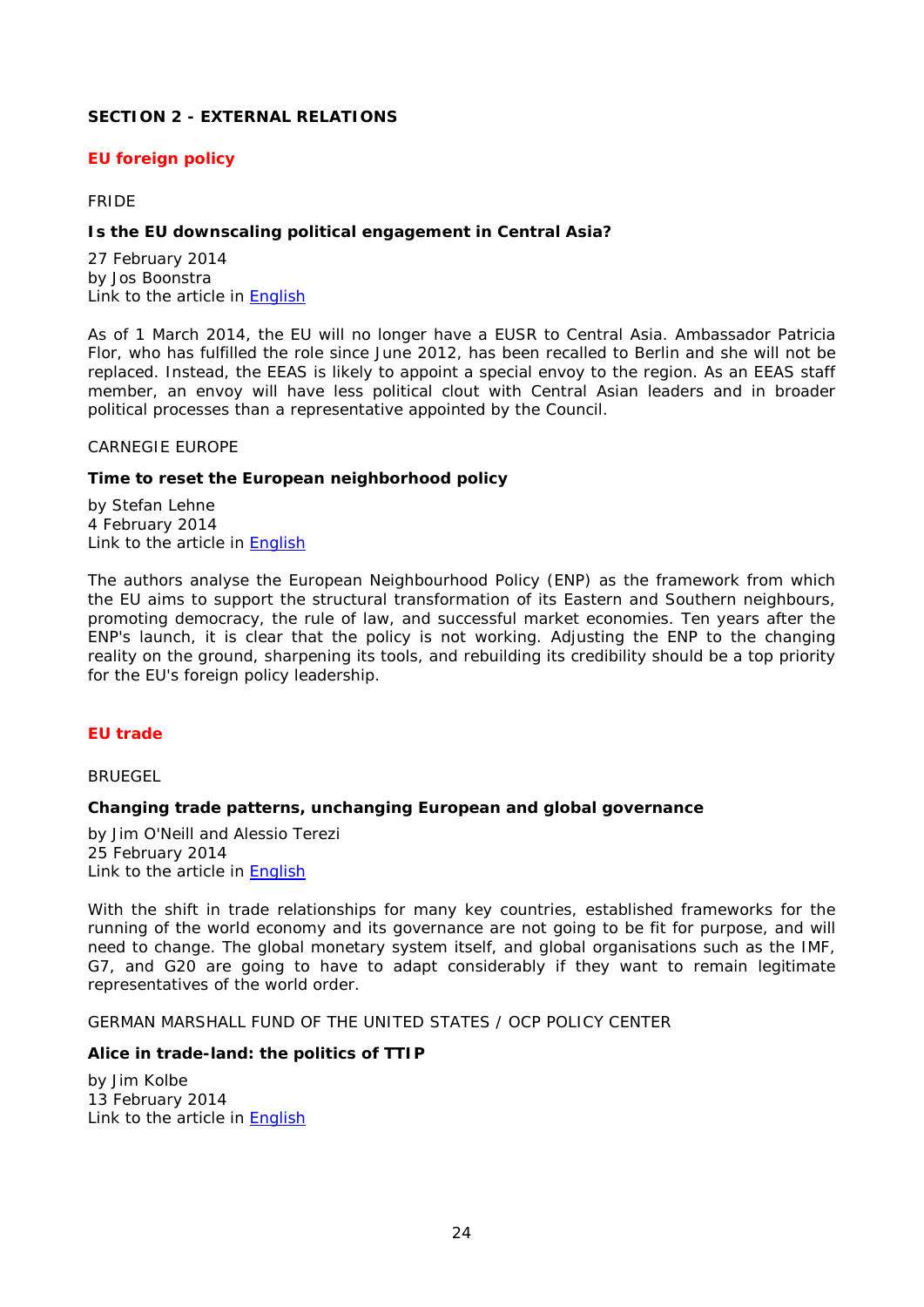The Transatlantic Trade and Investment Partnership (TTIP) has alternately been proclaimed the historic joining of the world's two largest economies, and ridiculed as a desperate lifeline for them. By most economic measurements, TTIP should be seen as a clear winner on both sides of the Atlantic. But the TTIP prize at the end of the rainbow is not so much about trade and economics as it is about politics. And politics come in many hues and shades, with endless riddles and diversionary paths.

## <span id="page-24-0"></span>CLINGENDAEL - NETHERLANDS INSTITUTE OF INTERNATIONAL RELATIONS

## <span id="page-24-1"></span>**Chinese investment in the port of Piraeus, Greece: the relevance for the EU and the Netherlands**

by Frans-Paul van der Putten 14 February 2014 Link to the article in [English](http://www.clingendael.nl/sites/default/files/2014%20-%20Chinese%20investment%20in%20Piraeus%20-%20Clingendael%20Report.pdf)

This report provides a preliminary insight into how Cosco's activities in Piraeus are relevant for EU–China relations and Dutch economic interests. Primarily because of Cosco's involvement, Piraeus is currently the world's fastest growing container port. Cosco's activities in Greece have the potential to strengthen considerably the Chinese state's influence over the maritime trade corridor between China and the EU. Van der Putten shows that the Chinese state is aiming to create new trade routes between China and Central Europe by way of investments in ports and railways in Southeast Europe. Should this attempt succeed then this would limit the potential for ports in Western Europe to facilitate trade flows between Central Europe and Asia.

## <span id="page-24-2"></span>KIEL INSTITUTE FOR THE WORLD ECONOMY

## <span id="page-24-3"></span>**The effects of globalization on wage inequality. New insights from a dynamic trade model with heterogeneous firms**

by Sebastian Braun, Wolfgang Lechthaler and Mariya Mileva February 2014 Link to the article in [English](http://www.ifw-kiel.de/wirtschaftspolitik/politikberatung/kiel-policy-brief/kpb-2014/KPB_70.pdf)

Fears of increasing inequality play a dominant role in current debates on how globalization is affecting our economies. After a brief review of recent trends in wage inequality, this policy paper presents new insights on the dynamic effect of trade liberalization on wage inequality. In the context of a dynamic trade model with costly labour mobility, we show that the effect of trade liberalization on wage inequality depends on i) the time horizon considered, ii) the degree of worker mobility, and iii) the degree of trade liberalization (partial/full).

## <span id="page-24-4"></span>*Eastern Partnership*

## <span id="page-24-5"></span>GERMAN INSTITUTE FOR INTERNATIONAL AND SECURITY AFFAIRS

## <span id="page-24-6"></span>**The EU, Russia and a less common neighborhood. Lessons reinforced by the Vilnius summit**

by Susan Stewart February 2014 Link to the article in [English](http://www.swp-berlin.org/fileadmin/contents/products/comments/2014C03_stw.pdf) and [German](http://www.swp-berlin.org/fileadmin/contents/products/aktuell/2014A06_stw.pdf)

Susan Stewart examines the run-up to and outcomes of the Vilnius summit in November 2013 and states that they indicate that the Eastern Partnership is undergoing a period of crisis. This is primarily because the EU and its Eastern partners have not been successful at communicating their respective goals to each other and agreeing on viable methods for reaching them. The same applies to the EU-Russia relationship, which is becoming increasingly dysfunctional, especially with regard to the so-called common neighbourhood.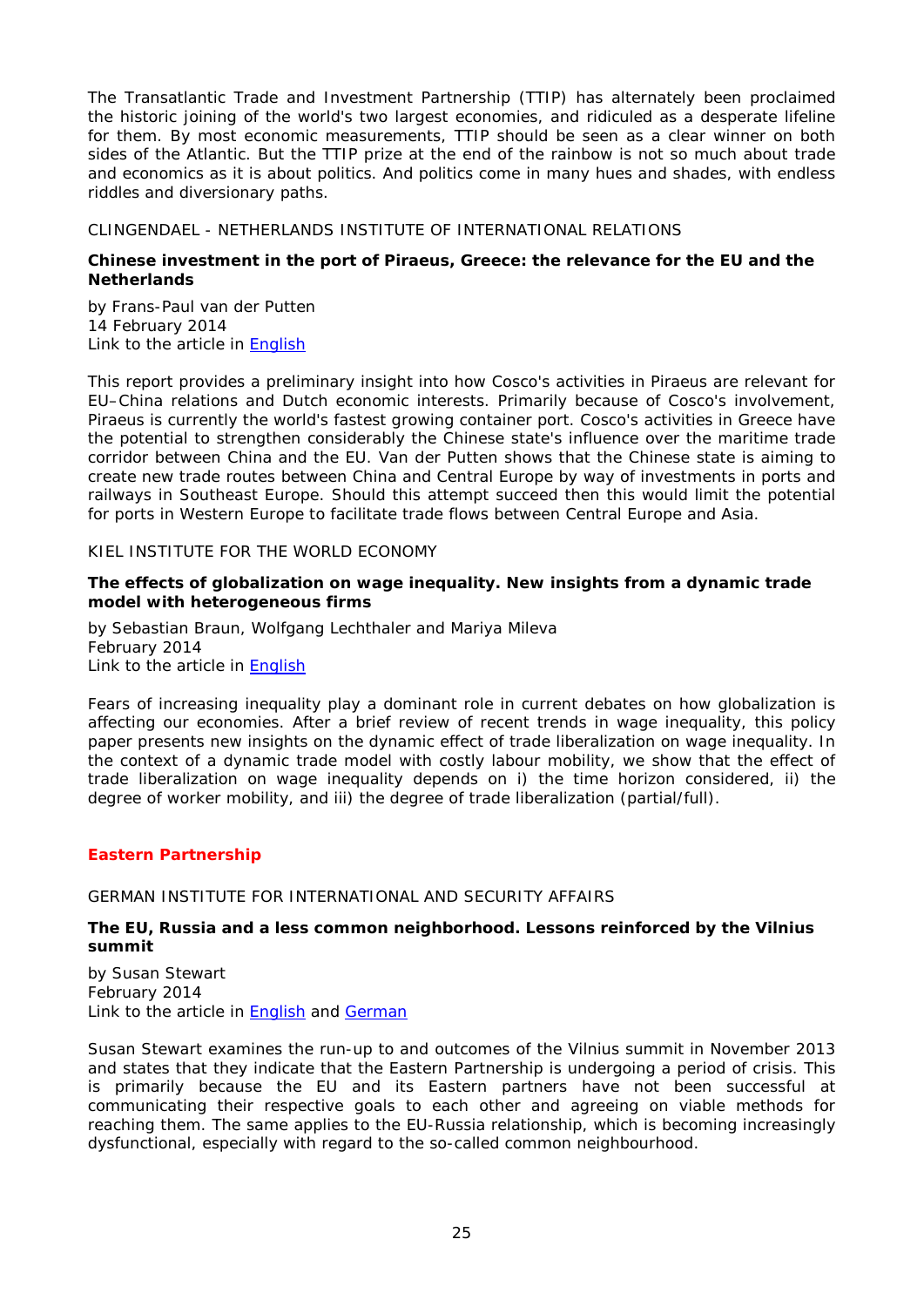## <span id="page-25-0"></span>CENTRE FOR EASTERN STUDIES

## <span id="page-25-1"></span>**Visegrad development aid in the Eastern Partnership region**

by Zsuzsanna Végh 24 February 2014 Link to the article in [English](http://www.osw.waw.pl/sites/default/files/visegrad_development_aid.pdf_-_adobe_acrobat_pro.pdf)

Although Visegrad countries' resources are limited, the bilateral development aid ratio of the countries as a group spent in the Eastern Partnership region gradually increased after 2009. Given that the individual systems are still developing and the countries are focusing on creating their own brand, it is highly unlikely that in the near future it would be in their interest to set up a common development fund. However, a rationalization of the current cooperation systems and a consolidation of existing resources is feasible and should be considered.

<span id="page-25-2"></span>INSTITUT FRANÇAIS DES RELATIONS INTERNATIONALES

## <span id="page-25-3"></span>**The EU, Russia and the Eastern Partnership: what dynamics under the new German government?**

by Dominik Tolksdorf February 2014 Link to the article in [English,](http://www.ifri.org/downloads/ndc109tolksdorfeng.pdf) in [French](http://www.ifri.org/downloads/noteducerfa109dtolksdorf.pdf) and in [Russian](http://www.ifri.org/downloads/ndc109tolksdorfrus.pdf)

This paper analyses the EU's relations with the EaP countries and illustrates that all of them are torn between intensified relations with the EU and joining the Russian dominated Customs Union. Although the EU is rather reluctant to start a power game with Russia in the "shared neighbourhood", the EaP has without doubt led to strained EU-Russia relations. As will be illustrated, it is difficult on the EU level to constitute a clearly unified position on Russia. Among the explanatory factors is Germany, which has often not aligned its position on Russia with its EU partners.

#### <span id="page-25-4"></span>POLISH INSTITUTE OF INTERNATIONAL AFFAIRS

#### <span id="page-25-5"></span>**Georgia's local government reform: how to escape from the Soviet past (and how Poland can help)**

by [Adriana Skorupska](http://www.pism.pl/Experts/Adriana-Skorupska) and [Konrad Zasztowt](http://www.pism.pl/Experts/Konrad-Zasztowt) February 2014 Link to the article in [English](http://www.pism.pl/files/?id_plik=16394)

If Georgia is to remain the leader among post-Soviet countries in terms of successful democratisation, it must conduct an effective decentralisation of power. During its nine years in power, President Mikheil Saakashvili's United National Movement rather oversaw a consolidation of power. The transfer of power to the Georgian Dream coalition in 2012 raised hopes that real decentralisation might happen. Poland should continue its support to the government in Tbilisi. This, however, should be combined with a constructive critique of Georgian reformers' actions.

#### <span id="page-25-6"></span>*Russia*

<span id="page-25-7"></span>ISTITUTO PER GLI STUDI DI POLITICA INTERNAZIONALE

#### <span id="page-25-8"></span>**What the economy can tell us about politics in Russia**

by Serena Giusti February 2014 Link to the article in **English**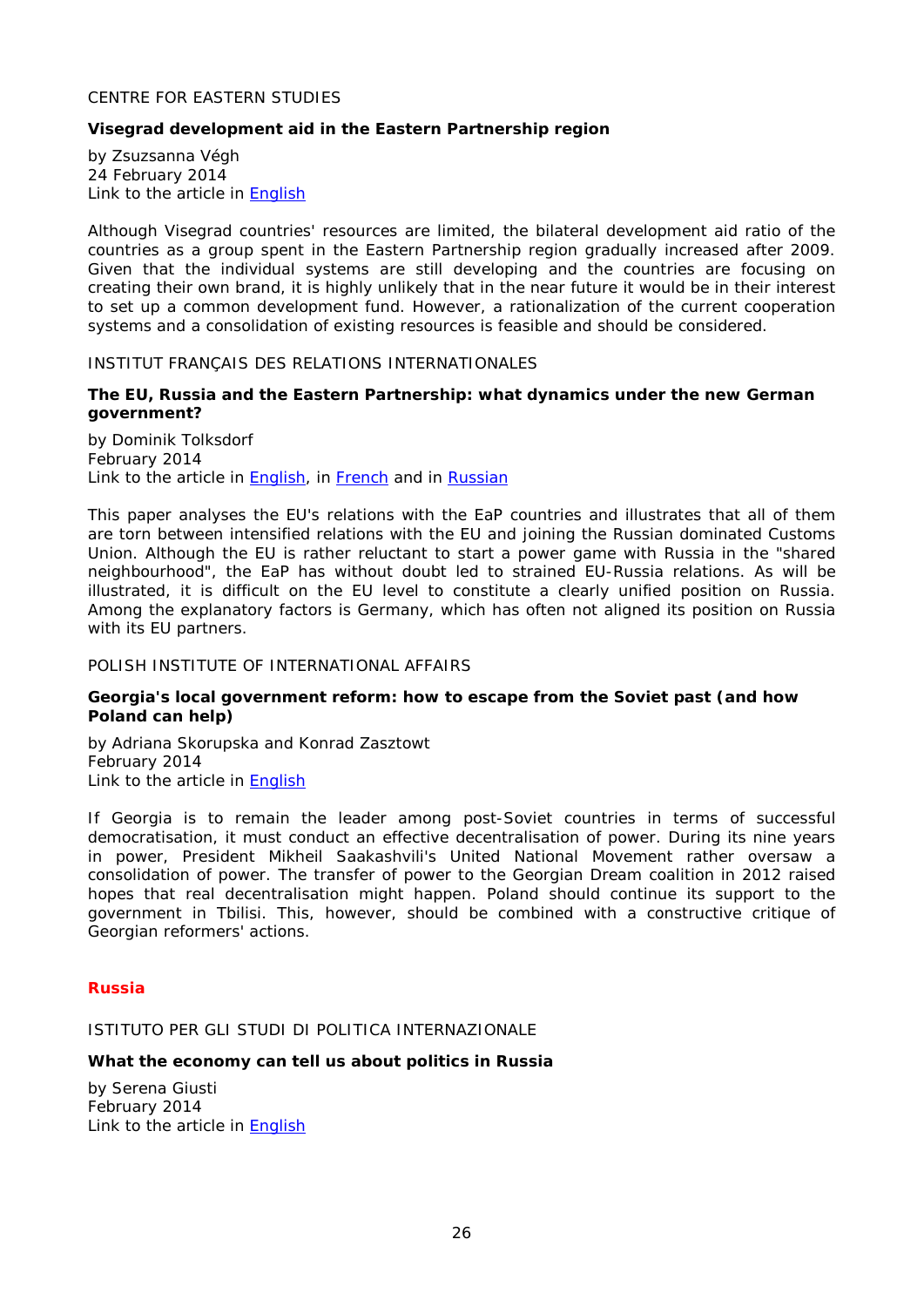Russian dissatisfaction with the current leadership is mounting, this paper says. A prolonged modest economic growth can undermine political stability in Russia as social policies are less affordable than in the past. Putin's presidency has temporarily benefitted from some successes in foreign policy. Nevertheless these events cannot help overcoming the real problems of the country. Economy and politics are so intertwined that the greatest challenge to the establishment in Russia is not coming from the streets but from the market.

## <span id="page-26-0"></span>**The blogosphere in Russia: reality or illusion? Navalny's case**

by Sabrina Regolo February 2014 Link to the article in [English](http://www.ispionline.it/sites/default/files/pubblicazioni/analysis_232_2013_0.pdf)

This paper aims to examine the effect the blogosphere has had on the Russian people, focusing on its development and starting from the period it appeared in Russia for the first time. It is explained how Russian blogs began to be the alternative to newspapers, television and radio and how the new generation approached this phenomenon. It is analysed how blogging influenced politics and how politics influenced the Russian blogosphere. Starting from a political point of view and considering Russia as a country where there is only one ruling party, it will become clear how a political blog can have a big impact on readers and create a nationwide protest like the one in December 2011.

<span id="page-26-1"></span>HELLENIC FOUNDATION FOR EUROPEAN AND FOREIGN POLICY

## <span id="page-26-2"></span>**WTO accession and energy markets: an overview of Russia**

by Theocharis Grigoriadis, Dimitrios Moschos and Sofia Saridi February 2014 Link to the document in [English](http://www.eliamep.gr/wp-content/uploads/2014/02/Theocharis-Grigoriadis_final.pdf)

The authors provide an overview of Russian energy policy in view of its WTO accession. The transition from the Soviet Union to the Russian Federation reinforced the influence of energy resources on Russia's economic growth. Regional economic integration and WTO accession have been treated as complementary strategies by the Russian government since the early 2000s. The emergence of Eurasian Economic Community has created challenges for Russia's integration into the world economy given Gazprom's market dominance in the Russian economy. Reforming Gazprom's pricing system requires both domestic political will and external incentives that will compensate for price reductions in international markets.

## <span id="page-26-3"></span>*Turkey*

## <span id="page-26-4"></span>THE CENTRE FOR EUROPEAN POLICY STUDIES

## <span id="page-26-5"></span>**Will the readmission agreement bring the EU and Turkey together or pull them apart?**

by Kemal Kirişci 4 February 2014 Link to the article in [English](http://www.ceps.be/ceps/dld/8885/pdf)

Following a period when EU-Turkish relations have not been particularly close, the readmission agreement signed in December 2013 by the Home Affairs Commissioner Cecilia Malmstrom and the Turkish Minister of Foreign Affairs Ahmet Davutoglu could help inject some sorely needed goodwill and trust into the relationship. Yet, as pointed out in this commentary, there is always the risk that the challenges faced in the actual implementation of the agreement will aggravate the relationship.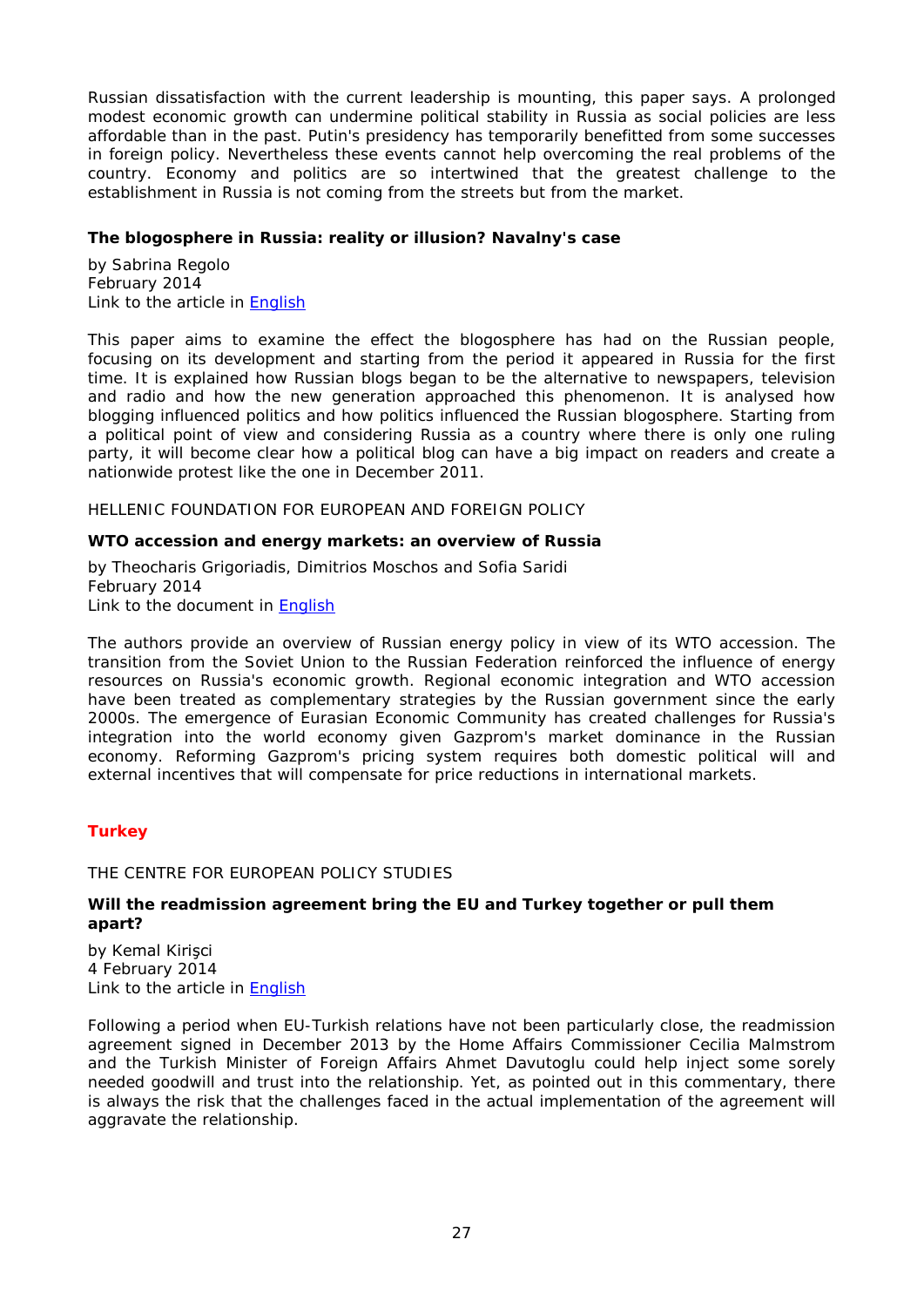## <span id="page-27-0"></span>GERMAN MARSHALL FUND OF THE UNITED STATES

## <span id="page-27-1"></span>**The structural roots of Turkey's power struggle**

4 February 2014 by Galip Dalay Link to the article in [English](http://www.gmfus.org/wp-content/blogs.dir/1/files_mf/1391545210Dalay_StructuralRoots_Jan14.pdf)

A fierce power struggle between the governing AK Party and the Gülen Movement has dominated Turkey's political scene. Conjectural factors have been largely blamed for the crisis, but the structural factors facilitate the feud and can better illuminate it. They pose a grave challenge to Turkey's democracy and civilian politics. Turkey needs to address these structural challenges by devolving power to local administrations, eliminating the state's ability of social engineering, and increasing the transparency of religious groups.

<span id="page-27-2"></span>HELLENIC FOUNDATION FOR EUROPEAN AND FOREIGN POLICY / CENTER FOR EUROPEAN AND INTERNATIONAL AFFAIRS

## <span id="page-27-3"></span>**Shifting sands or burning bridges? The evolution of Turkish-Israeli relations after the Mavi Marmara incident and the strategic energy calculations of Greece & Cyprus**

by Theodoros Tsakiris 7 February 2014 Link to the document in [English](http://www.eliamep.gr/wp-content/uploads/2014/02/policy-paper.pdf)

The author of this paper details the widening chasm in relations between Turkey and Israel, which was exacerbated, but not caused, by the Mavi Marmara incident, in which a Turkish NGO tried to break the Israeli blockade of Gaza by boat, which was boarded in international waters. The paper also looks at the response to the cleavage by Greece, which has sought to strengthen its ties with Israel. A possible focal point of the triangular relation could be the role of Cyprus should Israel chose to use the island nation as a conduit for its liquid natural gas.

## <span id="page-27-4"></span>ISTITUTO AFFARI INTERNAZIONALI

## <span id="page-27-5"></span>**Turkey's energy strategy and its role in the EU's southern gas corridor**

by Erkan Erdogdu 17 February 2014 Link to the document in [English](http://www.iai.it/pdf/DocIAI/iaiwp1401.pdf)

This paper is devoted to the analysis of Turkey's role in this Southern Gas Corridor. It concludes that although the newly-built infrastructure within the SGC framework will probably serve Azerbaijani and Turkish interests first in their future relations with the EU, rather than the other way round, as had been initially hoped by the EU, it still addresses the EU's basic strategic interests, namely, the diversification of gas supply routes and suppliers.

<span id="page-27-6"></span>ISTITUTO AFFARI INTERNAZIONALI / STIFTUNG MERCATOR / ISTANBUL POLICY CENTER

## <span id="page-27-7"></span>**Europeanization, framing competition and civil society in the EU and Turkey**

by Ayhan Kaya and Raffaele Marchetti 10 February 2014 Link to the article in **English** 

This paper examines the relationship between the EU and Turkey with a particular focus on the Europeanization of Turkish civil society. The *Occupygezi* movement has revealed that a more comprehensive approach needs to be taken in order to understand the deep socio-political drives underpinning the Turkish bid for EU membership. In this regard, the paper will pay special attention to the ideational factors shaping the political discourse in Turkey concerning the attitudes towards the EU.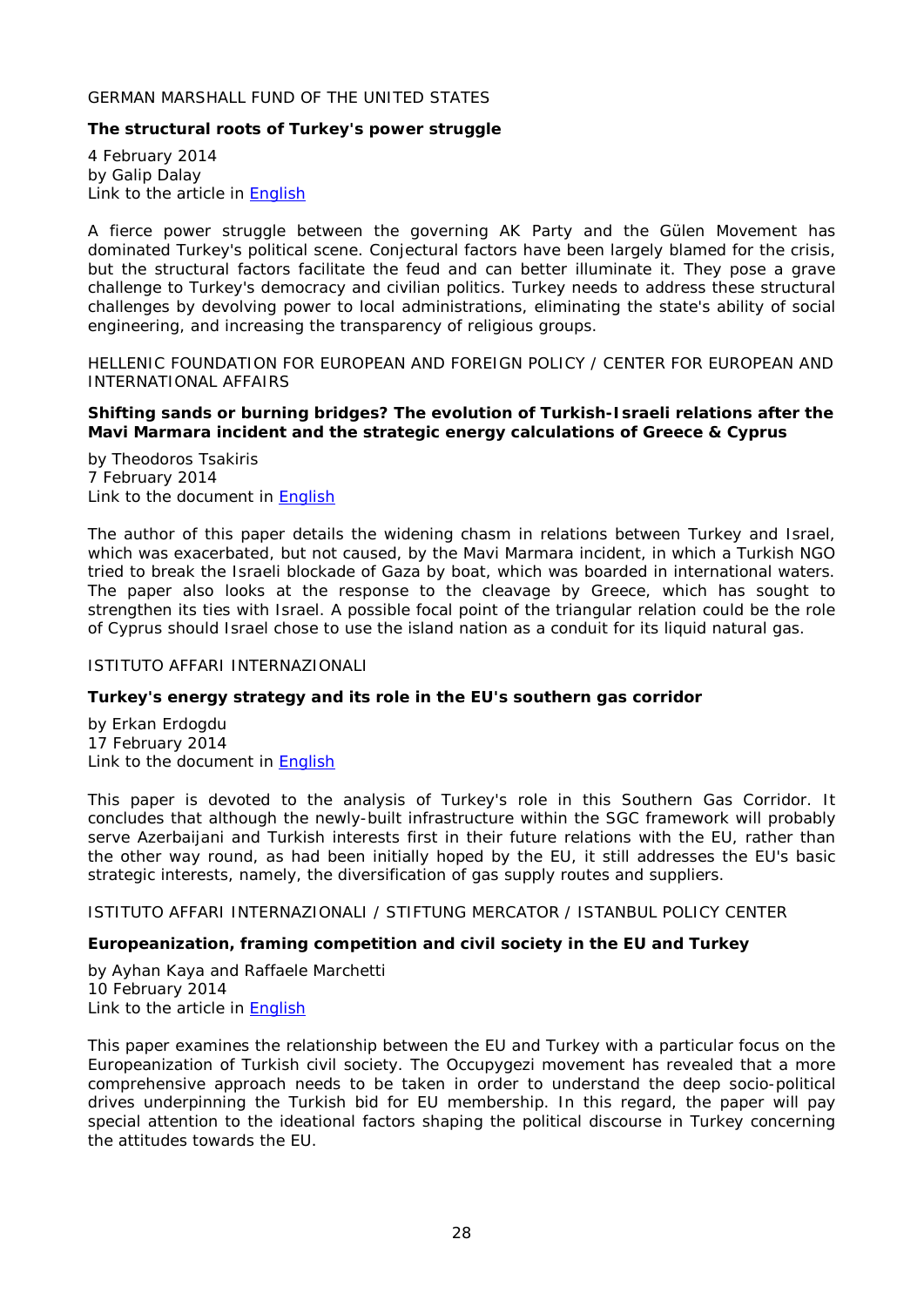## <span id="page-28-0"></span>GERMAN DEVELOPMENT INSTITUTE

## <span id="page-28-1"></span>**Die Türkei als neues Geberland und potenzieller Partner in Dreieckskooperationen**

by Jeannine Hausmann February 2014 Link to the article in [German](http://www.die-gdi.de/uploads/media/DP_1_2014.pdf)

Turkey became a significant donor country in the international development cooperation during the last years. This paper describes the objectives and principles of the Turkish development cooperation and analyses its significance for Turkish foreign policy. The author examines particularly the quantities of donations, the most important actors, the geographic and the sectorial focus as well as the dominant modalities. Finally the possibility of a partnership between Turkey and Germany in the Framework of triangular cooperation is discussed.

#### <span id="page-28-2"></span>*Kosovo*

<span id="page-28-3"></span>CENTRAL EUROPEAN POLICY INSTITIUTE

## <span id="page-28-4"></span>**Integration or isolation? Northern Kosovo in 2014 electoral limbo**

by Leon Malazogu, Milan Nič, Filip Ejdus and Tomasz Zornaczuk 13 February 2014 Link to the article in [English](http://www.cepolicy.org/sites/cepolicy.org/files/attachments/cepi_-_integration_or_isolation.pdf)

This paper analyses the bleak outlook for implementing the Brussels Agreement during 2014, with looming elections in Serbia, Kosovo and the EU. The usefulness of constructive ambiguity that has helped Belgrade and Prishtina to get closer is rapidly diminishing. It is essential to establish communication between Prishtina and northern Serbs, to ensure that all sides see the value of implementing planned power-sharing arrangements.

## <span id="page-28-5"></span>HUNGARIAN INSTITUTE OF INTERNATIONAL AFFAIRS

#### <span id="page-28-6"></span>**Increasing human security as an instrument of conflict resolution: the case of the Serbian community in Kosovo**

by Beáta Huszka 4 February 2014 Link to the article in [English](http://www.kulugyiintezet.hu/pub/displ_eng.asp?id=HHCTBZ) and in [Hungarian](http://www.kulugyiintezet.hu/pub/displ.asp?id=HHCTBZ)

Low-scale ethnic violence against Serbs living in the south of Kosovo has continued since Kosovo declared its independence. The paper shows that threat perceptions of Serbs are grounded in reality. Therefore, the aspiration of this study is to explore the main problems of the Serbian community in the south, as they arise at the local level. The aim here is to shed some light on issues on the ground, which cause tensions between Serbs and Albanians and make coexistence across ethnic lines difficult on a daily basis.

## <span id="page-28-7"></span>*Switzerland*

<span id="page-28-8"></span>THE CENTRE FOR EUROPEAN POLICY STUDIES

## <span id="page-28-9"></span>**The end of chocolate box-style integration? EU-Swiss relations after the referendum**

by Adam Łazowski 28 February 2014 Link to the article in [English](http://www.ceps.be/ceps/dld/8966/pdf)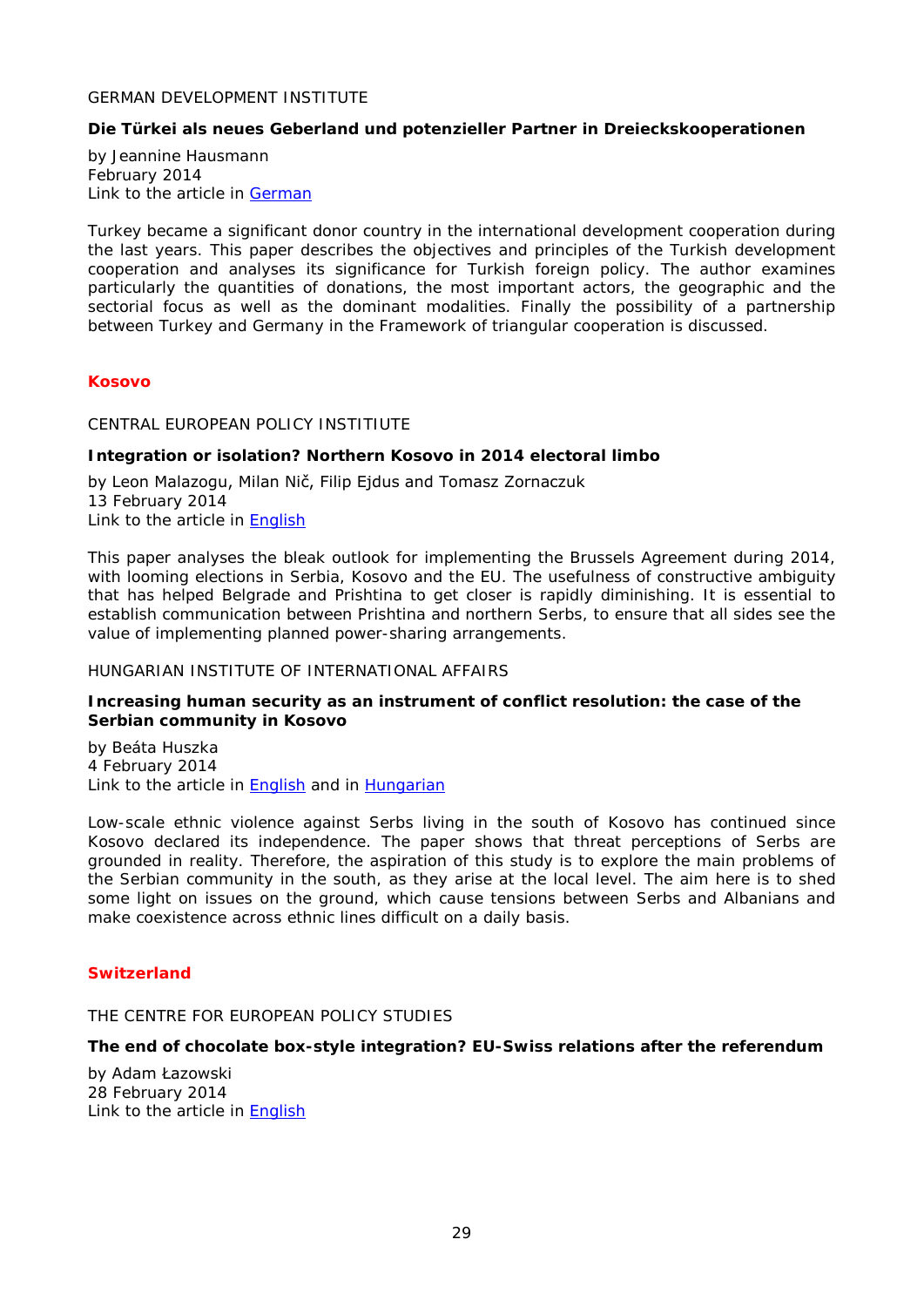The author observes that once Swiss voters are deprived of the benefits of the EU internal market, they may come to appreciate that their days of cherry-picking from among EU policies are over. This might present the EU with a golden opportunity to press for a comprehensive framework agreement with Switzerland that would simplify the existing regime and provide for a uniform institutional set-up. The author concludes that what both sides cannot avoid is a frank discussion about free movement of persons, noting that that dossier will be crucial for any future steps that will be taken by the EU and the Swiss authorities.

## <span id="page-29-0"></span>*Syria*

<span id="page-29-1"></span>THE CENTRE FOR EUROPEAN POLICY STUDIES

#### <span id="page-29-2"></span>**Shaping the emerging consensus on Syria**

by Luigi Scazzieri and Steven Blockmans 26 February 2014 Link to the article in [English](http://www.ceps.be/ceps/dld/8964/pdf)

Notwithstanding the failure on February 15th of the second round of the Geneva II talks on Syria, Luigi Scazzieri and Steven Blockmans take note in this commentary of several welcome signs that the international community as a whole is starting to move in a more coordinated manner on the Syrian peace process.

<span id="page-29-3"></span>GERMAN MARSHALL FUND OF THE UNITED STATES / ISTITUTO AFFARI INTERNAZIONALI

## <span id="page-29-4"></span>**Europe must take on its share of the Syrian refugee burden, but how?**

by Philippe Fargues 26 February 2014 Link to the article in [English](http://www.gmfus.org/wp-content/blogs.dir/1/files_mf/1393431128Fargues_SyrianRefugees_Feb14.pdf)

While asylum opportunities offered to Syrians in Europe have grown, these opportunities have not kept up with the war, and obstacles that Syrian asylum seekers meet on their way to the EU have increased. Europe is currently discussing burden-sharing between those member states that are geographically exposed to irregular entries, and those that are not. While this discussion will be crucial to improve the Common European Asylum System, its results will come too late to address a refugee crisis that risks undermining or even overturning fragile states in the Middle East.

## <span id="page-29-5"></span>*Arab countries*

## <span id="page-29-6"></span>SHARAKA / ISTITUTO AFFARI INTERNAZIONALI

#### <span id="page-29-7"></span>**EU-GCC cooperation in an era of socio-economic challenges**

by Cinzia Bianco 28 February 2014 Link to the article in [English](http://www.iai.it/pdf/Sharaka/Sharaka_RP_08.pdf)

This paper aims at exploring how the EU could contribute to tackling the socio-economic challenges facing the countries of the Gulf, thus also capitalising on the opportunity to inject new stimulus into its relations with the Gulf Cooperation Countries (GCC). In particular, the paper argues in favour of pursuing a strategic dialogue through a new economic framework focused on addressing some of the critical issues standing in the way of development sustainability in the Gulf.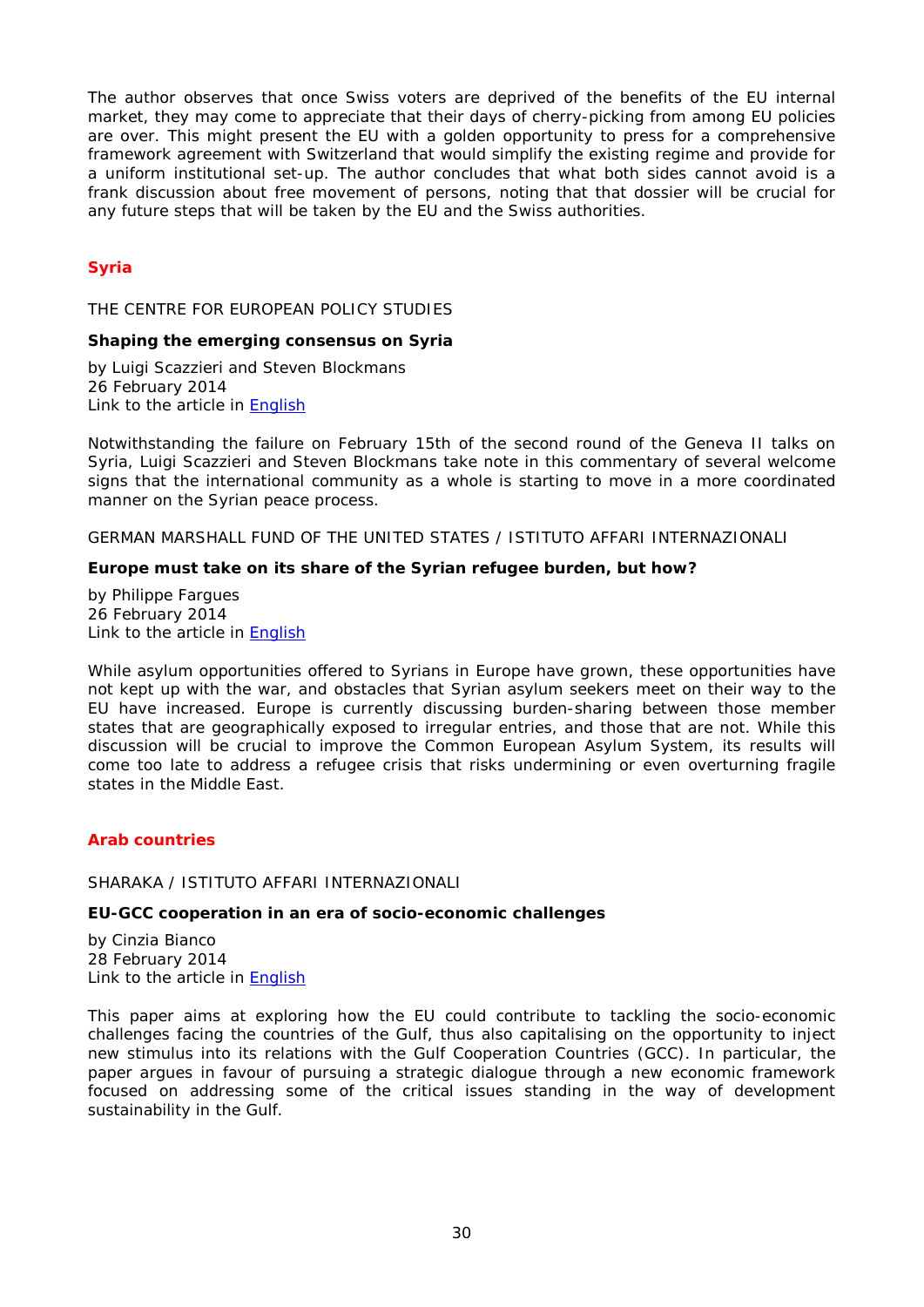## <span id="page-30-0"></span>**EU-GCC cultural relations and representations of the other in the Gulf cultural press: the case of al-'Arabī magazine**

by Edoardo Barzaghi 5 February 2014 Link to the article in [English](http://www.iai.it/pdf/Sharaka/Sharaka_RP_07.pdf)

The aim of this paper is to point out the shortcomings that affect the EU-GCC relationships at the cultural level stemming from the insufficient or flawed understanding of the EU as a geopolitical and historical entity. The paper briefly outlines the main cultural biases influencing the European perspective of the Arab countries as well as the Arab perspective of the European countries. This discussion underlines how the EU countries generally do not view the GCC countries as constituting a separate region from other parts of the Arab world. Likewise, the GCC countries often perceive the EU countries as a very indefinite entity, usually referred to vaguely as "the West".

<span id="page-30-1"></span>THE CENTRE FOR EUROPEAN POLICY STUDIES

## <span id="page-30-2"></span>**Next steps toward a final deal with Iran**

by Steven Blockmans and Luigi Scazzieri 14 February 2014 Link to the article in [English](http://www.ceps.be/ceps/dld/8924/pdf)

The International Atomic Energy Agency confirmed that Iran had been implementing its commitments as part of the Joint Plan of Action. This brief argues that the best hope for success lies in continued engagement and consistent incremental progress in the negotiations, with structured concessions on both sides. The EU is in a unique position to lead this process. Having greater flexibility than either the US or Iran, its main tasks will be that of maintaining the negotiating momentum and broadening dialogue with Iran.

## <span id="page-30-3"></span>FRIDE

## <span id="page-30-4"></span>**Game over? The EU's legacy in Afghanistan**

by Edward Burke 18 February 2014 Link to the article in [English](http://www.fride.org/download/WP_122_The_EU_legacy_in_Afghanistan.pdf)

The author argues that the EU needs to re-assess its activities in Afghanistan. The on-going drawdown of the international presence in Afghanistan during 2014 marks a major turning point for the future of that country. Since 2001, the EU has committed considerable resources to Afghanistan, and this paper analyses the legacy of those efforts. The paper also makes a number of recommendations for the future role of the EU in Afghanistan.

## <span id="page-30-5"></span>*Asia*

## <span id="page-30-6"></span>NAZARBAYEB UNIVERSITY / NATIONAL ALALYTICAL CENTER

## <span id="page-30-7"></span>**Towards a greater Eurasia: who, why, what and how?**

by Michael Emerson 17 February 2014 Link to the article in **English and Russian** 

This paper explores the case for all of Europe and all of Asia to consider together how to integrate progressively the super-continental landmass that is referred to as the 'Greater Eurasia'. Such a process is virtually inevitable as the 21st century advances and many Asian countries become advanced economies. The open question, however, is whether European and Asian political leaders might lead this process, rather than remain overwhelmingly preoccupied by their complex and difficult integration processes in Europe and Asia, respectively, and in lesser Eurasian initiatives (such as the Russian objective for a Eurasian Economic Union).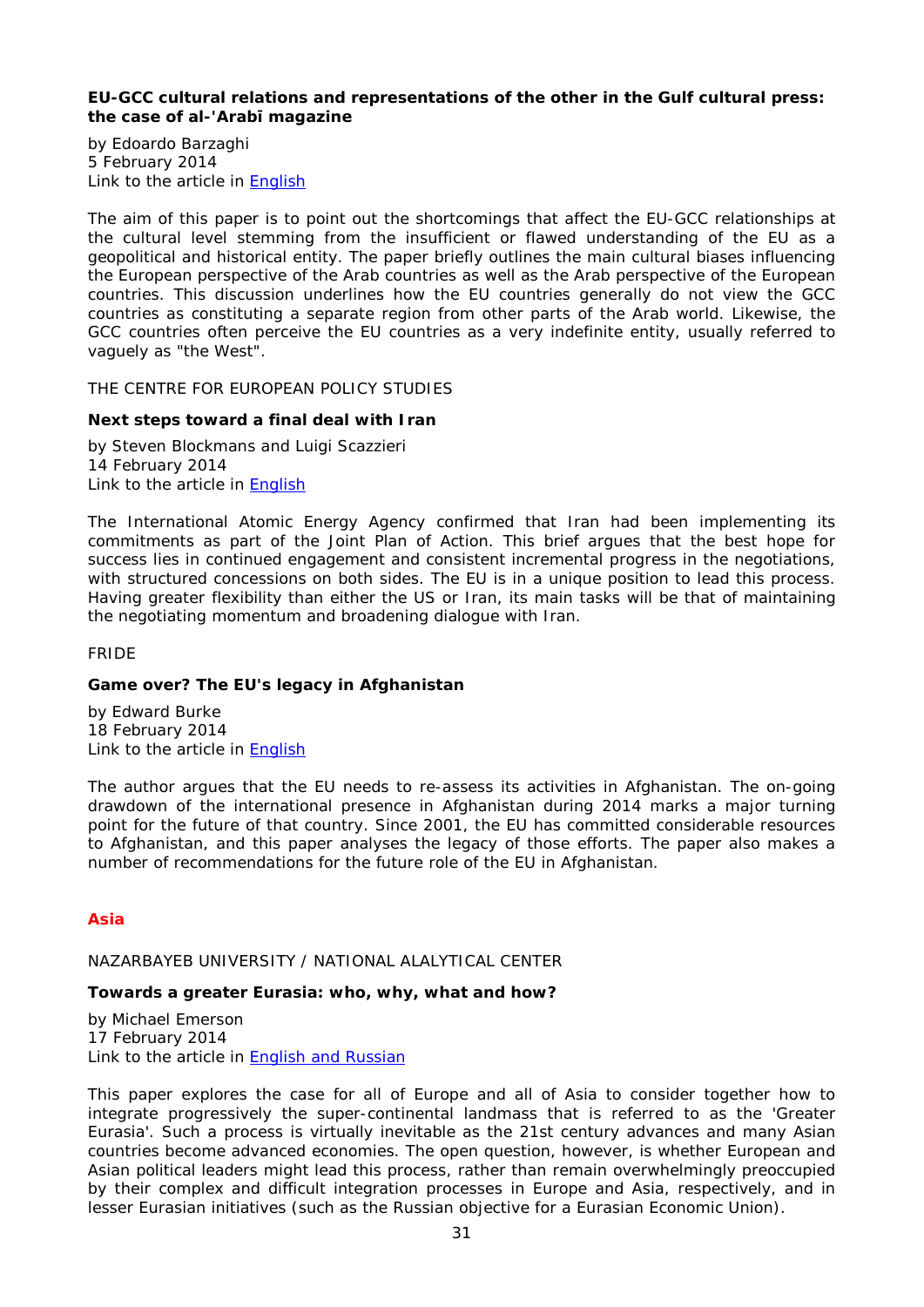<span id="page-31-0"></span>CLINGENDAEL - NETHERLANDS INSTITUTE OF INTERNATIONAL RELATIONS

## <span id="page-31-1"></span>**The Asian Development Bank. What's in it for Europe? Economic diplomacy and geostrategic interests in an Asian context**

by Maaike Okano-Hejmans and Duncan Waardenburg February 2014 Link to the article in [English](http://www.clingendael.nl/sites/default/files/The%20ADB-What%20is%20in%20it%20for%20Europe%20-%20Clingendael%20Report%20%28Feb%202014%29.pdf)

EU MS need to engage more deeply with the Asian Development Bank, both on practical matters as well as for strategic purposes. As the authors of this report point out, European countries have an interest in a prosperous and stable Asia–Pacific region and stand to benefit from deeper cooperation and integration. The ADB has made significant contributions on both fronts. The Bank is now facing the challenge of adapting to a rapidly evolving environment in order to maintain legitimacy. Its role in sustaining and furthering development, stability and regional cooperation will increase in importance in the years to come.

## <span id="page-31-2"></span>*4th EU-Africa summit*

<span id="page-31-3"></span>EUROPEAN CENTRE FOR DEVELOPMENT POLICY MANAGEMENT

## <span id="page-31-4"></span>**Economic Partnership Agreements: towards the finishing line**

by Sanoussi Bilal February 2014 Link to the article in [English](http://www.ecdpm.org/Web_ECDPM/Web/Content/Download.nsf/0/1FA9752BD7D9F86AC1257C8C0051F641/$FILE/BN64_EPAs-towards%20the%20finishing%20line.pdf)

According to the author, Economic Partnership Agreements have been souring European-African relations since their conception in the mid-1990s. More challenging than expected, negotiations have still not been finalised. Besides their direct economic consequences, EPAs have also gained higher symbolic status in defining the strategic relationship between Europe and Africa. As a consequence, addressing the remaining technical bottlenecks requires a broader geostrategic perspective, and the required political leadership, both in Europe and Africa, to preserve and strengthen the inter-continental relations.

## <span id="page-31-5"></span>*International women's day*

## <span id="page-31-6"></span>NORWEGIAN INSTITUTE OF INTERNATIONAL AFFAIRS

## <span id="page-31-7"></span>**Female bodies and masculine norms. Challenging gender discourses and the implementation of resolution 1325 in peace operations in Africa**

by Randi Solhjell and Ingvild Magnæs Gjelsvik 11 February 2014 Link to the article in [English](http://english.nupi.no/content/download/494429/1643014/version/1/file/NUPI+Report-2-14-Solhjell-Gjelsvik.pdf)

This report draws attention to various areas of integrating the agenda of Women, Peace and Security, as well as gender-inclusive approaches to peace operations in Africa. Two examples of peace operations are discussed in detail—the UN Mission in the Democratic Republic of Congo, and the AU mission in Somalia—and the inclusion of gender perspectives in the various parts of these operations.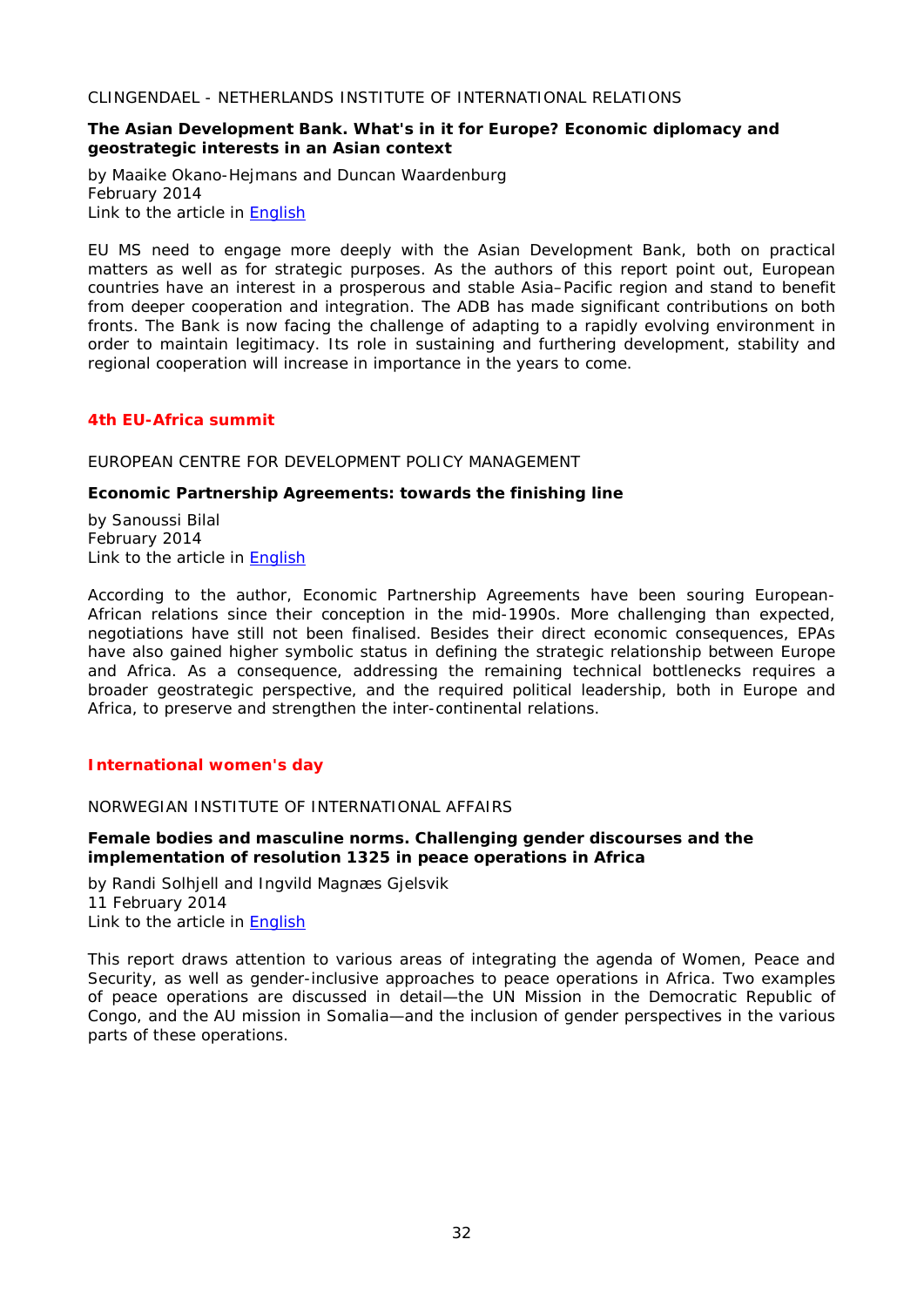## <span id="page-32-0"></span>OVERSEAS DEVELOPMENT INSTITUTE

## <span id="page-32-1"></span>**Preventing and responding to gender-based violence in humanitarian crises**

by Rebecca Holmes and Dharini Bhuvanendra February 2014 Link to the article in **English** 

In recent years, international concern over gender-based violence (GBV) in emergencies has grown exponentially. The aim of this paper is to map and critically analyse evidence of good practice in prevention and response to GBV in humanitarian contexts which can support humanitarian practitioners and policy makers to improve the quality of GBV programming in the field.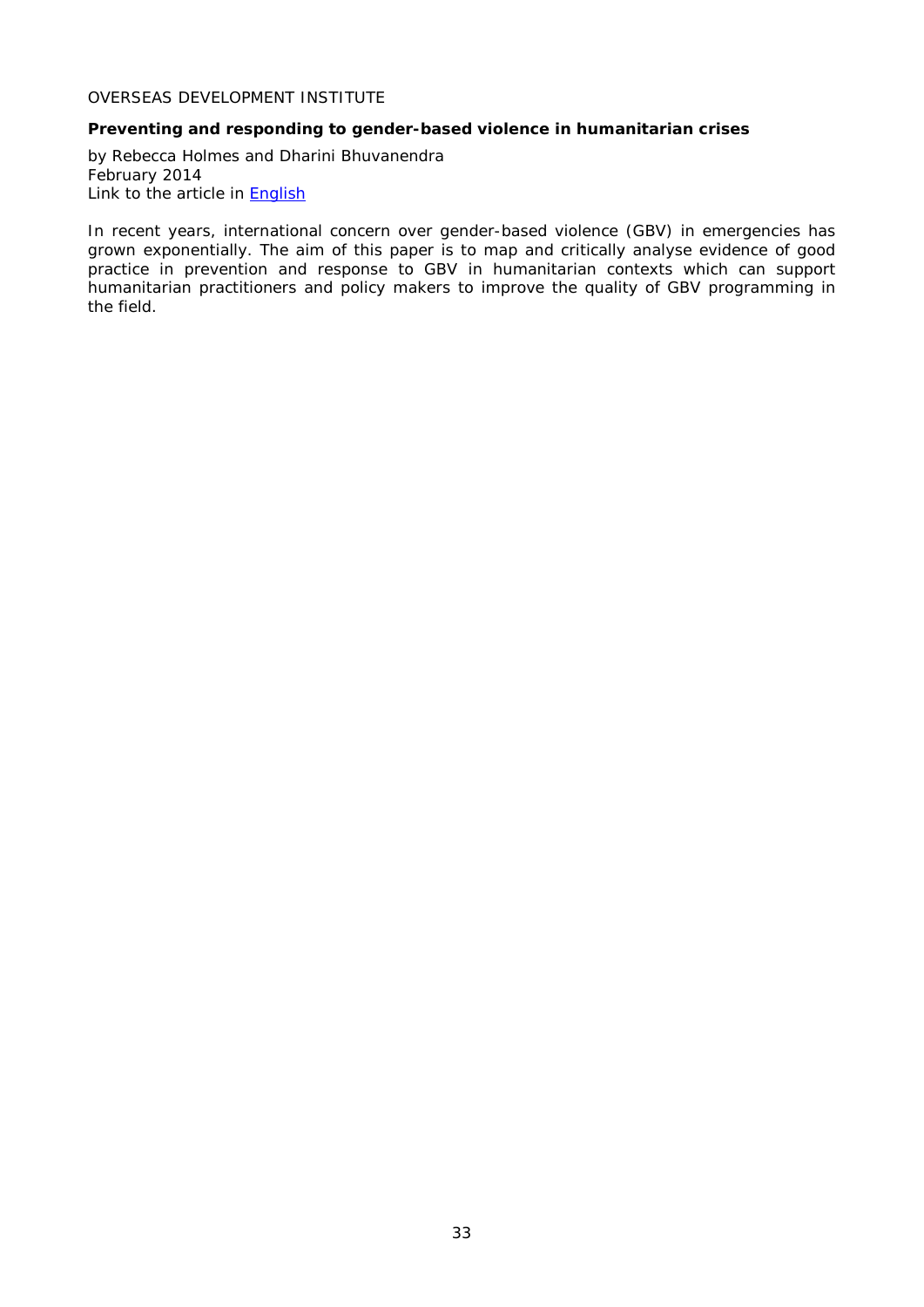## <span id="page-33-0"></span>**SPECIAL FOCUS - UKRAINE**

## <span id="page-33-1"></span>CENTRE FOR EU-RUSSIA STUDIES

## <span id="page-33-2"></span>**Ukraine's EU integration during the presidency of Victor Yanukovych**

by Elena Kropatcheva February 2014 Link to the article in **English** 

This paper looks at Ukraine's EU integration during the Presidency of Victor Yanukovych, with a special focus on EU's policy towards this country. It asks what went wrong and why Victor Yanukovych stepped back at the last minute from signing the Association Agreement with the EU, as was planned during the European Eastern Partnership Summit.

<span id="page-33-3"></span>EUROPEAN COUNCIL ON FOREIGN RELATIONS

#### <span id="page-33-4"></span>**Supporting the Ukrainian revolution**

by Andrew Wilson 25 February 2014 Link to the article in [English](http://ecfr.eu/page/-/ECFR96_UKRAINE_MEMO.pdf)

The EU should support the new Ukrainian government and protect its "European choice". The most urgent challenges the government faces are the financial situation and regional stabilisation. While the EU should, in the long term, re-open negotiations about the Association Agreements, Ukraine needs both emergency economic assistance and radical reform in the meantime. The EU should therefore help fast-track Ukraine towards a new IMF programme and consider immediate bridging assistance. It should also help with constitutional reform and elections.

#### <span id="page-33-5"></span>FUNDACIÓN FAES

#### <span id="page-33-6"></span>**Ukraine, between Russia and the European Union**

by Mira Milosevich 20 February 2014 Link to the article in [English](http://www.fundacionfaes.org/file_upload/publication/pdf/20140224125254ukranie-_between_russia_and_the_european_union.pdf) and in [Spanish](http://www.fundacionfaes.org/file_upload/publication/pdf/20140220141756ucrania-_entre_rusia_y_la_union_europea.pdf)

For Russia, Ukraine is crucial in a historical, psychological and, above all, political, economic and strategic way, says the author. More importantly, Ukraine is a key country for Russia's national security. Recent developments in Ukraine might lead to a civil war and Ukraine's army is the largest in Europe, after the Russian, and can be deployed at any moment. Putin's strategy regarding Ukraine is the same than that regarding other countries of the former Soviet Union: an indirect control. Russia does not intend to govern Ukraine, but it wants a "negative" control: that Ukraine does not do what Russia does not want it to do.

#### <span id="page-33-7"></span>RAZUMKOV CENTRE

#### <span id="page-33-8"></span>**Ukraine's gas sector development in the context of European integration**

2014 Link to the document in [English and Ukrainian](http://www.razumkov.org.ua/upload/1392734130_file.pdf)

This study explains how Ukraine's gas sector has long been at a crossroads, wasting its vast unused potential amid growing challenges. Growing cooperation with the EU has given Ukraine additional opportunities for the gas sector development and its European integration. Ukraine can get more benefits from European investments in modernisation of its energy sector, but this will require establishing clear, predictable and fair market rules, and an economically attractive and efficient legal and regulatory framework.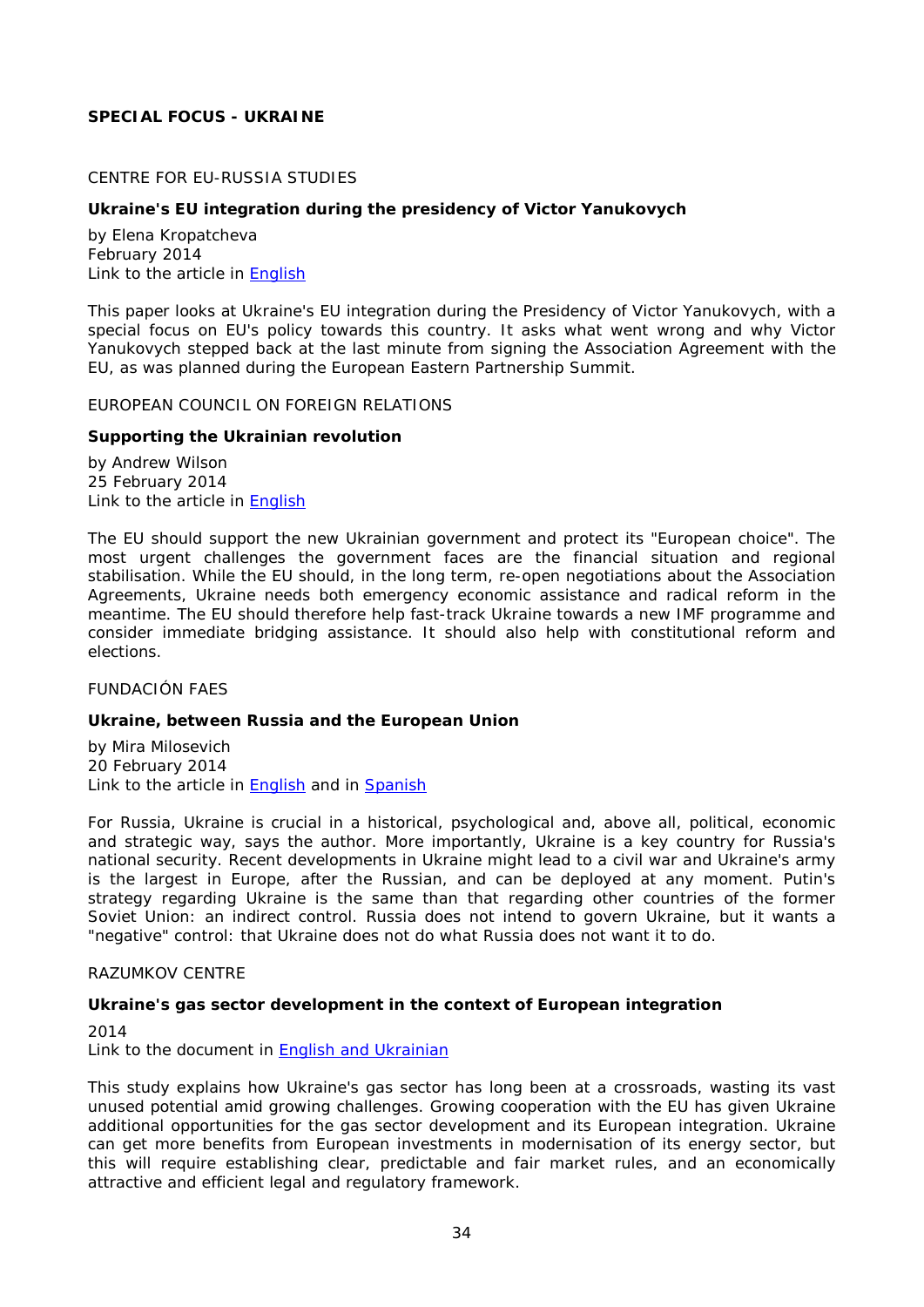## <span id="page-34-0"></span>ISTITUTO AFFARI INTERNAZIONALI

## <span id="page-34-1"></span>**Second revolution on Euromaidan: what next for Ukraine?**

by Nona Mikhelidze 25 February 2014 Link to the article in **English** 

The rapid succession of events in Ukraine is impressive but the story is far from over: the state faces an economic crisis and the risk of default; pro-Russian separatism in Crimea threatens the territorial integrity of the country. How should the new government deal with these old challenges and what role could be envisaged for the EU and the US to assist Ukraine in this difficult moment of its statehood?